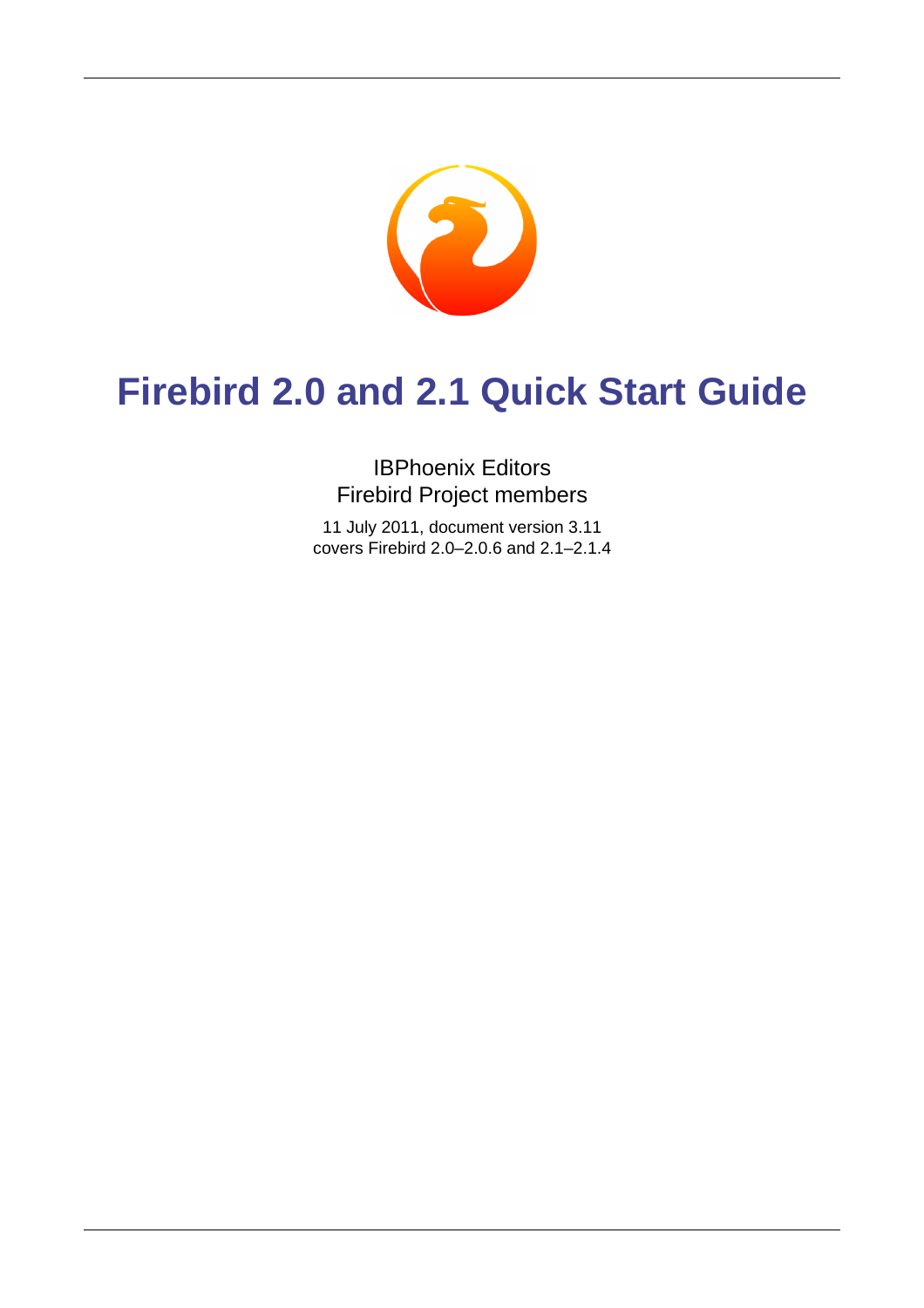# **Table of Contents**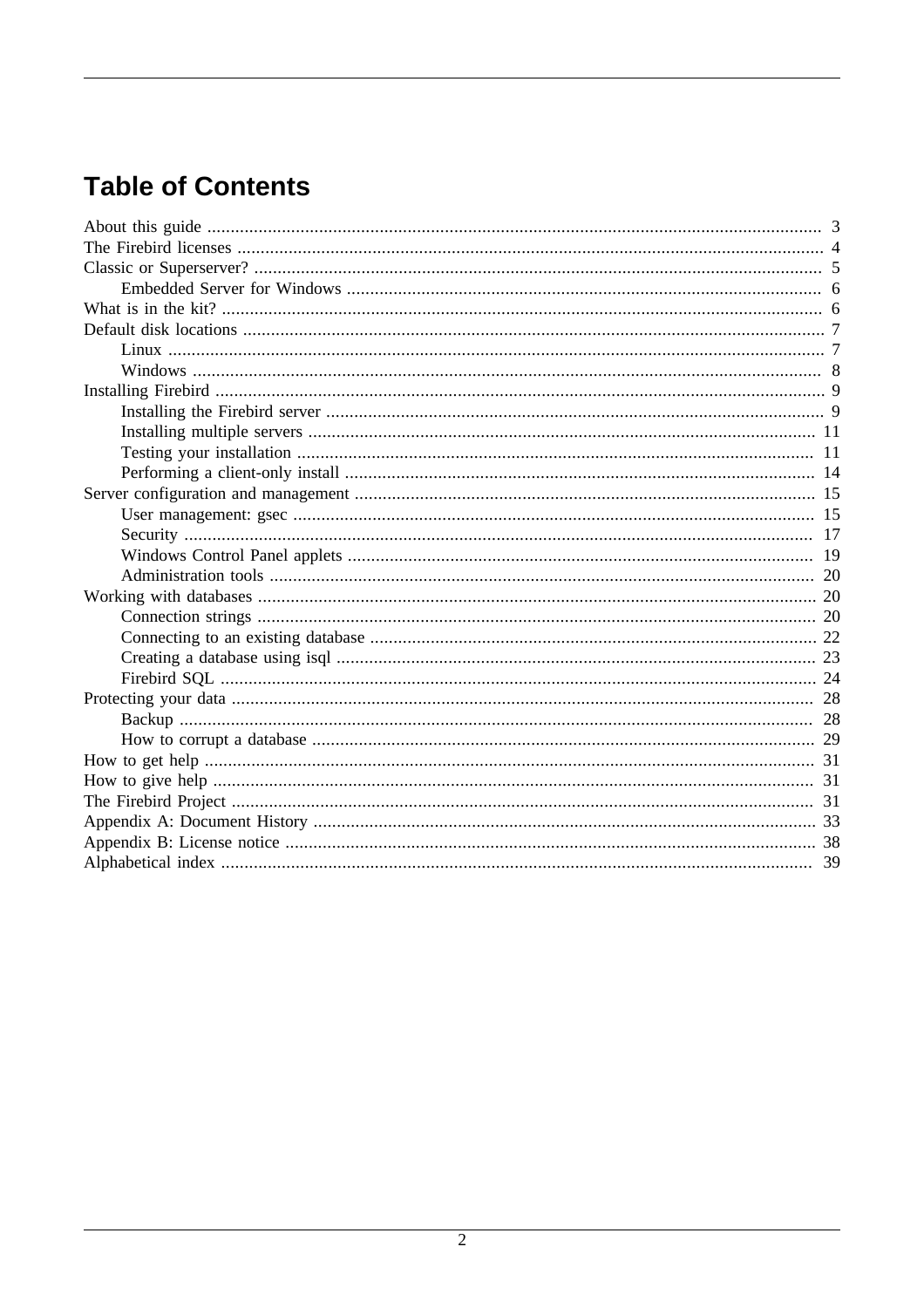# **About this guide**

<span id="page-2-0"></span>The *Firebird Quick Start Guide* is an introduction for the complete newcomer to a few essentials for getting off to a quick start with a Firebird binary kit. The guide first saw the light as Chapter 1 of the *Using Firebird* manual, sold on CD by [IBPhoenix.](http://www.ibphoenix.com) Later it was published separately on the Internet. In June 2004, IBPhoenix donated it to the Firebird Project. Since then it is maintained, and regularly updated, by members of the Firebird documentation project.

#### **Important**

Before you read on, verify that this guide matches your Firebird version. This guide covers versions 2.0– 2.0.6 and 2.1–2.1.4. For all other Firebird versions, get the corresponding Quick Start Guide at [http://www.](http://www.firebirdsql.org/en/documentation/) [firebirdsql.org/en/documentation/.](http://www.firebirdsql.org/en/documentation/)

#### **Some warnings before you start**

- Firebird 2.0.2 was recalled due to a regression; if you use it, upgrade to 2.0.3 or higher ASAP and make sure to read your new version's Release Notes.
- If you want to rely on [Linux forced writes](#page-29-0) to work correctly, upgrade to at least 2.0.4.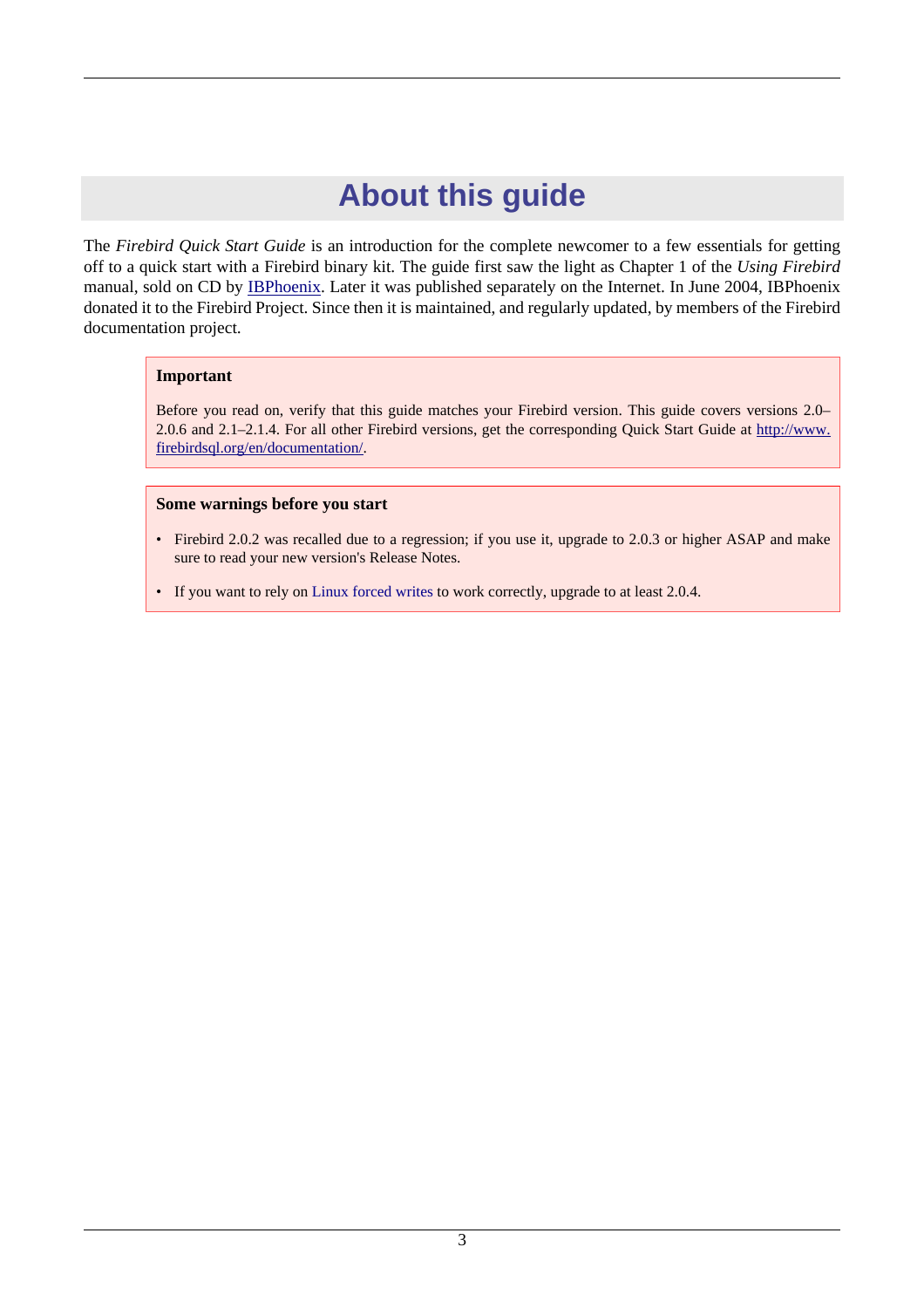# <span id="page-3-1"></span>**The Firebird licenses**

<span id="page-3-0"></span>Firebird is a free, open-source database management system, but "free" does not mean that everything is permitted. The use of Firebird is governed by two licenses: the IPL (InterBase Public License) and the IDPL (Initial Developer's Public License). The first one covers the parts of the source code that were inherited from InterBase; the second applies to the additions and improvements made by the Firebird Project. Both licenses offer similar rights and restrictions. In short:

- Use of the software is free, even for commercial purposes. You may also redistribute the software, separately or with a product of your own, but you may not claim ownership or credit for it. Any license notices included with Firebird must remain intact
- You may modify and recompile the Firebird source code or parts of it. You may distribute such modified versions, but if you do so, you *must* document your modifications and make them publicly available, at no cost, under the same license as the original code.
- You may include Firebird source code (modified or not) in a larger work and distribute that larger work, in source and/or compiled form, under a license of your own choosing. You need not publicize the source code for the entire larger work, but you *must* fulfill the license conditions for the parts that were taken from Firebird, whether they were modified or not.

Please notice that the above is a simplified overview. Only the original license texts are legally binding. You can find them here:

<http://www.firebirdsql.org/ipl/>(IPL)

<http://www.firebirdsql.org/idpl/> (IDPL)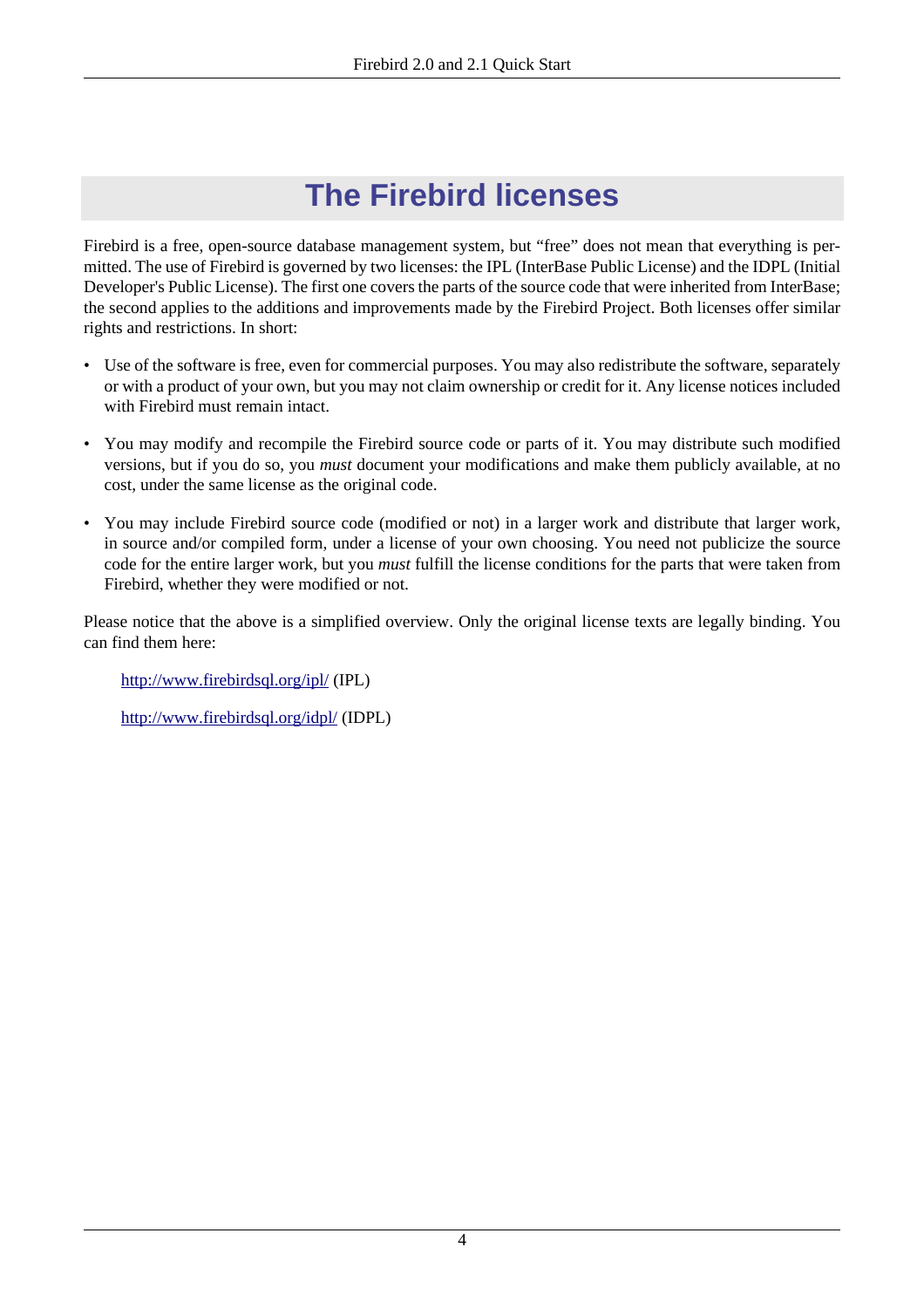# <span id="page-4-1"></span>**Classic or Superserver?**

<span id="page-4-0"></span>Firebird comes in two flavours, called *architectures*: Classic Server and Superserver. Which one should you install? That depends on your situation. A short overview of the most important differences follows.

| Table 1. Firebird 2 Classic Server vs. Superserver |  |
|----------------------------------------------------|--|
|----------------------------------------------------|--|

|                   | <b>Classic Server</b>                                                                                                                                                                                     | <b>Superserver</b>                                                                                                                                                                                                                                                                                          |
|-------------------|-----------------------------------------------------------------------------------------------------------------------------------------------------------------------------------------------------------|-------------------------------------------------------------------------------------------------------------------------------------------------------------------------------------------------------------------------------------------------------------------------------------------------------------|
| Processes         | Creates a separate process for every client<br>connection, each with its own cache. Less<br>resource use if the number of connections<br>is low.                                                          | A single process serves all connections,<br>using threads to handle requests. Shared<br>cache space. More efficient if the number<br>of simultaneous connections grows.                                                                                                                                     |
| Local connections | Permits fast, direct I/O to database files<br>for local connections on Linux. The client<br>process must have filesystem-level access<br>rights to the database for this to work.                         | On Linux, all local connections are made<br>via the network layer, using localhost<br>(often implicitly). Only the server process<br>needs access rights to the database file.                                                                                                                              |
|                   | On Windows, both architectures now support safe and reliable local connec-                                                                                                                                | tions, with only the server process requiring access rights to the database file.                                                                                                                                                                                                                           |
| Multiprocessor    | SMP (symmetrical multi-processor) sup-<br>port. Better performance in case of a small<br>number of connections that do not influ-<br>ence each other.                                                     | No SMP support. On multi-processor Win-<br>dows machines, performance can even<br>drop dramatically as the OS switches the<br>process between CPUs. To prevent this, set<br>the CpuAffinityMask parameter in the<br>configuration file firebird.conf.                                                       |
| Guardian          | When run as a Windows <i>application</i> (as<br>opposed to a service) you can't use the Fire-<br>bird Guardian. Note that running Firebird<br>as an application is the only option on Win-<br>dows 9x-ME. | Can be used with the Guardian on Win-<br>dows, whether run as an application or as<br>a service.                                                                                                                                                                                                            |
| Events            | Can't use Fiebird events if the server is be-<br>hind a firewall or if connections are made<br>through a secure tunnel.                                                                                   | Can use Fiebird events under all circum-<br>stances. If the server is behind a firewall or<br>if connections are made through a secure<br>tunnel, a specific events port has to be as-<br>signed to the RemoteAuxPort variable in<br>firebird.conf, and the firewall or tun-<br>nel configured accordingly. |

As you can see, neither of the architectures is better in all respects. This is hardly surprising: we wouldn't maintain two separate architectures if one of them was an all-fronts loser.

If you're still not sure what to choose (maybe you find all this tech talk a little overwhelming), use this rule of thumb:

• On Windows, choose Superserver.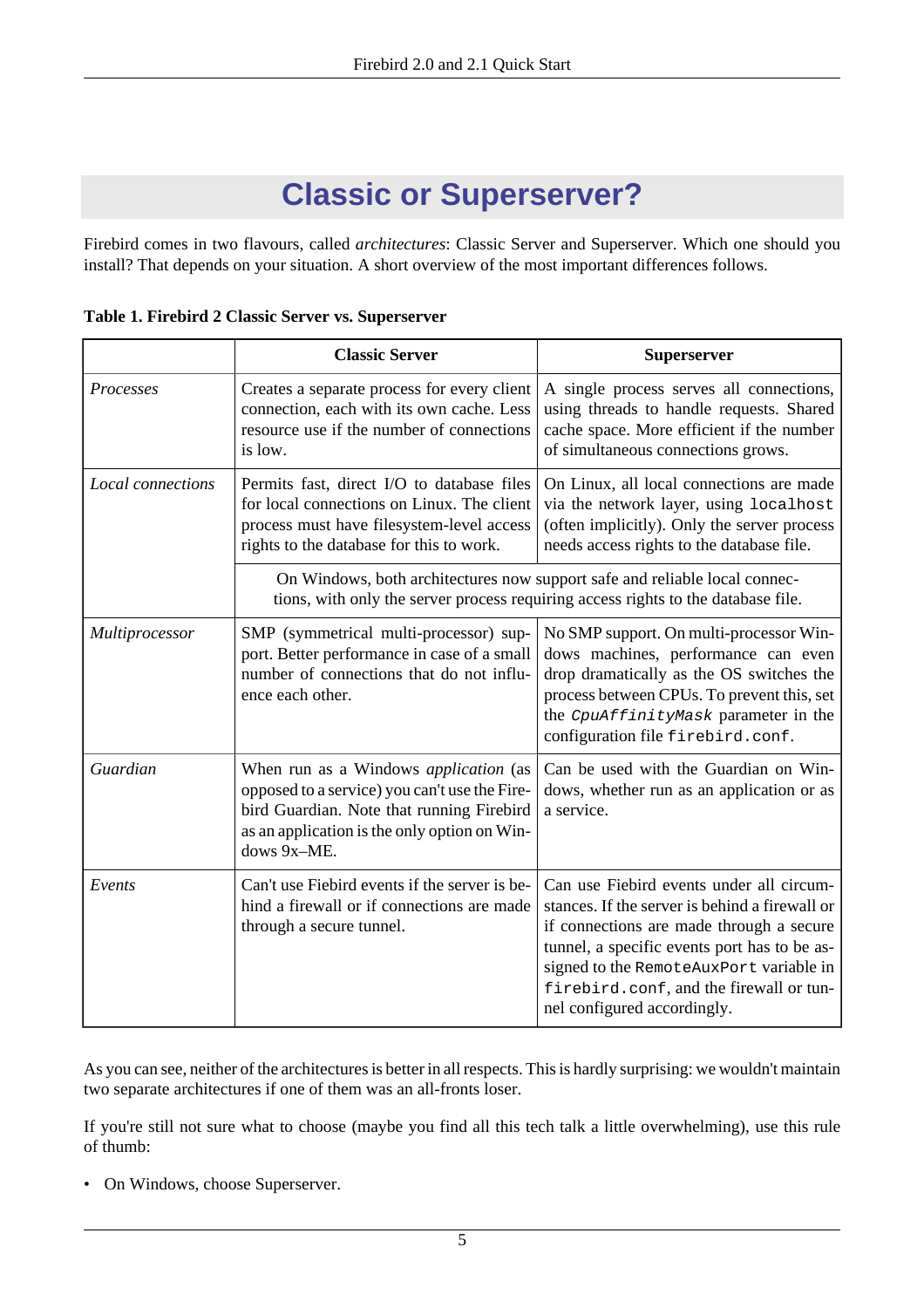• On Linux, just pick one or the other (unless you use events with a firewall or tunnel). In most circumstances, chances are that you won't notice a performance difference.

Note that you can always switch to the other architecture later; your applications and databases will keep functioning like before.

<span id="page-5-0"></span>For Linux, Superserver download packages start with FirebirdSS, Classic packages with FirebirdCS. For Windows, there is a combined installation package; you choose the architecture during the installation process.

## **Embedded Server for Windows**

On Windows platforms only, Firebird offers a third flavor: *Embedded Server*, a client and server rolled into one DLL for ease of deployment. While very practical, it lacks most of Firebird's usual security features. For more information on Firebird Embedded Server, consult the *Clients and Servers* chapter in *Using Firebird*:

<http://www.firebirdsql.org/manual/ufb-cs-embedded.html>(HTML)

[http://www.firebirdsql.org/pdfmanual/Using-Firebird\\_\(wip\).pdf](http://www.firebirdsql.org/pdfmanual/Using-Firebird_(wip).pdf) (PDF)

<span id="page-5-1"></span>The Embedded Server comes in a separate download package.

# <span id="page-5-2"></span>**What is in the kit?**

All of the kits contain all of the components needed to install the Firebird server:

- The Firebird server executable.
- One or more client libraries.
- The command-line tools.
- The standard user-defined function libraries.
- A sample database.
- The C header files (not needed by beginners).
- Release notes *essential reading*!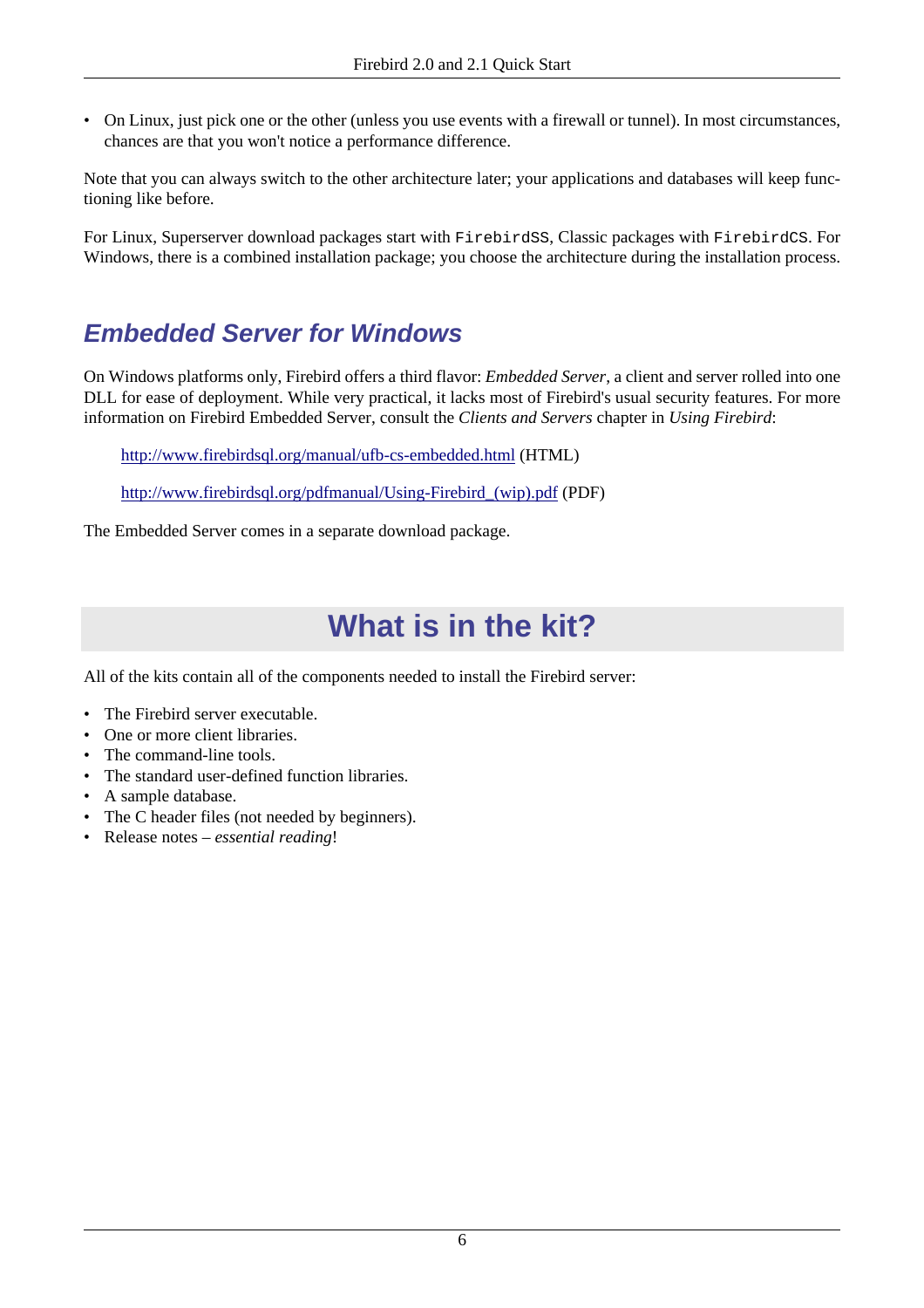# <span id="page-6-2"></span>**Default disk locations**

# <span id="page-6-3"></span><span id="page-6-1"></span><span id="page-6-0"></span>**Linux**

The following table shows the default component locations of a Firebird installation on Linux. Some of the locations may be different on other Unix-like systems.

**Table 2. Firebird 2 component locations on Linux**

| Component                                                | <b>File Name</b>                                                                                                                                                                                                                           | <b>Default Location</b>                                                                                                       |  |
|----------------------------------------------------------|--------------------------------------------------------------------------------------------------------------------------------------------------------------------------------------------------------------------------------------------|-------------------------------------------------------------------------------------------------------------------------------|--|
| Installation directory                                   |                                                                                                                                                                                                                                            | /opt/firebird                                                                                                                 |  |
| (referred to hereafter as <in-<br>stallDir&gt;)</in-<br> |                                                                                                                                                                                                                                            | (may vary per distribution)                                                                                                   |  |
| Release Notes and other documen-<br>tation               | Various files                                                                                                                                                                                                                              | <installdir>/doc</installdir>                                                                                                 |  |
| Firebird server                                          | fbserver $(SS)$ or $fb\_inet$<br>server (CS)                                                                                                                                                                                               | <installdir>/bin</installdir>                                                                                                 |  |
| Command-line tools                                       | isql, gbak, nbackup, gsec,<br>gfix, gstat, etc.                                                                                                                                                                                            | <installdir>/bin</installdir>                                                                                                 |  |
| Sample database                                          | employee.fdb                                                                                                                                                                                                                               | <installdir>/examples/<br/>empbuild</installdir>                                                                              |  |
| <b>UDF</b> libraries                                     | ib_udf.so, fbudf.so                                                                                                                                                                                                                        | <installdir>/UDF</installdir>                                                                                                 |  |
| <b>Additional server-side libraries</b>                  | libicu*.so, libib_util.so                                                                                                                                                                                                                  | <installdir>/lib</installdir>                                                                                                 |  |
| <b>Client libraries</b>                                  | libfbclient.so.2.m.n(net-<br>work client)<br>libfbembed.so.2.m.n(lo-<br>cal client with embedded engine,<br>Classic only)<br>The usual symlinks $(*. so. 2, )$<br>*.so) are created. Legacy<br>libgds. * symlinks are also in-<br>stalled. | /usr/lib[64]<br>(actually, the real stuff is in $\tan$ -<br>stallDir>/lib, but you should<br>use the links in $/usr/lib[64])$ |  |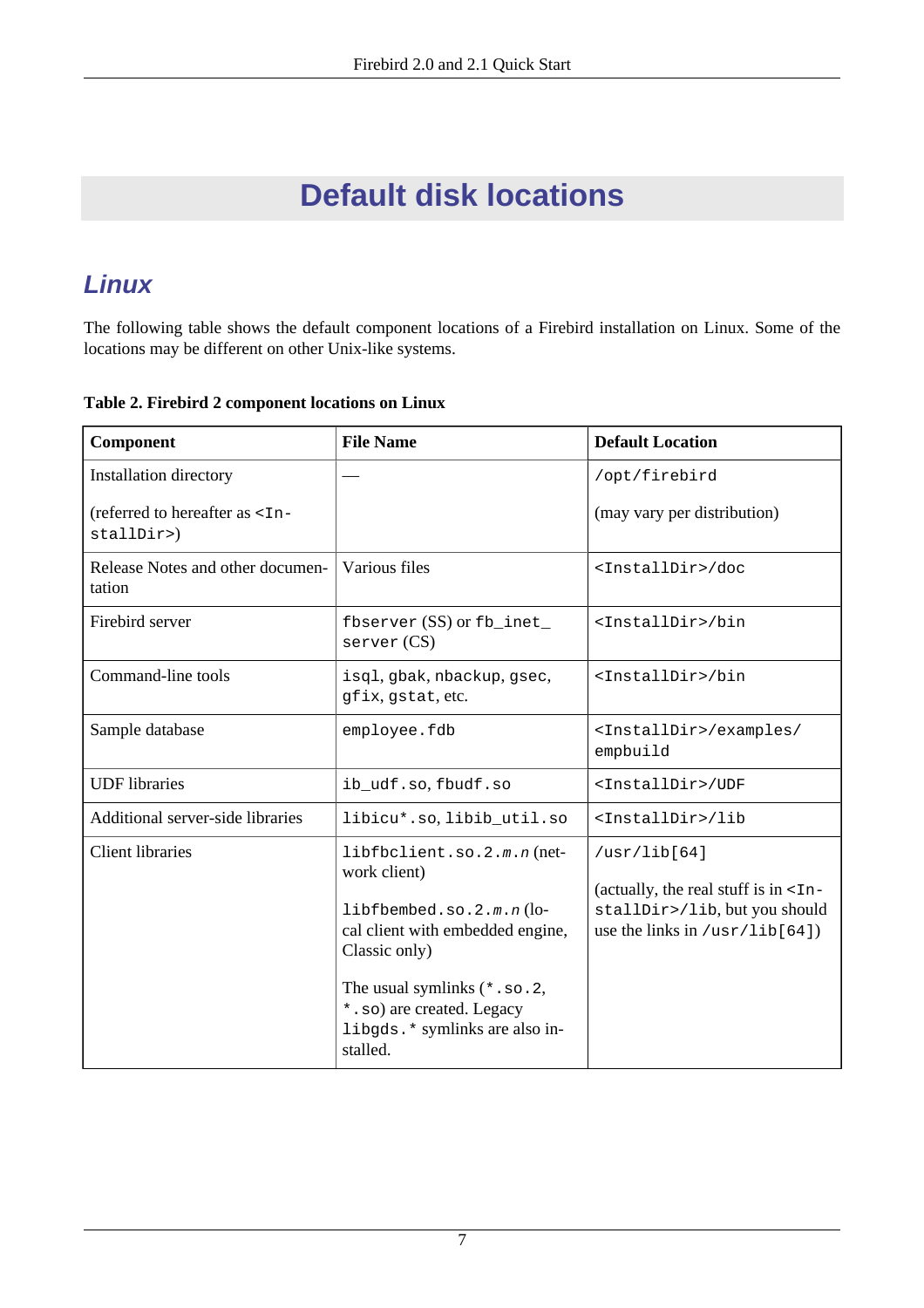## <span id="page-7-1"></span><span id="page-7-0"></span>**Windows**

In the table below, <ProgramDir> refers to the Windows programs folder. This is usually "C:\Program Files" but may also be a different path, e.g. "D:\Programmi". Likewise, <SystemDir> refers to the Windows system directory. Be sure to read the notes below the table, especially if you're running Firebird on a 64 bit Windows system.

#### **Table 3. Firebird 2 component locations on Windows**

| Component                                                                          | <b>File Name</b>                                                            | <b>Default Location</b>                                                       |  |
|------------------------------------------------------------------------------------|-----------------------------------------------------------------------------|-------------------------------------------------------------------------------|--|
| Installation directory<br>(referred to hereafter as <in-<br>stallDir&gt;)</in-<br> |                                                                             | <programdir>\Firebird\<br/>Firebird_2_0</programdir>                          |  |
| Release Notes and other documen-<br>tation                                         | Various files                                                               | <installdir>\doc</installdir>                                                 |  |
| Firebird server                                                                    | fbserver.exe $(SS)$ or $fb_$ in-<br>$et\_server \text{.}$ exe $(CS)$        | <installdir>\bin</installdir>                                                 |  |
| Command-line tools                                                                 | isql.exe, gbak.exe, nback-<br>up.exe, gsec.exe, gfix.exe,<br>qstat.exe.etc. | <installdir>\bin</installdir>                                                 |  |
| Sample database                                                                    | employee.fdb                                                                | <installdir>\examples\<br/>empbuild</installdir>                              |  |
| User-defined function (UDF) li-<br><b>braries</b>                                  | ib_udf.dll,fbudf.dll                                                        | <installdir>\UDF</installdir>                                                 |  |
| Additional server-side libraries                                                   | icu*.dll, ib_util.dll                                                       | <installdir>\bin</installdir>                                                 |  |
| <b>Client libraries</b>                                                            | fbclient.dll                                                                | <installdir>\bin</installdir>                                                 |  |
|                                                                                    | (with an optional gds32.dll, to<br>support legacy apps)                     | (with an optional copy in $<$ Sys-<br>$\text{temDir}$ – see note below table) |  |

#### **The Windows system directory**

The exact path to the Windows System directory depends on your Windows version. Typical locations on 32 bit systems are:

- for Windows 95/98/ME: C:\Windows\System
- for Windows NT/2000: C:\WINNT\System32
- for Windows XP: C:\Windows\System32

For 64-bit systems, read the next note.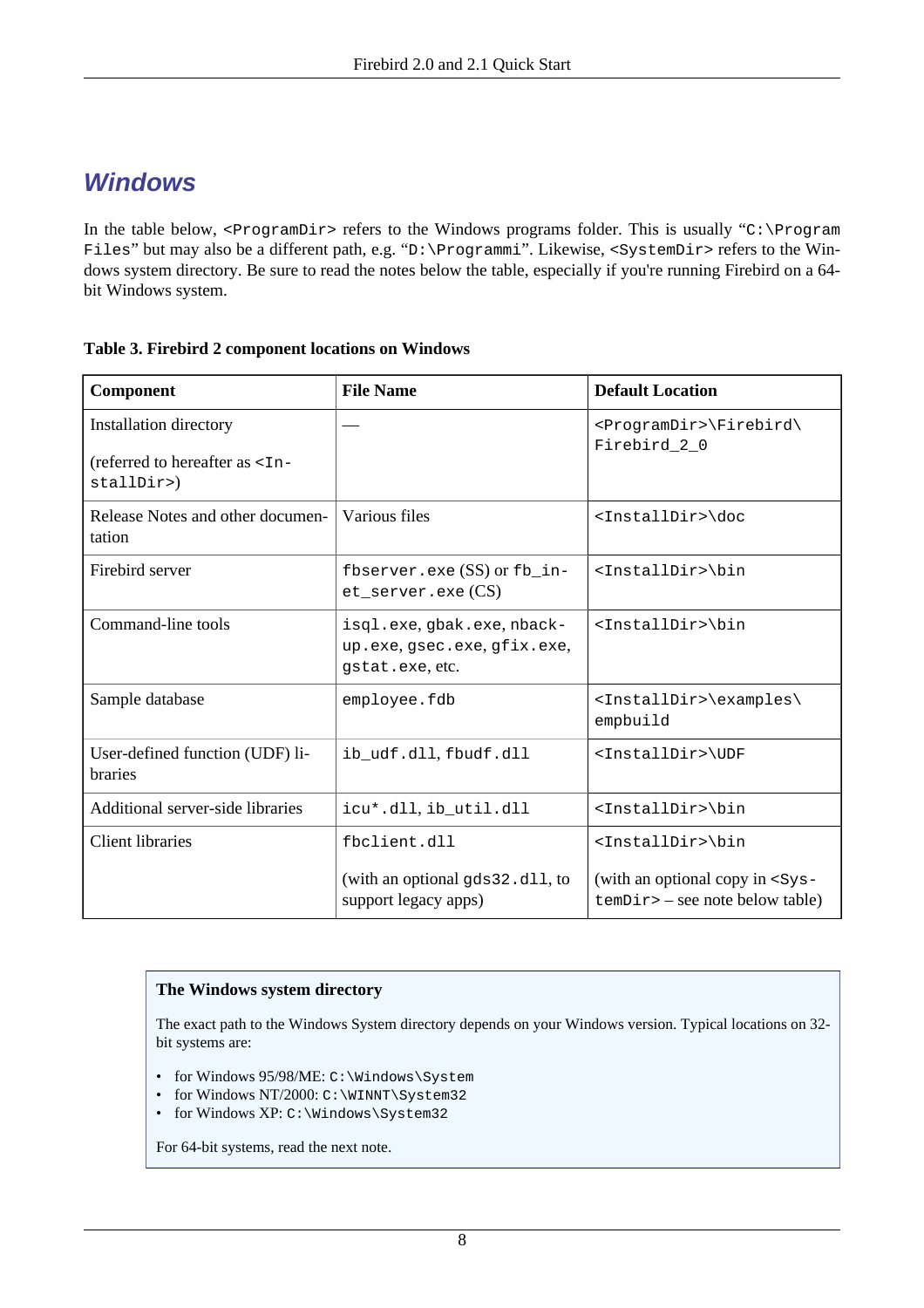#### **Important notice for 64-bit Windows users**

On 64-bit Windows systems, the "Program Files" directory is reserved for 64-bit programs. If you try to install a 32-bit application into that folder, it will be auto-redirected to a directory which – in English versions – is called "Program Files (x86)". In other language versions the name may be different.

In the same vein, the System32 directory is reserved for 64-bit libraries. 32-bit libraries go into SysWOW64. That's right: 64-bit libraries are in System32, 32-bit libraries in SysWOW64.

If you're not aware of this, you may have a hard time locating your 32-bit Firebird components on a 64-bit Windows system.

<span id="page-8-0"></span>(Incidentally, WOW stands for *Windows on Windows*. Now you can also work out what LOL means.)

# <span id="page-8-2"></span>**Installing Firebird**

The instructions given below for the installation of Firebird on Windows and Linux should be sufficient for the vast majority of cases. However, if you experience problems or if you have special needs not covered here, be sure to read the *INSTALLATION NOTES* chapter in the Release Notes. This is especially important if you are upgrading from a previous version or if there are remnants of an old (and maybe long gone) InterBase or Firebird installation floating around your system (DLLs, Registry entries, environment variables...)

## <span id="page-8-5"></span><span id="page-8-1"></span>**Installing the Firebird server**

## <span id="page-8-3"></span>**Installation drives**

Firebird server – and any databases you create or connect to – must reside on a hard drive that is physically connected to the host machine. You cannot locate components of the server, or any database, on a mapped drive, a filesystem share or a network filesystem.

#### **Note**

You can mount a read-only database on a CD-ROM drive but you cannot run Firebird server from one.

### <span id="page-8-4"></span>**Installation script or program**

Although it is possible to install Firebird by a filesystem copying method – such as "untarring" a snapshot build or decompressing a structured . zip archive – it is strongly recommended that you use the distributed release kit (.exe for Windows, .rpm for Linux), especially if this is the first time you install Firebird. The Windows installation executable, the Linux rpm program and the install, sh script in the official .tar.gz for various Posix platforms all perform some essential setup tasks. Provided you follow the installation instructions correctly, there should be nothing for you to do upon completion but log in and go!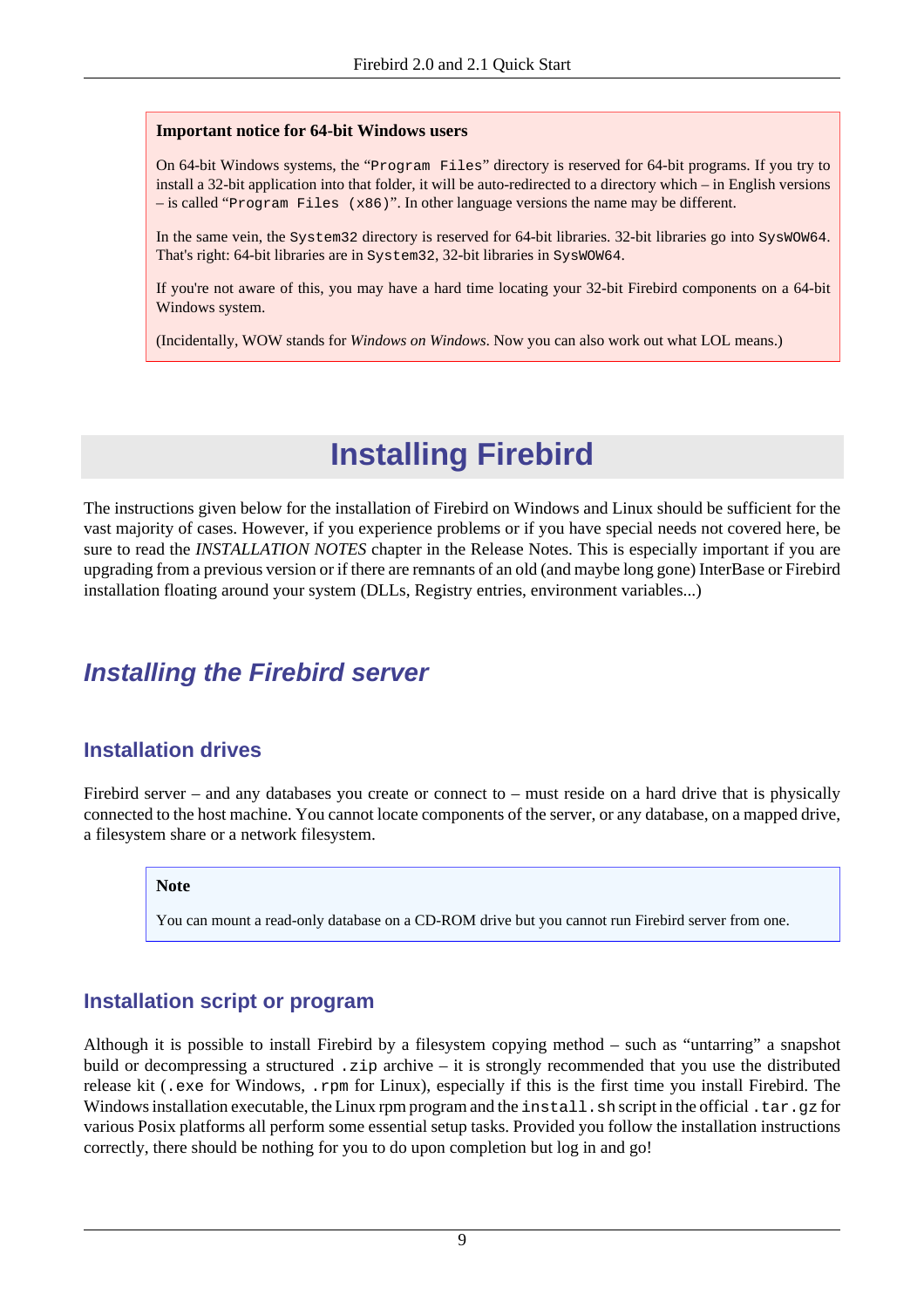## **Installing on Windows**

The Firebird installer lets you choose between Superserver and Classic Server installation. Both are fully mature and stable and there is no reason to categorically prefer one to the other. Of course you may have your own specific considerations.

If you install Firebird under Windows 95/98/ME, **un**check the option to install the Control Panel applet. It doesn't work on these platforms. You'll find a link to a usable applet further down. (Note: the option to install the applet is only available for Superserver.)

On Windows server platforms – NT, 2000, 2003 and XP – Firebird will run as a system service by default, but during the installation you can also choose to let it run as an application. Non-server Windows systems – 95, 98 and ME – don't support services; running as an application is the only option there.

### <span id="page-9-0"></span>**Use the Guardian?**

The Firebird Guardian is a utility that monitors the server process and tries to restart it if it terminates abnormally. The Guardian does not work with Firebird Classic Server on Windows if run as an application. This is due to a known bug, which will be fixed later. Currently the Firebird 2 installer doesn't give you the option to include the Guardian *at all* with a Classic Server, even if you install it as a service.

The Guardian works correctly with Superserver, whether run as an application or as a service.

If you run Firebird *as a service* on Windows 2000, 2003 or XP, the Guardian is a convenience rather than a necessity, since these operating systems have the facility to watch and restart services. It is recommended that you keep the Guardian option on (if possible) in all other situations.

#### **Warning**

If you install Firebird 2.0.3 (and probably earlier 2.0 versions too) on Windows *without* the Guardian, the installer doesn't correctly detect an already running server. This leads to errors when it tries to overwrite existing DLLs and executables. So, in the above case, make sure to uninstall any existing Firebid server before attempting to install the new one. This bug has been fixed in versions 2.0.4 and 2.1.

## **Installing on Linux and other Unix-like platforms**

In all cases, read the Release Notes that came with your Firebird package (chapter *Installation Notes*, section *Posix Platforms*). There may be significant variations from release to release of any Posix operating system, especially the open source ones. Where possible, the build engineers for each Firebird version have attempted to document any known issues.

If you have a Linux distribution that supports rpm installs, consult the appropriate platform documentation for instructions about using RPM Package Manager. In most distributions you will have the choice of performing the install from a command shell or through a GUI interface.

For Linux distributions that cannot process rpm programs, and for Unix flavours for which no .rpm kit is provided, use the .tar.gz kit. You will find detailed instructions in the Release Notes.

Shell scripts have been provided. In some cases, the Release Notes may instruct you to edit the scripts and make some manual adjustments.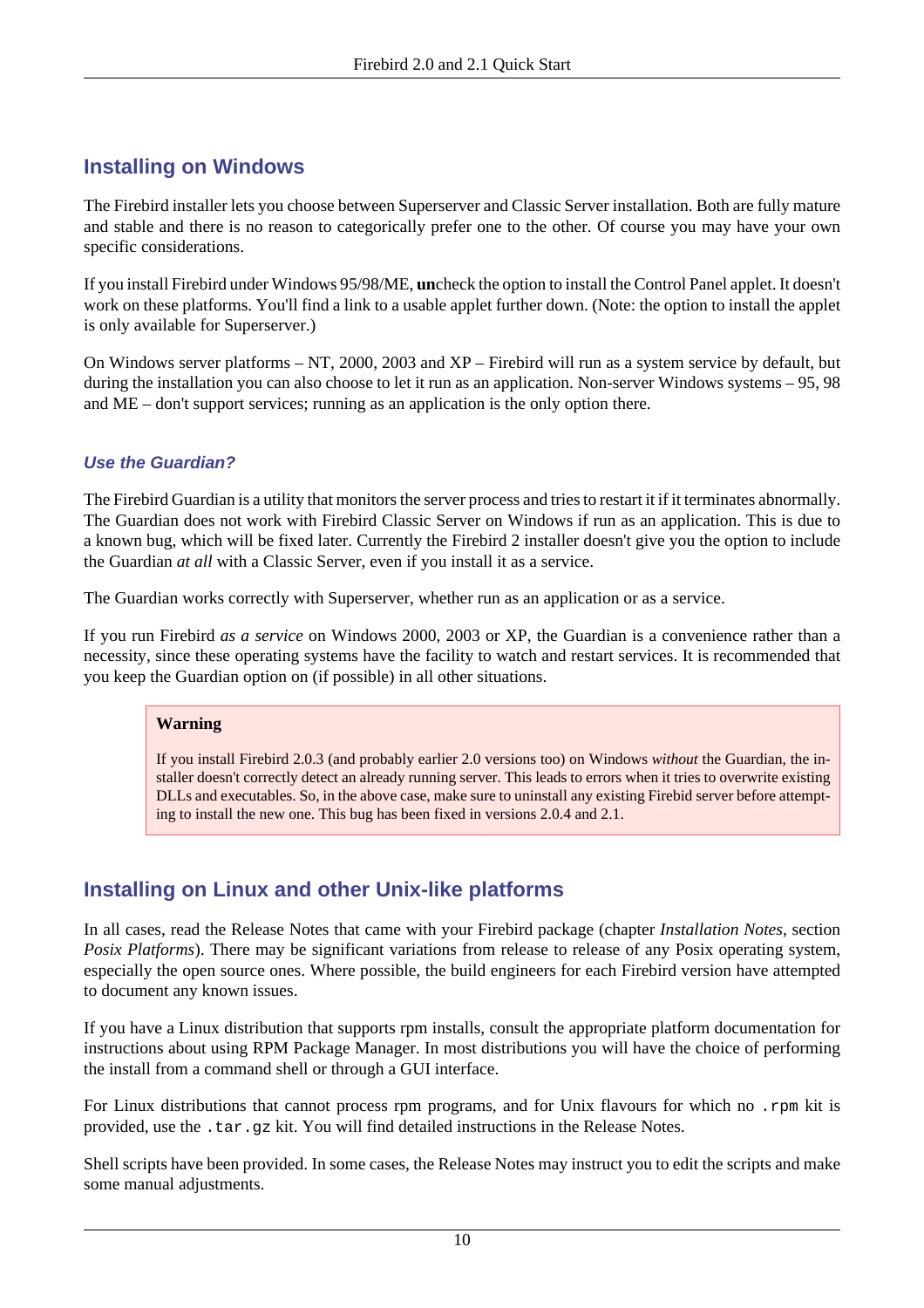# <span id="page-10-0"></span>**Installing multiple servers**

Firebird 2 allows the operation of multiple servers on a single machine. It can also run concurrently with Firebird 1.x or InterBase servers. Setting this up is not a beginner's task though. If you need to run multiple servers, consult the *Installation Notes* chapter of the Release Notes, and have the Firebird 1.5 Release Notes handy too – you will be directed to them at a certain point during your reading of the Installation Notes.

# <span id="page-10-3"></span><span id="page-10-1"></span>**Testing your installation**

If everything works as designed, the Firebird server process will be running on your server machine upon completion of the installation. It will also start up automatically whenever you restart your computer.

Before testing the Firebird server itself, it is advisable to verify if the server machine is reachable from the client at all. At this point, it is assumed that you will use the recommended TCP/IP network protocol for your Firebird client/server connections.

#### **Notes**

- If you have installed a Classic Server on Linux/Unix or any Firebird server on Windows, it is possible to connect directly to the local server, without using a network layer. If you intend to use Firebird for this type of connection **only**, you can skip the "Pinging the server" section below.
- For information about using the NetBEUI protocol in an all-Windows environment, refer to the *Network Configuration* chapter in the *Using Firebird* manual sold by IBPhoenix, or consult the InterBase 6 Operations Guide [\(http://www.ibphoenix.com/files/60OpGuide.zip](http://www.ibphoenix.com/files/60OpGuide.zip)).
- Firebird does not support IPX/SPX networks.

## <span id="page-10-2"></span>**Pinging the server**

The **ping** command – available on most systems – is a quick and easy way to see if you can connect to a server machine via the network. For example, if your server's IP address in the domain that is visible to your client is 192.13.14.1, go to a command shell on the client machine and type the command

#### **ping 192.13.14.1**

substituting this example IP address with the IP address that your server is broadcasting. If you are on a managed network and you don't know the server's IP address, ask your system administrator. Of course you can also ping the server by its name, if you know it:

#### **ping vercingetorix**

If you are connecting to the server from a local client – that is, a client running on the same machine as the server – you can ping the virtual TCP/IP loopback server:

#### **ping localhost** –or– **ping 127.0.0.1**

If you have a simple network of two machines linked by a crossover cable, you can set up your server with any IP address you like except 127.0.0.1 (which is reserved for a local loopback server) and, of course, the IP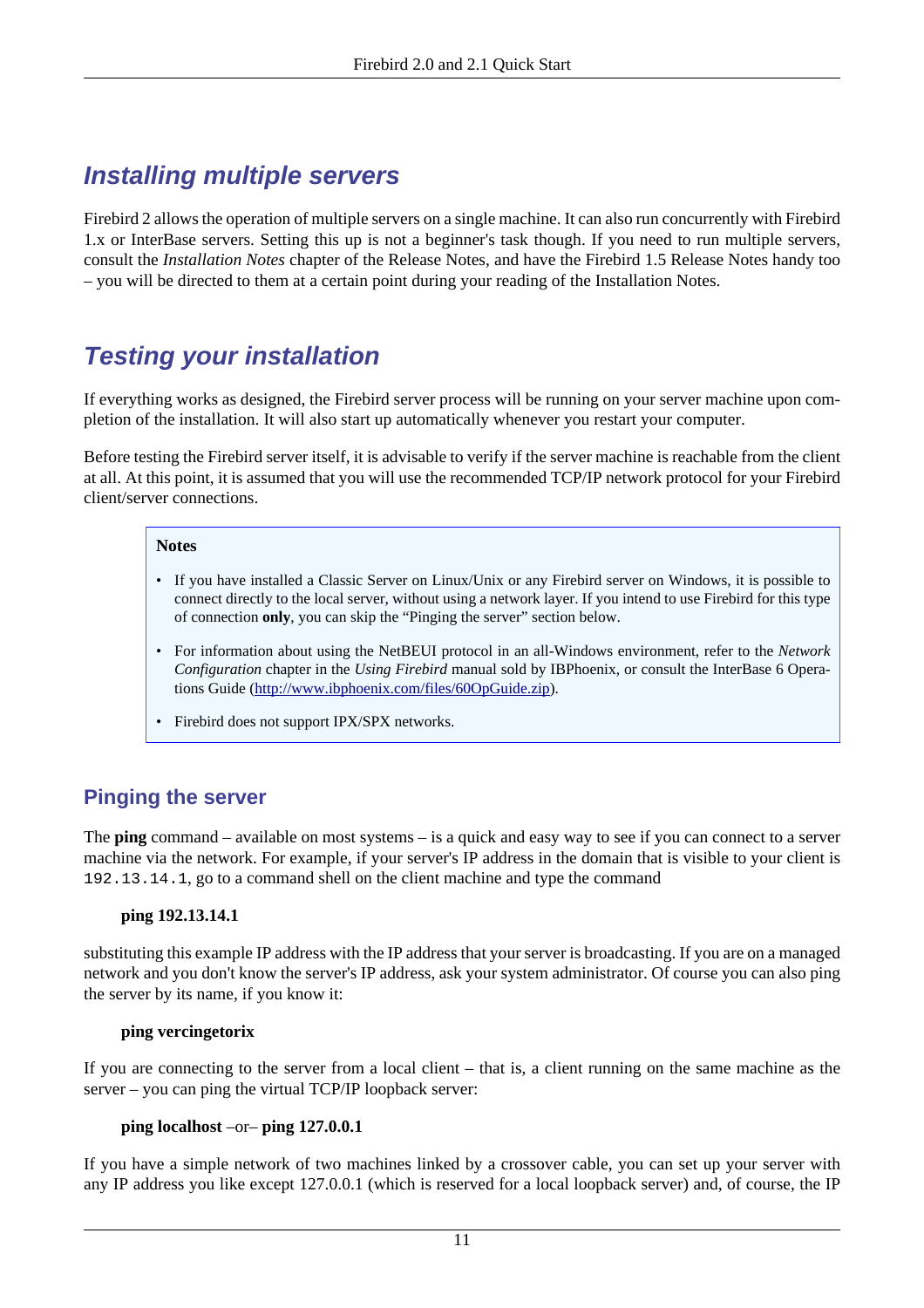address which you are using for your client machine. If you know the "native" IP addresses of your network cards, and they are different, you can simply use those.

Once you have verified that the server machine is reachable from the client, you can go on to the next step.

## <span id="page-11-0"></span>**Checking that the Firebird server is running**

After installation, Firebird server should be running:

```
On Linux or other Unix-like systems:
   As a service.
```
*On Windows server systems (NT, 2000, 2003, XP):* As a service or as an application. Service is default and highly recommended.

*On Windows non-server systems (95, 98, ME):* As an application.

The following sections show you how to test the server in each of these situations.

#### **Server check: Linux and other Unices**

<span id="page-11-1"></span>Use the **top** command in a command shell to inspect the running processes interactively. If a Firebird Superserver is running, you should see a process named fbguard. This is the Guardian process. Further, there will be one main and zero or more child processes named fbserver.

The following screen shows the output of top, restricted by grep to show only lines containing the characters  $\pm b$ :

```
frodo:/inkomend/firebird # top -b -n1 | grep fb
 2587 firebird 24 0 1232 1232 1028 S 0.0 0.3 0:00.00 fbguard
 2588 firebird 15 0 4124 4120 2092 S 0.0 0.9 0:00.04 fbserver
 2589 firebird 15 0 4124 4120 2092 S 0.0 0.9 0:00.00 fbserver
 2604 firebird 15 0 4124 4120 2092 S 0.0 0.9 0:00.00 fbserver
 2605 firebird 15 0 4124 4120 2092 S 0.0 0.9 0:00.02 fbserver
 2606 firebird 15 0 4124 4120 2092 S 0.0 0.9 0:00.00 fbserver
 2607 firebird 15 0 4124 4120 2092 S 0.0 0.9 0:00.00 fbserver
```
As an alternative to top, you can use **ps -ax** or **ps -aux** and pipe the output to grep.

For Classic Server versions, the process name is fb\_inet\_server. There will be one instance of this process running for each network connection. Note that if there are no active connections, or if there are only direct local connections, you won't find fb\_inet\_server in the process list. fb\_lock\_mgr should be present though as soon as any kind of Classic connection has been established.

Other ways to test a Firebird server immediately after installation include connecting to a database, creating a database, and launching the gsec utility. All these operations are described later on in this guide.

#### **Server check: Windows, running as service**

Open Control Panel -> Services (NT) or Control Panel -> Administrative Tools -> Services (2000, XP).

<span id="page-11-2"></span>This illustration shows the Services applet display on Windows 2000. The appearance may vary from one Windows server edition to another. Also, service names may vary with the Firebird version.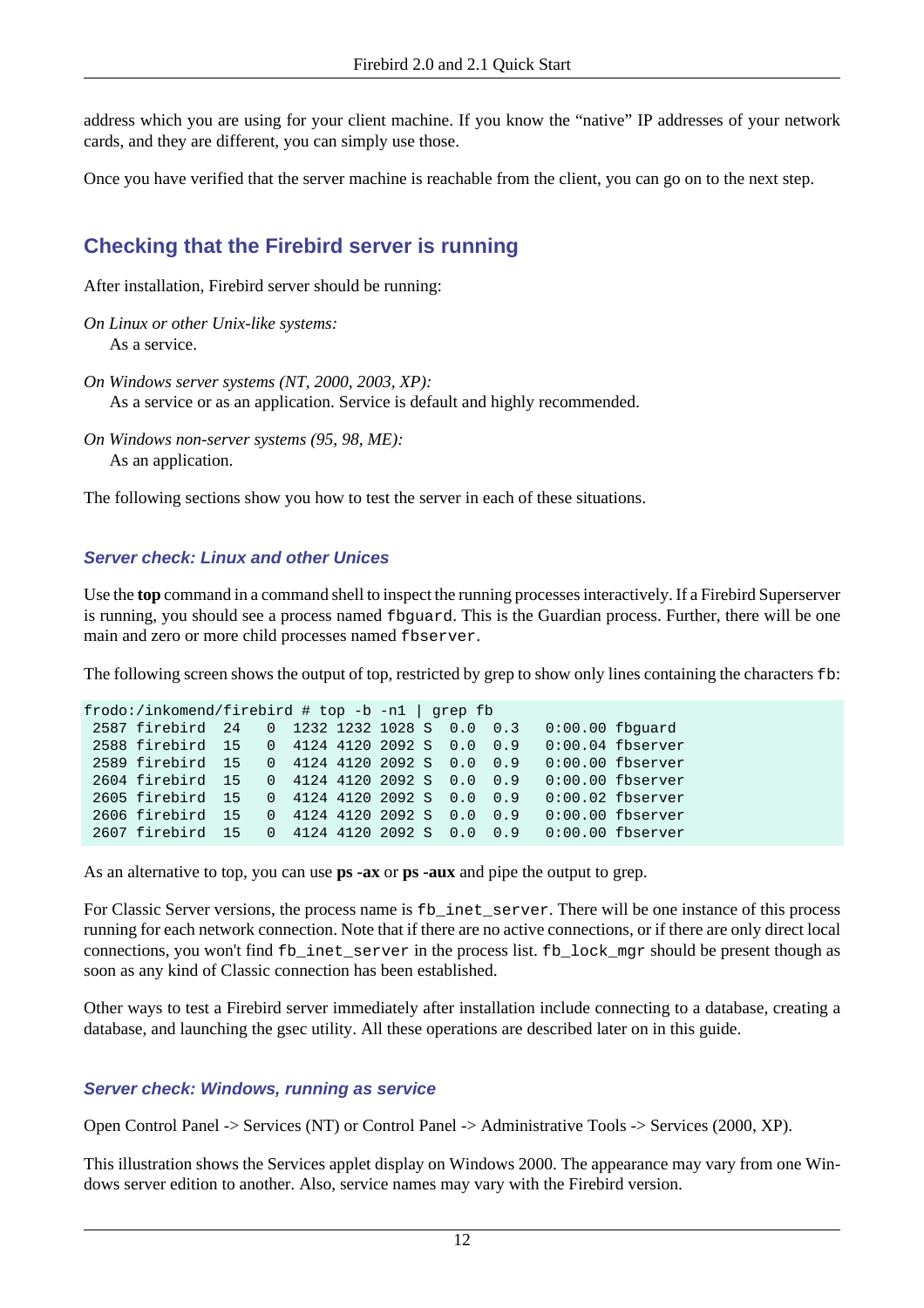| <b>Services</b>   |                                            |               |             |
|-------------------|--------------------------------------------|---------------|-------------|
| Beeld<br>Actie    | 暍<br>₿<br>閛<br>匝                           |               |             |
| Structuur         | Naam                                       | <b>Status</b> | Opstarttype |
| Services (lokaal) | <sup>68</sup> % COM+-gebeurtenissysteem    | Gestart.      | Handmatig   |
|                   | Computer Browser                           | Gestart       | Automatisch |
|                   | <b>Bo</b> DHCP Client                      | Gestart       | Automatisch |
|                   | <b>Bo</b> Distributed Link Tracking Client | Gestart       | Automatisch |
|                   | ‱Distributed Transaction Coordinator       |               | Handmatig   |
|                   | %BoNS Client                               | Gestart       | Automatisch |
|                   | % <mark></mark> Event Log                  | Gestart       | Automatisch |
|                   | %BFax-service                              |               | Handmatig   |
|                   | %BiFirebird Guardian - DefaultInstance     | Gestart       | Automatisch |
|                   | Firebird Server - DefaultInstance          | Gestart       | Handmatig   |
|                   | <b>Ro</b> Indexing-service                 |               | Handmatig   |
|                   | %aIntelligente achtergrondsoverdra         |               | Handmatig   |
|                   |                                            |               |             |
|                   |                                            |               |             |

You should at least find the Firebird server in the services listing. The Guardian may or may not be running, depending on the choices you made during installation.

#### **Server check: Windows, running as application**

If Firebird is up and running as an application, it is represented by an icon in the system tray:

- A green and grey server symbol if controlled by the Guardian;
- A round yellow and black graphic if running standalone.

A flashing icon indicates that the server is in the process of starting up (or at least trying to do so). A red icon, or an icon with an overlying red stop sign, indicates that startup has failed.

One way to make 100% sure if the server is running or not is to press Ctrl-Alt-Del and look for the fbserver or fb\_inet\_server process (and possibly fbguard) in the task list.

On some occasions, you may need to start the Guardian or server once explicitly via the Start menu even if you opted for "Start Firebird now" at the end of the installation process. Sometimes a reboot is necessary.

If you're desperately trying to start Firebird and nothing seems to work, ask yourself if you've installed Firebird 2 Classic server with the Guardian option enabled (the installation program doesn't offer this possibility anymore, but there are other ways). As said before, the combination Classic + Guardian currently doesn't work if Firebird runs as an application. Uninstall Firebird if necessary and reinstall Classic *without* Guardian, or Superserver with or without Guardian.

You can shut the server down via the menu that appears if you right-click on the tray icon. Notice that this also makes the icon disappear; you can restart Firebird via the Start menu.

#### **Note**

Windows Classic Server launches a new process for every connection, so the number of fb\_inet\_server processes will always equal the number of client connections plus one. Shutdown via the tray icon menu only terminates the first process (the *listener*). Other processes, if present, will continue to function normally, each terminating when the client disconnects from the database. Of course, once the listener has been shut down, new connections can't be made.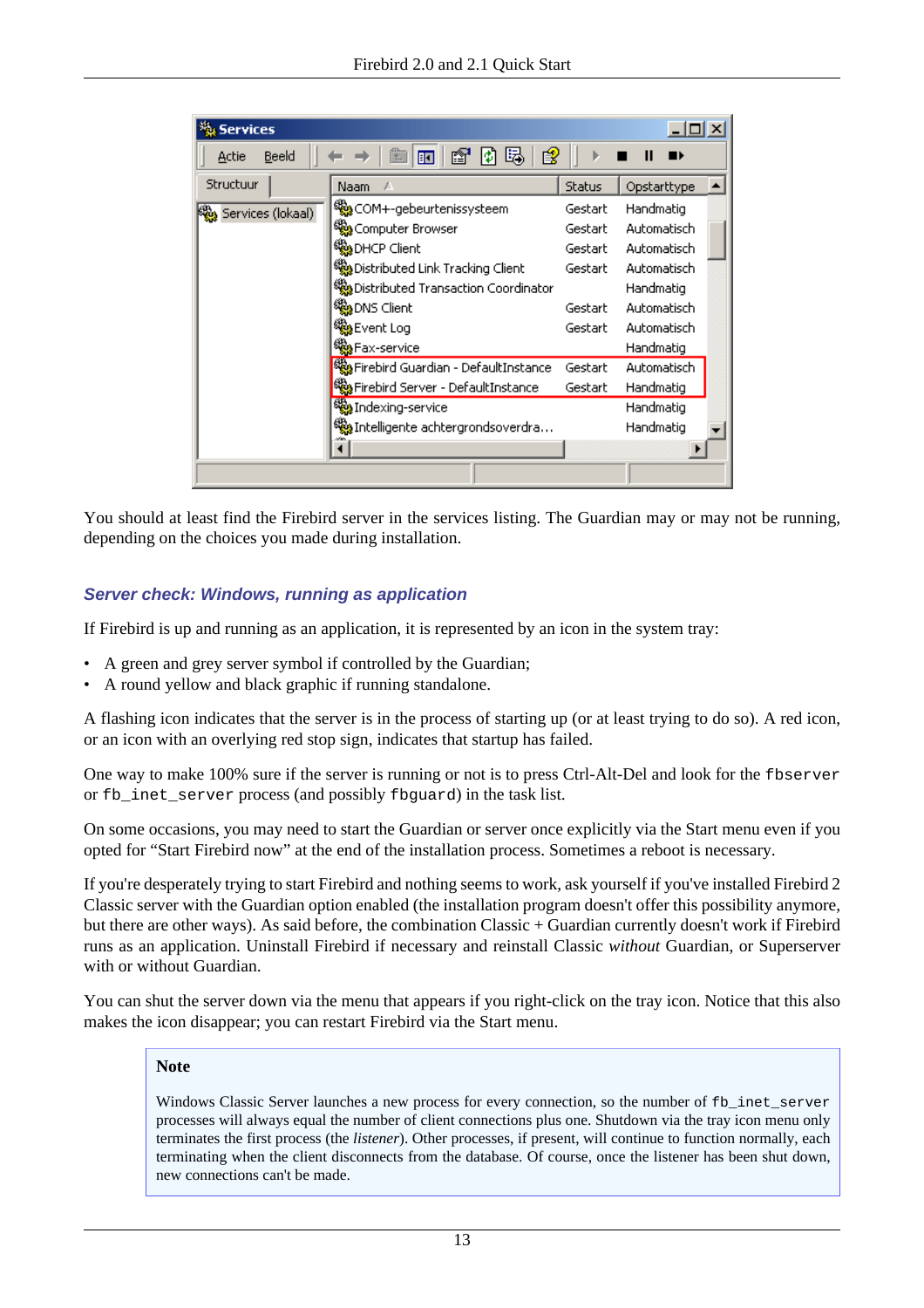<span id="page-13-0"></span>In the case of Superserver you can also use a Control Panel applet to check and alter the Firebird server status. Some available applets will be presented a little later in this guide.

# <span id="page-13-1"></span>**Performing a client-only install**

Each remote client machine needs to have the client library – libfbclient. so on Posix clients, fbclient. dll on Windows clients – that matches the release version of the Firebird server.

Firebird versions from 1.5 onward can install symlinks or copies named after the 1.0 libs (with the "old" Inter-Base names), to maintain compatibility with third-party products which need these files.

Some extra pieces are also needed for the client-only install.

### **Windows**

At present, no separate installation program is available to install only the client pieces on a Windows machine. If you are in the common situation of running Windows clients to a Linux or other Unix-like Firebird server (or another Windows machine), you need to download the full Windows installation kit that corresponds to the version of Firebird server you install on your server machine.

Fortunately, once you have the kit, the Windows client-only install is easy to do. Start up the installation program just as though you were going to install the server, but select one of the client-only options from the installation menu.

### **Linux and some other Posix clients**

A small-footprint client install program for Linux clients is not available either. Additionally, some Posix flavours – even within the Linux constellation – have somewhat idiosyncratic requirements for filesystem locations. For these reasons, not all \*x distributions for Firebird even contain a client-only install option.

For most Linux flavours, the following procedure is suggested for a Firebird client-only install. Log in as root for this.

- 1. Look for libfbclient.so.2.m.n  $(m, n)$  being the minor plus patch version number) in /opt/firebird/lib on the machine where the Firebird server is installed. Copy it to /usr/lib on the client.
- 2. Create chained symlinks using the following commands:

#### **ln -s /usr/lib/libfbclient.so.2.m.n /usr/lib/libfbclient.so.2**

#### **ln -s /usr/lib/libfbclient.so.2 /usr/lib/libfbclient.so**

...replacing  $2 \cdot m \cdot n$  with your version number, e.g.  $2 \cdot 0 \cdot 0$  or  $2 \cdot 1 \cdot 0$ 

If you're running applications that expect the legacy libraries to be present, also create the following symlinks:

#### **ln -s /usr/lib/libfbclient.so /usr/lib/libgds.so.0**

**ln -s /usr/lib/libfbclient.so /usr/lib/libgds.so**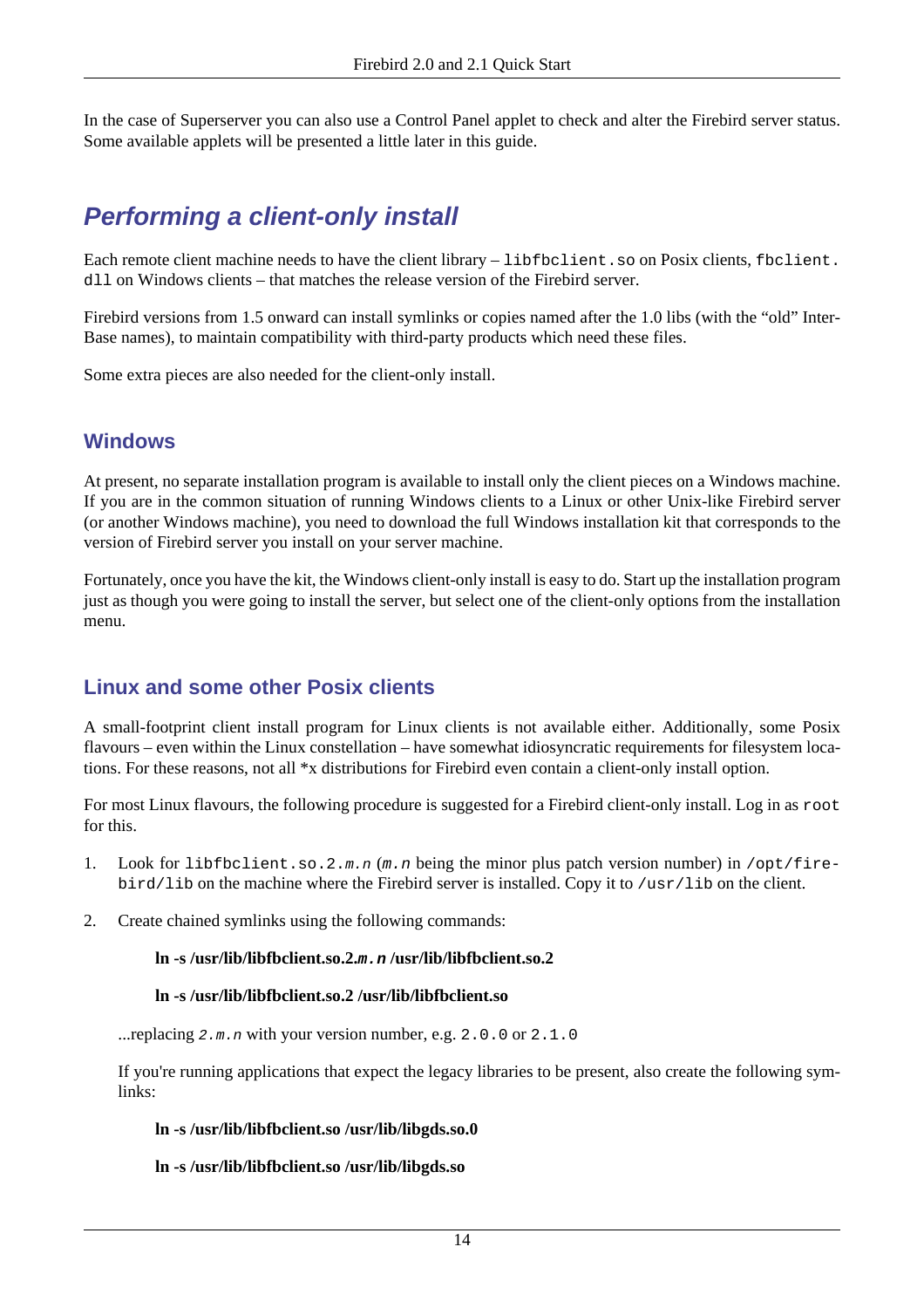- 3. Copy firebird.msg to the client machine, preferably into the /opt/firebird directory. If you place it somewhere else, create a system-wide permanent FIREBIRD environment variable pointing to the right directory, so that the API routines can locate the messages.
- 4. Optionally copy some of the Firebird command-line tools e.g. isql to the client machine. *Note:* always copy the tools from a Superserver kit, regardless of the architecture of the server(s) you're planning to connect to. Tools from Classic distributions terminate immediately if they can't find the libfbembed library (which is useless for network connections) upon program start.

<span id="page-14-0"></span>Instead of copying the files from a server, you can also pull them out of a Firebird tar.gz kit. Everything you need is located in the /opt/firebird tree within the buildroot.tar.gz archive that's packed inside the kit.

# <span id="page-14-2"></span>**Server configuration and management**

There are several things you should be aware of – and take care of – before you start using your freshly installed Firebird server. This part of the manual introduces you to some useful tools and shows you how to protect your server and databases.

## <span id="page-14-3"></span><span id="page-14-1"></span>**User management: gsec**

Firebird comes with a command-line user management tool called *gsec*. Although its functions can also be performed by a number of third-party GUI utilities, you should at least have a basic knowledge of gsec, since this is the official tool and it's present in every Firebird server installation. In the next sections you will use gsec to execute two tasks: changing the SYSDBA password and adding a Firebird user. First though, some points of attention:

#### *Permission to run gsec*

With some Firebird installations, you can only run gsec if you are logged into the operating system as Superuser (root on Linux) or as the user the Firebird server process runs under. On Windows server platforms, you typically need to be in the Power User group or higher to run gsec successfully.

#### *Trouble running gsec*

If you have enough privileges but invoking gsec results in a message like "cannot attach to password database - unable to open database":

• You may be running Firebird on Windows and for some reason the local protocol isn't working. One rather common cause for this is running Windows with Terminal Services (Remote Desktop Services) enabled and connecting to the server from a different session. To enable the local protocol, open firebird. conf, uncomment the *IpcName* parameter and set it to Global\FIREBIRD. Then restart the server.

#### **Note**

In Firebird 2.0.1 and up, Firebird automatically prepends Global\ to the IPCname if the connection fails because of insufficient permissions, so this should not happen anymore.

• If the above doesn't apply to you, you can at least circumvent the problem by "tricking" gsec into using TCP/IP. Add the following parameter to the command line, adjusting the path if necessary:

#### **-database "localhost:C:\Program Files\Firebird\Firebird\_2\_0\security2.fdb"**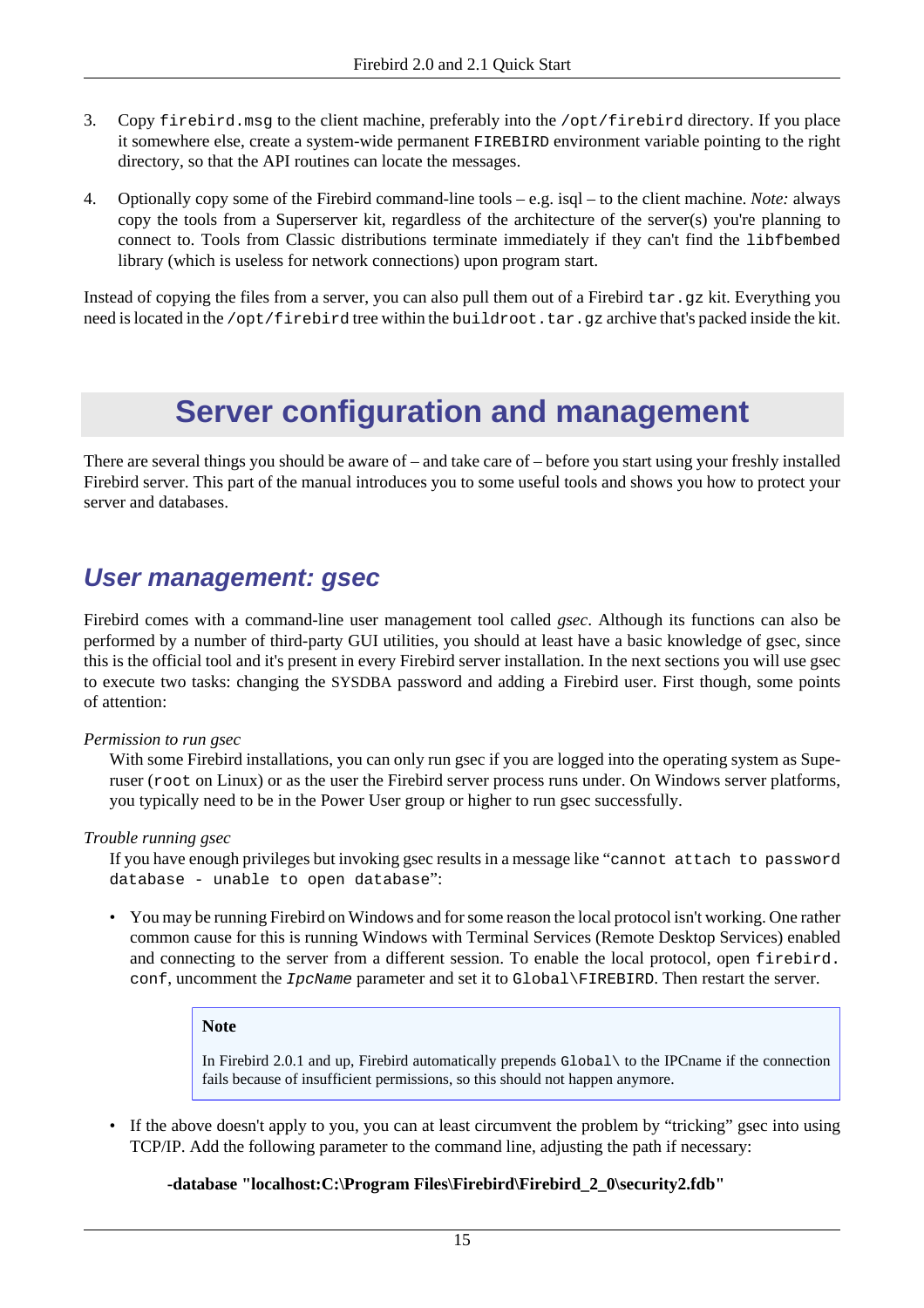The file security2.fdb is the *security database*, where Firebird keeps its user account details. It is located in your Firebird installation directory.

• Maybe your security database is a renamed security. fdb from Firebird 1.5. Of course this can't be the case immediately after installation. Someone (you?) must have put it there, in order to keep the existing accounts available. Consult the Release Notes for instructions on how to upgrade old security databases.

If the error message starts with "Cannot attach to services manager", the server may not be running at all. In that case, go back to *[Testing your installation](#page-10-1)* and fix the problem.

*Calling gsec on Linux*

On \*\*nix systems, if you call gsec from its own directory, you should type **./gsec** instead of just **gsec**. The current directory is usually not part of the search path, so plain **gsec** may either fail or launch a "wrong" gsec.

### <span id="page-15-0"></span>**Changing the SYSDBA password**

One Firebird account is created automatically as part of the installation process: SYSDBA. This account has all the privileges on the server and cannot be deleted. Depending on version, OS, and architecture, the installation program will either

- install the SYSDBA user with the password masterkey (actually, masterke: characters after the eighth are ignored), or
- ask you to enter a password during installation, or
- generate a random password and store that in the file SYSDBA.password within your Firebird installation directory.

If the password is masterkey and your server is exposed to the Internet *at all* – or even to a local network, unless you trust every user with the SYSDBA password – you should change it immediately using the gsec command-line utility. Go to a command shell, *cd* to the Firebird bin subdirectory and issue the following command to change the password to (as an example) icuryy4me:

#### **gsec -user sysdba -pass masterkey -mo sysdba -pw icuryy4me**

Notice that you specify "sysdba" twice in the command:

- With the -user parameter you identify yourself as SYSDBA. You also provide SYSDBA's current password in the -pass parameter.
- The -mo[dify] parameter tells gsec that you want to modify an account which happens to be SYSDBA again. Lastly, -pw specifies the type of modification: the password.

If all has gone well, the new password icuryy4me is now encrypted and stored, and masterkey is no longer valid. Please be aware that unlike Firebird user names, passwords are case-sensitive.

### **Adding Firebird user accounts**

Firebird allows the creation of many different user accounts. Each of them can own databases and also have various types of access to databases and database objects it doesn't own.

Using gsec, you can add a user account as follows from the command line in the Firebird bin subdirectory:

#### **gsec -user sysdba -pass masterkey -add billyboy -pw sekrit66**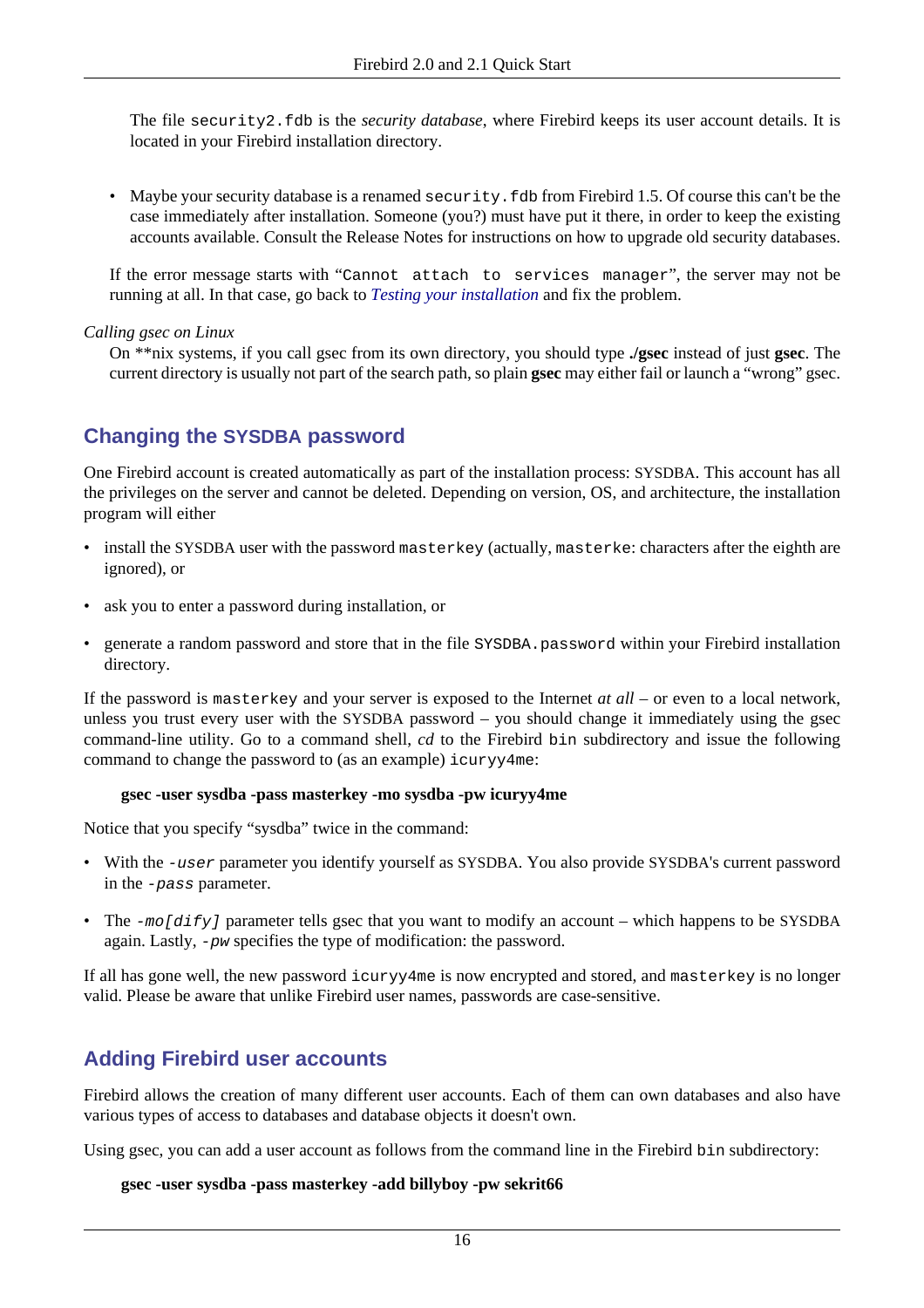Provided that you've supplied the correct password for SYSDBA, a user account called billyboy will now have been created with password sekrit66. Remember that passwords are case-sensitive.

#### **Note**

Since Firebird 2, users can change their own passwords. Previous versions required SYSDBA to do this.

# <span id="page-16-1"></span><span id="page-16-0"></span>**Security**

Firebird 2 offers a number of security options, designed to make unauthorised access as difficult as possible. Be warned however that some configurable security features default to the old, "insecure" behaviour inherited from InterBase and Firebird 1.0, in order not to break existing applications.

It pays to familiarise yourself with Firebird's security-related configuration parameters. You can significantly enhance your system's security if you raise the protection level wherever possible. This is not only a matter of setting parameters, by the way: other measures involve tuning filesystem access permissions, an intelligent user accounts policy, etc.

Below are some guidelines for protecting your Firebird server and databases.

#### *Run Firebird as non-system user*

On Unix-like systems, Firebird already runs as user firebird by default, not as root. On Windows server platforms, you can also run the Firebird service under a designated user account (e.g. Firebird). The default practice – running the service as the LocalSystem user – poses a security risk if your system is connected to the Internet. Consult README.instsvc in the doc subdir to learn more about this.

#### <span id="page-16-2"></span>*Change SYSDBA's password*

As discussed before, if your Firebird server is reachable from the network and the system password is masterkey, change it.

#### <span id="page-16-3"></span>*Don't create user databases as SYSDBA*

SYSDBA is a very powerful account, with full (destructive) access rights to all your Firebird databases. Its password should be known to a few trusted database administrators only. Therefore, you shouldn't use this super-account to create and populate regular databases. Instead, generate normal user accounts, and provide their account names and passwords to your users as needed. You can do this with gsec as shown above, or with any third-party Firebird administration tool.

#### *Protect databases on the filesystem level*

Anybody who has filesystem-level read access to a database file can copy it, install it on a system under his or her own control, and extract all data from it – including possibly sensitive information. Anybody who has filesystem-level write access to a database file can corrupt it or totally destroy it.

As a rule, only the Firebird server process should have access to the database files. Users don't need, and should not have, access to the files – not even read-only. They query databases via the server, and the server makes sure that users only get the allowed type of access (if at all) to any objects within the database.

#### *Disable Classic local mode on Linux*

An exception to the above rule is the so-called local or embedded access mode of Firebird Classic Server on Linux. This mode *requires* that users have proper access rights to the database file itself. They must also have read access to the security database security2.fdb. If this worries you, reserve filesystem access to the security database (and other databases, while you're at it) for the server process only. Users are then obliged to connect via the network layer. However, the libfbembed.\* libraries should not be removed from your system, because the Firebird command-line tools refuse to run if they are not present.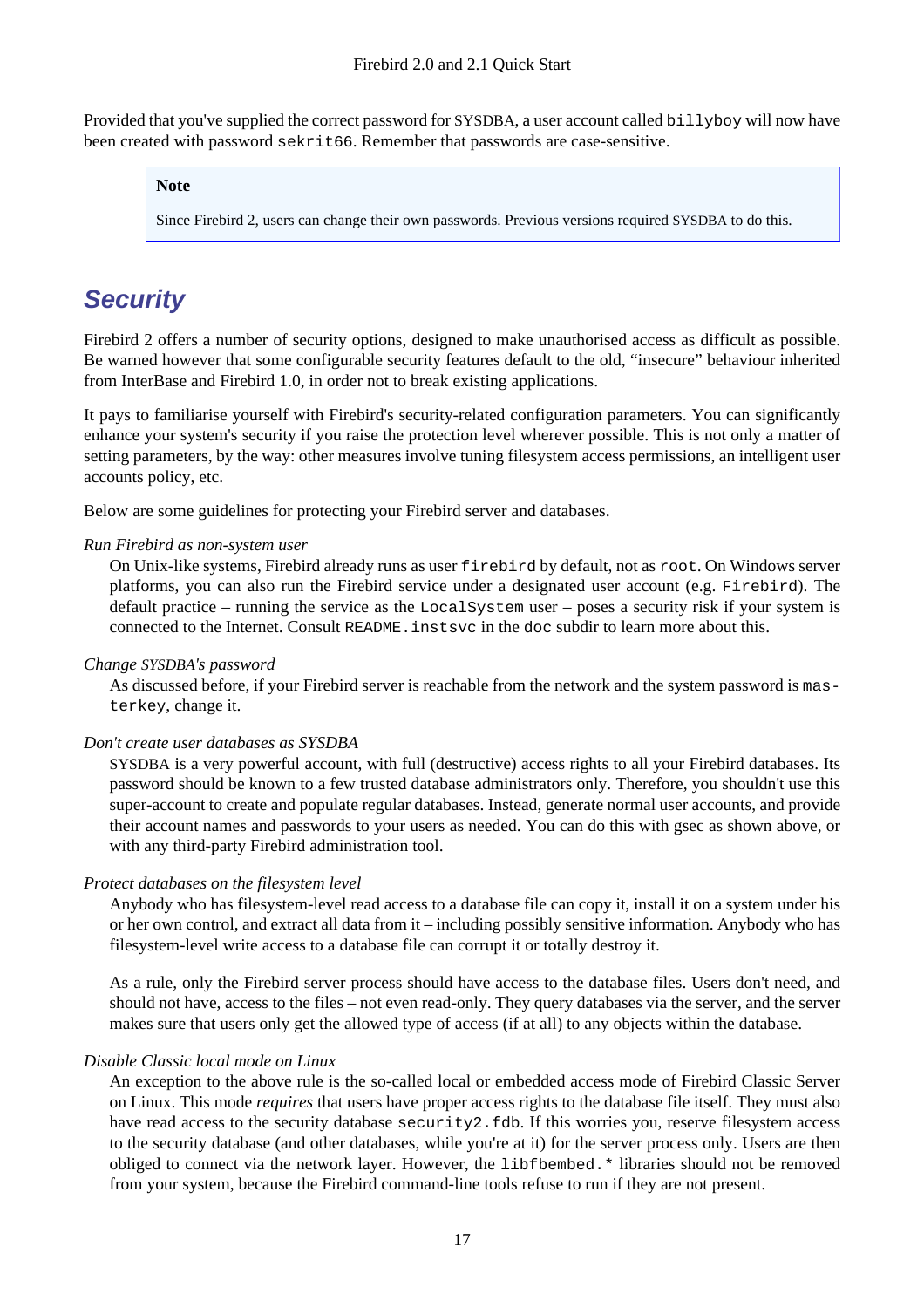(Another exception is the Windows Embedded Server, but that's outside the scope of this manual.)

#### <span id="page-17-0"></span>*Use database aliases*

*Database aliases* shield the client from physical database locations. Using aliases, a client can e.g. connect to "frodo:zappa" without having to know that the real location is frodo:/var/firebird/music/ underground/mothers\_of\_invention.fdb. Aliases also allow you to relocate databases while the clients keep using their existing connection strings.

Aliases are listed in the file aliases.conf, in this format on Windows machines:

```
poker = E:\Games\Data\PokerBase.fdb
blackjack.fdb = C:\Firebird\Databases\cardgames\blkjk_2.fdb
```
And on Linux:

```
books = /home/bookworm/database/books.fdb
zappa = /var/firebird/music/underground/mothers_of_invention.fdb
```
Giving the alias an .fdb (or any other) extension is fully optional. Of course if you do include it, you must also specify it when you use the alias to connect to the database.

#### *Restrict database access*

The DatabaseAccess parameter in firebird.conf can be set to Restrict to limit access to explicitly listed filesystem trees, or even to None to allow access to aliased databases only. Default is All, i.e. no restrictions.

Note that this is not the same thing as the filesystem-level access protection discussed earlier: when DatabaseAccess is anything other than All, the server will refuse to open any databases outside the defined scope even if it has sufficient rights on the database files.

#### <span id="page-17-1"></span>*Choose your authentication model (2.1 only)*

Firebird 2.1 and higher support three authentication models when connecting to databases or using the tools:

- 1. *Native:* The user must identify him/herself with a Firebird username and password, which the server checks against the security database.
- 2. *Trusted:* The user is automatically identified by his OS account name.
- 3. *Mixed:* The user either supplies a Firebird username and password, or is logged in with his OS account name.

On Linux, the mixed model is used.

On Windows, the default is *mixed* in 2.1, 2.1.1 and 2.1.2, and *native* in 2.1.3 and higher. You can change the model by setting the Authentication parameter in firebird.conf. Depending on your Windows system configuration and the way Firebird is used, *trusted* may be the most secure option. If trusted authentication is used when the connection is made (this is possible in the *trusted* and *mixed* models), Windows administrators automatically receive SYSDBA privileges.

Firebird 2.0 doesn't have the Authentication parameter. Authentication under Windows is *native*.

There are more security parameters, but the ones not mentioned here are already set to an adequate protection level by default. You can read about them in the 1.5 and 2.0 Release Notes and in the comments in firebird. conf itself.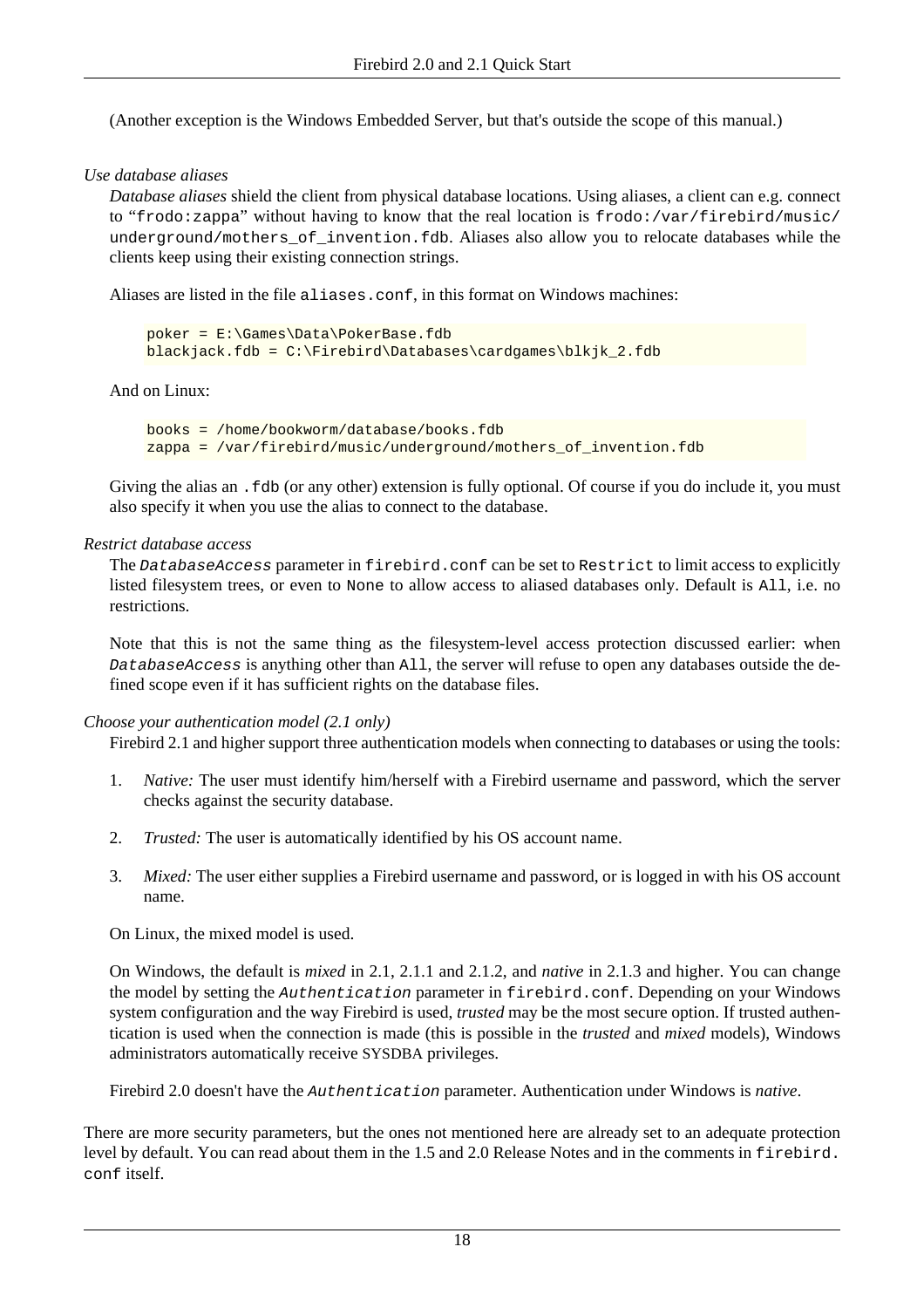# <span id="page-18-1"></span><span id="page-18-0"></span>**Windows Control Panel applets**

Several control panel applets are available for use with Firebird. Whilst such applets are not essential, they do provide a convenient way to start and stop the server and check its current status.

## **Firebird Server Manager**

The Firebird Server Manager applet is included in the Firebird distribution. The option to install this applet is only available for Superserver.

#### **Note**

The applet is also usable for Classic server, provided that it (the server, that is) runs as a service, not as an application. Since the installation dialogue won't give you the option to include the applet with a Classic server, you must, if you really want it:

- Install Superserver first;
- Copy the applet Firebird2Control.cpl from the Windows system folder to a safe place;
- Uninstall Superserver;
- Install Classic;
- Copy the applet back to the system directory.

This is a screenshot of the activated applet. Notice that the title bar says "Firebird Server Control", although it is listed in the Control Panel as *Firebird 2.0 Server Manager*.

| <b>Firebird Server Control</b>                     |  |
|----------------------------------------------------|--|
| The Firebird service is running.<br>$ \Box$ Stop   |  |
| Version 2.0.0.12484 Firebird 2.0 Release Candidate |  |
| Ⅰ■ Use the Guardian<br>Run                         |  |
| ● as a Service                                     |  |
| $\heartsuit$ as an application                     |  |
| Start<br>C Automatically                           |  |
| © Manually                                         |  |
| Cancel<br>OΚ<br>Apply                              |  |

This applet only works on Windows NT, 2000/3/8, XP, Vista and 7.

### **Firebird Control Center**

For an alternative to the bundled applet, you can visit this webpage: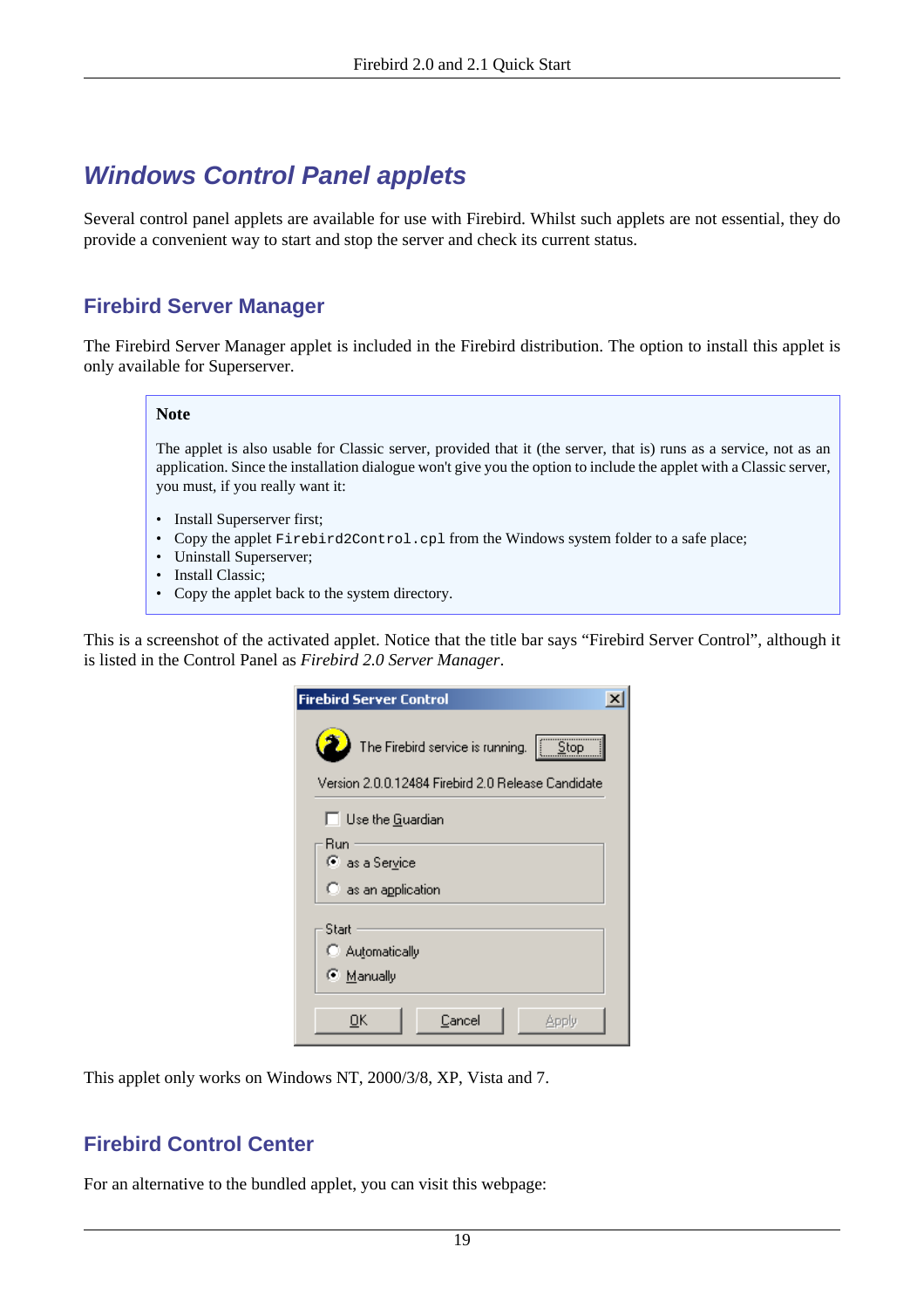#### <http://www.achim-kalwa.de/fbcc.phtml>

...and download the Firebird Control Center (FBCC). Please note that, unlike the applet included with Firebird, the Firebird Control Center will *not* work with Classic or SuperClassic servers. This may change in the future.

The current version – 0.4.2 – should work well under Windows 2000 and up. It offers the same functionality as Firebird's own applet, and more. An older release, still downloadable at [http://www.achim-kalwa.de/dl/fbcc-0.](http://www.achim-kalwa.de/dl/fbcc-0.2.7.exe) [2.7.exe,](http://www.achim-kalwa.de/dl/fbcc-0.2.7.exe) also runs under Windows 9x, ME and NT. Notice however that these Windows versions are no longer actively supported by the Firebird project, even if the engine runs on it.

## <span id="page-19-3"></span><span id="page-19-0"></span>**Administration tools**

The Firebird kit does not come with a GUI admin tool. It does have a set of command-line tools – executable programs which are located in the bin subdirectory of your Firebird installation. One of them, gsec, has already been introduced to you.

The range of excellent GUI tools available for use with a Windows client machine is too numerous to describe here. A few GUI tools written in Borland Kylix, for use on Linux client machines, are also in various stages of completion.

Explore the [Download > Tools > Administration page](http://www.ibphoenix.com/download/tools/admin) at <http://www.ibphoenix.com> for all of the options.

#### **Note**

<span id="page-19-1"></span>Remember: you can use a Windows client to access a Linux server and vice-versa.

# <span id="page-19-5"></span>**Working with databases**

In this part of the manual you will learn:

- how to connect to an existing database,
- how to create a database,
- and some things you should know about Firebird SQL.

<span id="page-19-2"></span>In as much as remote connections are involved, we will use the recommended TCP/IP protocol.

## <span id="page-19-4"></span>**Connection strings**

If you want to connect to a database or create one you have to supply, amongst other things, a *connection string* to the client application (or, if you are a programmer, to the routines you are calling). A connection string uniquely identifies the location of the database on your computer, local network, or even the Internet.

### **Local connection strings**

An explicit local connection string consists of the path + filename specification in the native format of the filesystem used on the server machine, for example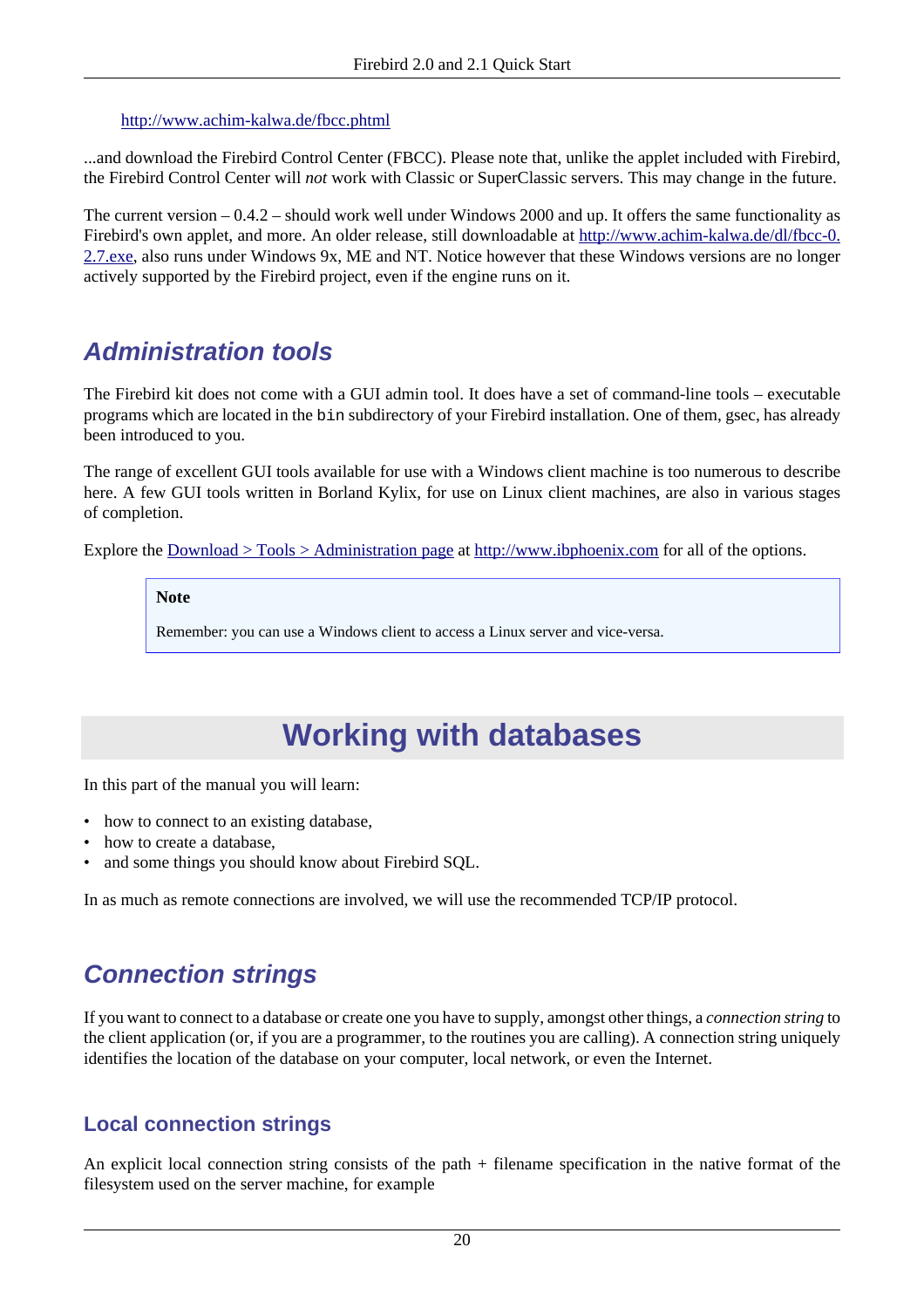• on a Linux or other Unix-like server:

```
/opt/firebird/examples/empbuild/employee.fdb
```
• on a Windows server:

C:\Biology\Data\Primates\Apes\populations.fdb

Many clients also allow relative path strings (e.g. "..\examples\empbuild\employee.fdb") but you should use them with caution, as it's not always obvious how they will be expanded. Getting an error message is annoying enough, but applying changes to another database than you thought you were connected to may be disastrous.

<span id="page-20-0"></span>Instead of a file path, the local connection string may also be a *database alias* that is defined in aliases. conf, as mentioned earlier. The format of the alias depends only on how it's defined in the aliases file, not on the server filesystem. Examples are:

- zappa
- blackjack.fdb
- poker

### **Tip**

If your local connections fail, it may be because the local protocol isn't working properly on your machine. If you're running Windows Vista, 2003 or XP with terminal services enabled, this can often be fixed by setting IpcName to Global\FIREBIRD in the configuration file firebird.conf (don't forget to uncomment the parameter and restart the server). In Firebird 2.0.1, Global\FIREBIRD is already the default on TS-enabled Windows systems.

If setting IpcName doesn't help and you don't get the local protocol enabled, you can always work around the problem by putting "localhost:" before your database paths or aliases, thus turning them into TCP/IP connection strings (discussed below).

## <span id="page-20-1"></span>**TCP/IP connection strings**

A TCP/IP connection string consists of:

- 1. a server name or IP address
- 2. a colon  $(";")$
- 3. either the absolute path + filename on the server machine, or an alias defined on the server machine.

#### Examples:

• On Linux/Unix:

```
pongo:/opt/firebird/examples/empbuild/employee.fdb
```
bongo:fury

112.179.0.1:/var/Firebird/databases/butterflies.fdb

localhost:blackjack.fdb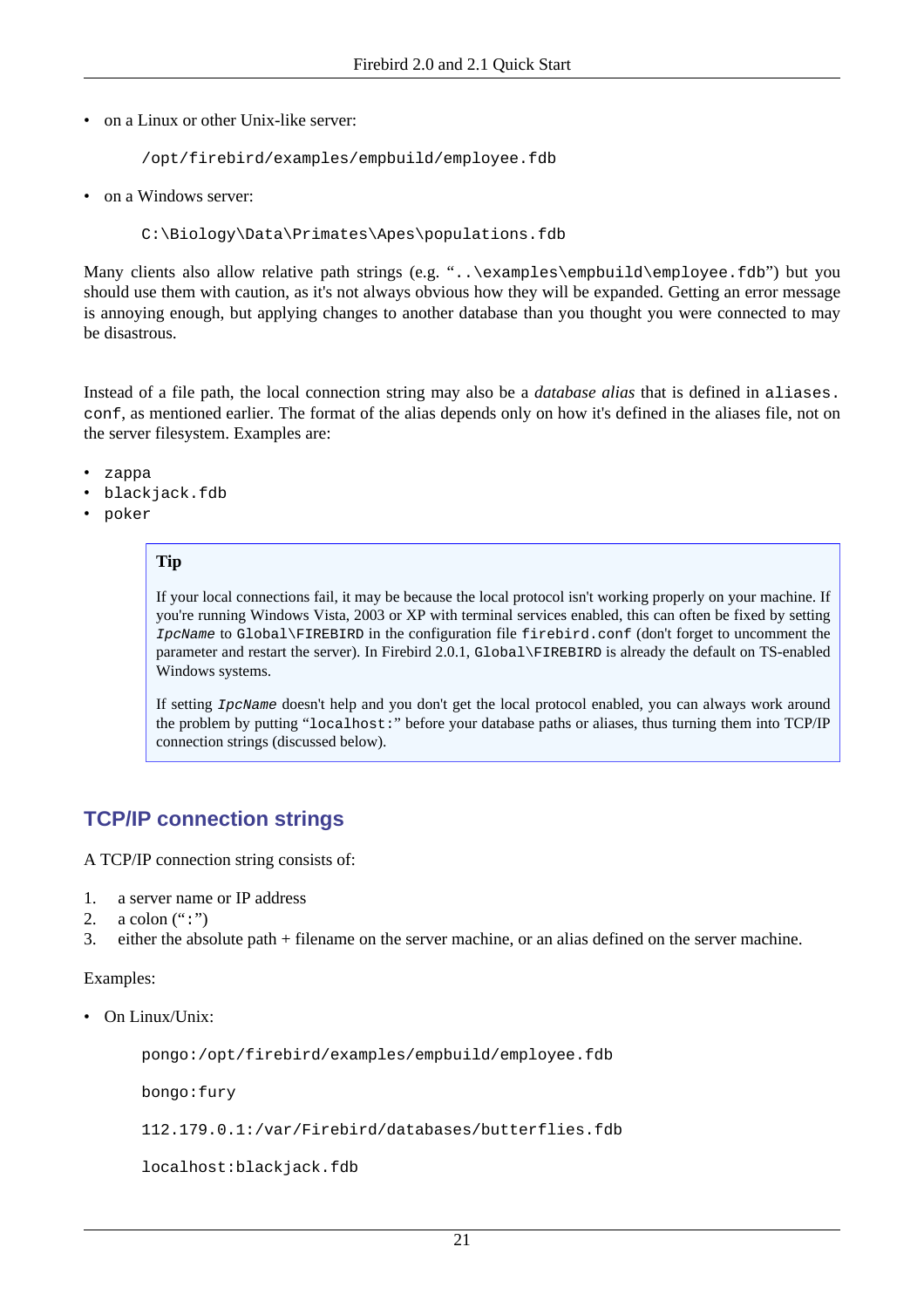• On Windows:

siamang:C:\Biology\Data\Primates\Apes\populations.fdb sofa:D:\Misc\Friends\Rich\Lenders.fdb 127.0.0.1:Borrowers

<span id="page-21-1"></span>Notice how the aliased connection strings don't give any clue about the server OS. And they don't have to, either: you talk to a Linux Firebird server just like you talk to a Windows Firebird server. In fact, specifying an explicit database path is one of the rare occasions where you have to be aware of the difference.

## **Third-party programs**

<span id="page-21-0"></span>Please note that some third-party client programs may have different requirements for the composition of connection strings. Refer to their documentation or online help to find out.

## <span id="page-21-2"></span>**Connecting to an existing database**

<span id="page-21-5"></span>A sample database named employee.fdb is located in the examples/empbuild subdirectory of your Firebird installation. You can use this database to "try your wings".

If you move or copy the sample database, be sure to place it on a hard disk that is physically attached to your server machine. Shares, mapped drives or (on Unix) mounted SMB (Samba) filesystems will not work. The same rule applies to any databases that you create or use.

Connecting to a Firebird database requires the user to authenticate with a user name and a valid password. In order to work with objects inside the database – such as tables, views, etc. – you also need explicit permissions on those objects, unless you own them (you own an object if you have created it) or if you're connected as SYSDBA. In the example database employee.fdb, sufficient permissions have been granted to PUBLIC (i.e. anybody who cares to connect) to enable you to view and modify data to your heart's content.

For simplicity here, we will look at authenticating as SYSDBA using the password masterkey. Also, to keep the lines in the examples from running off the right edge, we will work with local databases and use relative paths. Of course everything you'll learn in these sections can also be applied to remote databases, simply by supplying a full TCP/IP connection string.

## <span id="page-21-4"></span>**Connecting with isql**

Firebird ships with a text-mode client named *isql* (Interactive SQL utility). You can use it in several ways to connect to a database. One of them, shown below, is to start it in interactive mode. Go to the bin subdirectory of your Firebird installation and type **isql** (Windows) or **./isql** (Linux) at the command prompt.

<span id="page-21-3"></span>[In the following examples, # means "hit **Enter**"]

```
C:\Program Files\Firebird\Firebird_2_0\bin>isql#
Use CONNECT or CREATE DATABASE to specify a database
SQL>CONNECT ..\examples\empbuild\employee.fdb user SYSDBA password masterkey;#
```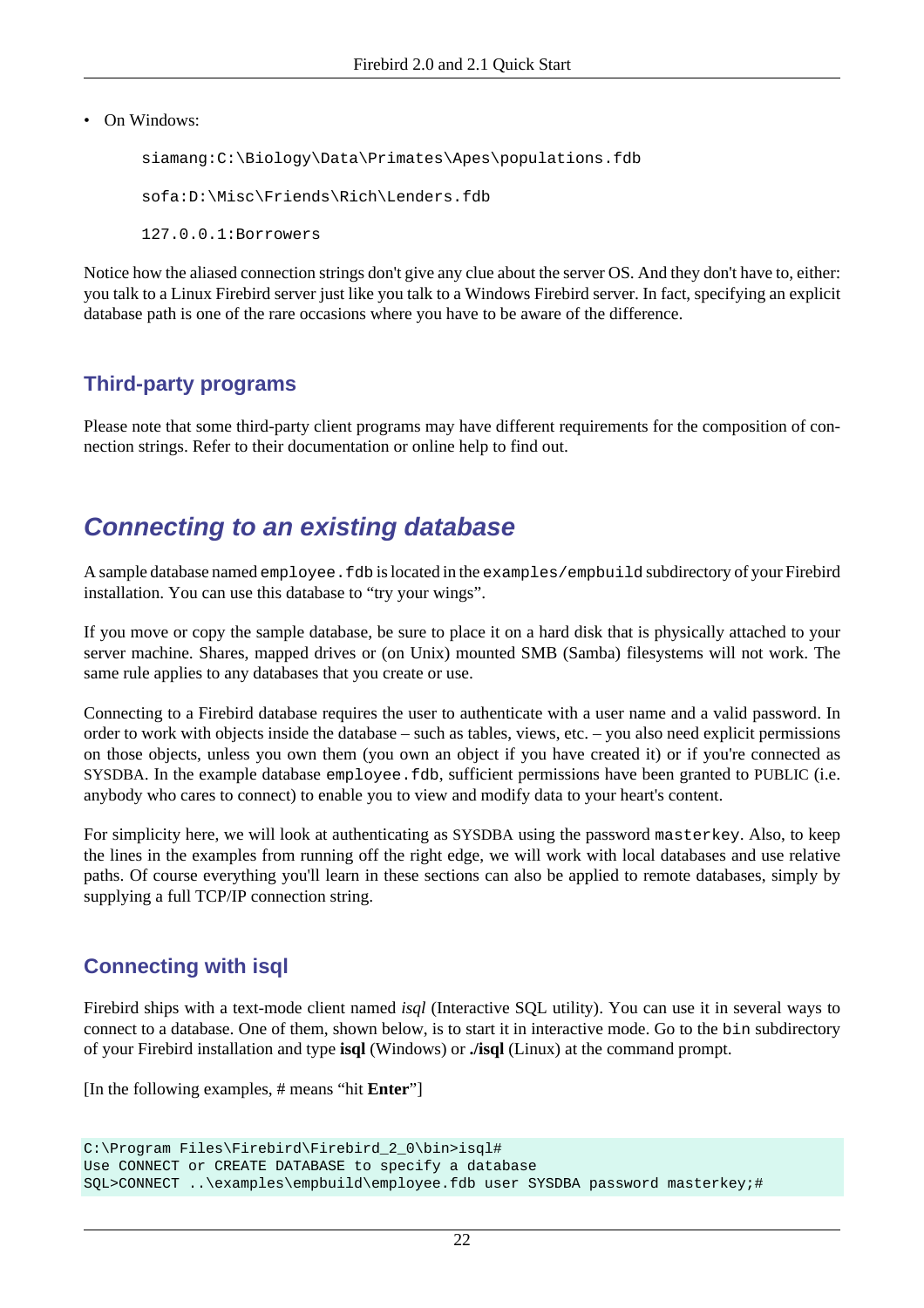#### **Important**

- In isql, every SQL statement must end with a semicolon. If you hit **Enter** and the line doesn't end with a semicolon, isql assumes that the statement continues on the next line and the prompt will change from SQL> to CON>. This enables you to split long statements over multiple lines. If you hit **Enter** after your statement and you've forgotten the semicolon, just type it after the CON> prompt on the next line and press **Enter** again.
- If you run Classic Server on Linux, a fast, direct local connection is attempted if the database path does not start with a hostname. This may fail if your Linux login doesn't have sufficient access rights to the database file. In that case, connect to  $1 \circ \text{calhost}$ :  $\leq \text{path}$ . Then the server process (with Firebird 2 usually running as user firebird) will open the file. On the other hand, network-style connections may fail if a user created the database in Classic local mode and the server doesn't have enough access rights.

#### **Note**

You can optionally enclose the path, the user name and/or the password in single (') or double (") quotes. If the path contains spaces, quoting is mandatory.

At this point, isql will inform you that you are connected:

```
Database: ..\examples\empbuild\employee.fdb, User: sysdba
SQL>
```
You can now continue to play about with the employee. Edb database. With isql you can query data, get information about the metadata, create database objects, run data definition scripts and much more.

To get back to the command prompt, type:

SQL>QUIT;#

You can also type EXIT instead of QUIT, the difference being that EXIT will first commit any open transactions, making your modifications permanent.

### <span id="page-22-1"></span>**Connecting with a GUI client**

GUI client tools usually take charge of composing the CONNECT string for you, using server, path (or alias), user name and password information that you type into prompting fields. Use the elements as described in the preceding topic.

#### **Notes**

- It is quite common for such tools to expect the entire server + path/alias as a single connection string just like isql does.
- Remember that file names and commands on Linux and other "Unix-ish" platforms are case-sensitive.

# <span id="page-22-2"></span><span id="page-22-0"></span>**Creating a database using isql**

There is more than one way to create a database with isql. Here, we will look at one simple way to create a database interactively – although, for your serious database definition work, you should create and maintain your metadata objects using data definition scripts.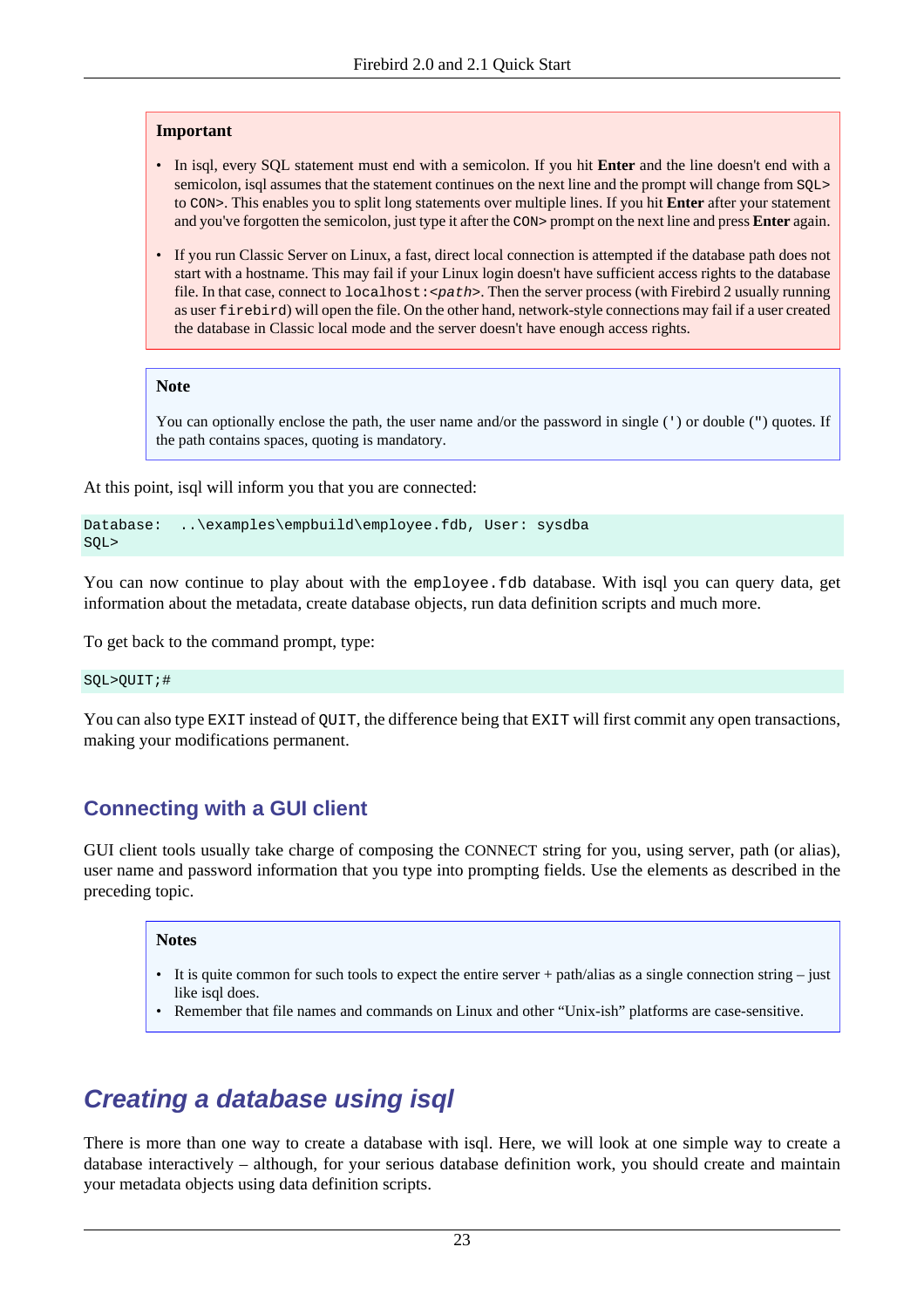## **Starting isql**

To create a database interactively using the isql command shell, get to a command prompt in Firebird's bin subdirectory and type **isql** (Windows) or **./isql** (Linux):

[In the following examples, # means "hit **Enter**"]

```
C:\Program Files\Firebird\Firebird 2 0\bin>isgl#
Use CONNECT or CREATE DATABASE to specify a database
```
## <span id="page-23-1"></span>**The CREATE DATABASE statement**

Now you can create your new database interactively. Let's suppose that you want to create a database named test.fdb and store it in a directory named data on your D drive:

```
SQL>CREATE DATABASE 'D:\data\test.fdb' page_size 8192#
CON>user 'SYSDBA' password 'masterkey';#
```
#### **Important**

- In the CREATE DATABASE statement it is *mandatory* to place quote characters (single or double) around path, username and password. This is different from the CONNECT statement.
- If you run Classic Server on Linux and you don't start the database path with a hostname, creation of the database file is attempted with your Linux login as the owner. This may or may not be what you want (think of access rights if you want others to be able to connect). If you prepend localhost: to the path, the server process (with Firebird 2 usually running as user firebird) will create and own the file.

The database will be created and, after a few moments, the SQL prompt will reappear. You are now connected to the new database and can proceed to create some test objects in it.

But to verify that there really is a database there, let's first type in this query:

SQL>SELECT \* FROM RDB\$RELATIONS;#

<span id="page-23-2"></span>Although you haven't created any tables yet, the screen will fill up with a large amount of data! This query selects all of the rows in the system table RDB\$RELATIONS, where Firebird stores the metadata for tables. An "empty" database is not really empty: it contains a number of system tables and other objects. The system tables will grow as you add more user objects to your database.

<span id="page-23-0"></span>To get back to the command prompt type QUIT or EXIT, as explained in the section on connecting.

## <span id="page-23-3"></span>**Firebird SQL**

Every database management system has its own idiosyncrasies in the ways it implements SQL. Firebird adheres to the SQL standard more rigorously than most other RDBMSes. Developers migrating from products that are less standards-compliant often wrongly suppose that Firebird is quirky, whereas many of its apparent quirks are not quirky at all.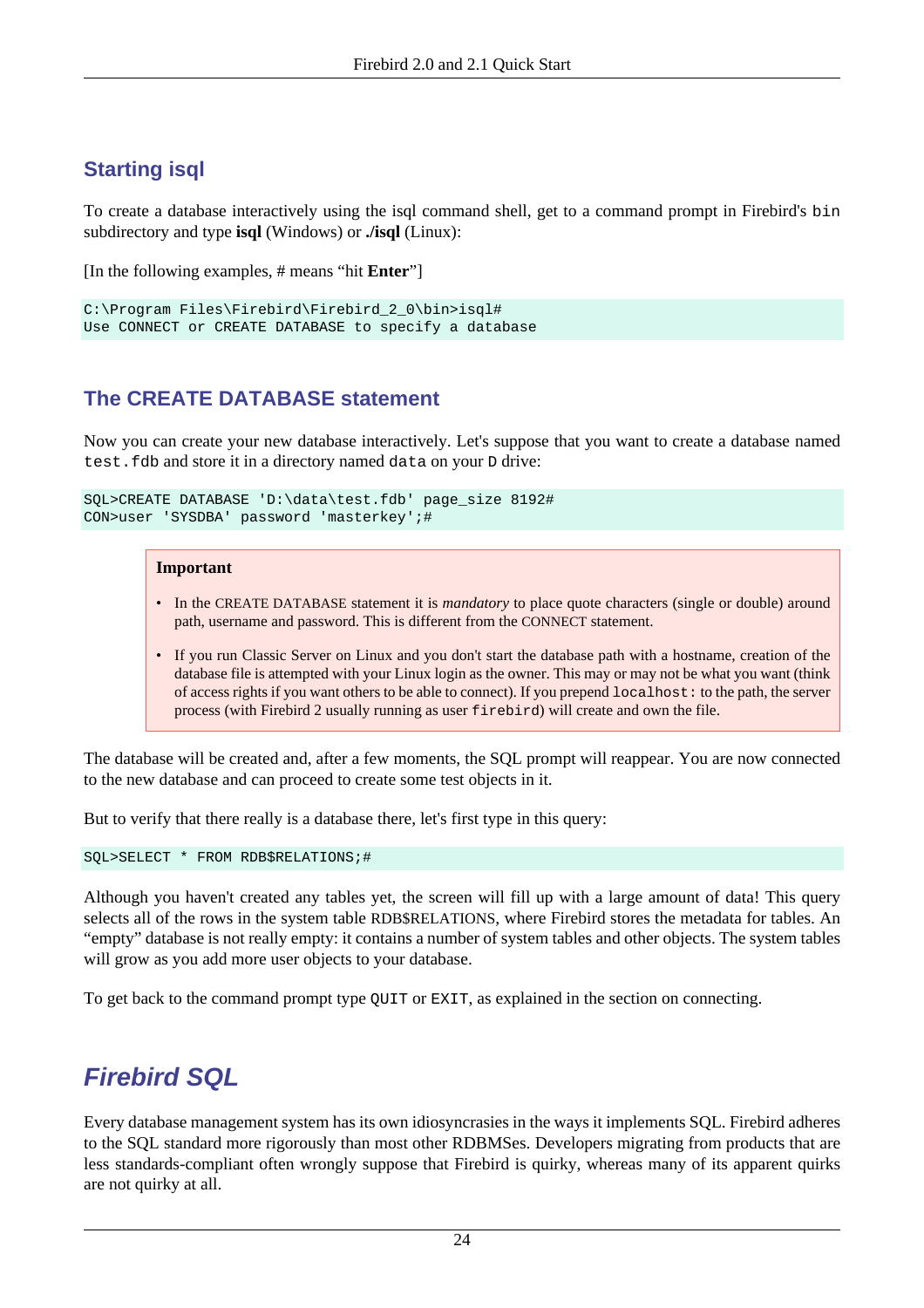### <span id="page-24-1"></span>**Division of an integer by an integer**

Firebird accords with the SQL standard by truncating the result (quotient) of an integer/integer calculation to the next lower integer. This can have bizarre results unless you are aware of it.

For example, this calculation is correct in SQL:

 $1 / 3 = 0$ 

If you are upgrading from an RDBMS which resolves integer/integer division to a float quotient, you will need to alter any affected expressions to use a float or scaled numeric type for either dividend, divisor, or both.

For example, the calculation above could be modified thus in order to produce a non-zero result:

 $1.000 / 3 = 0.333$ 

### <span id="page-24-2"></span>**Things to know about strings**

#### <span id="page-24-4"></span>**String delimiter symbol**

Strings in Firebird are delimited by a pair of single quote (apostrophe) symbols: 'I am a string' (ASCII code 39, *not* 96). If you used earlier versions of Firebird's relative, InterBase®, you might recall that double and single quotes were interchangeable as string delimiters. Double quotes cannot be used as string delimiters in Firebird SQL statements.

#### <span id="page-24-0"></span>**Apostrophes in strings**

If you need to use an apostrophe inside a Firebird string, you can "escape" the apostrophe character by preceding it with another apostrophe.

For example, this string will give an error:

'Joe's Emporium'

because the parser encounters the apostrophe and interprets the string as 'Joe' followed by some unknown keywords. To make it a legal string, double the apostrophe character:

'Joe''s Emporium'

Notice that this is TWO single quotes, not one double-quote.

#### <span id="page-24-3"></span>**Concatenation of strings**

The concatenation symbol in SQL is two "pipe" symbols (ASCII 124, in a pair with no space between). In SQL, the "+" symbol is an arithmetic operator and it will cause an error if you attempt to use it for concatenating strings. The following expression prefixes a character column value with the string "Reported by: ":

'Reported by: ' || LastName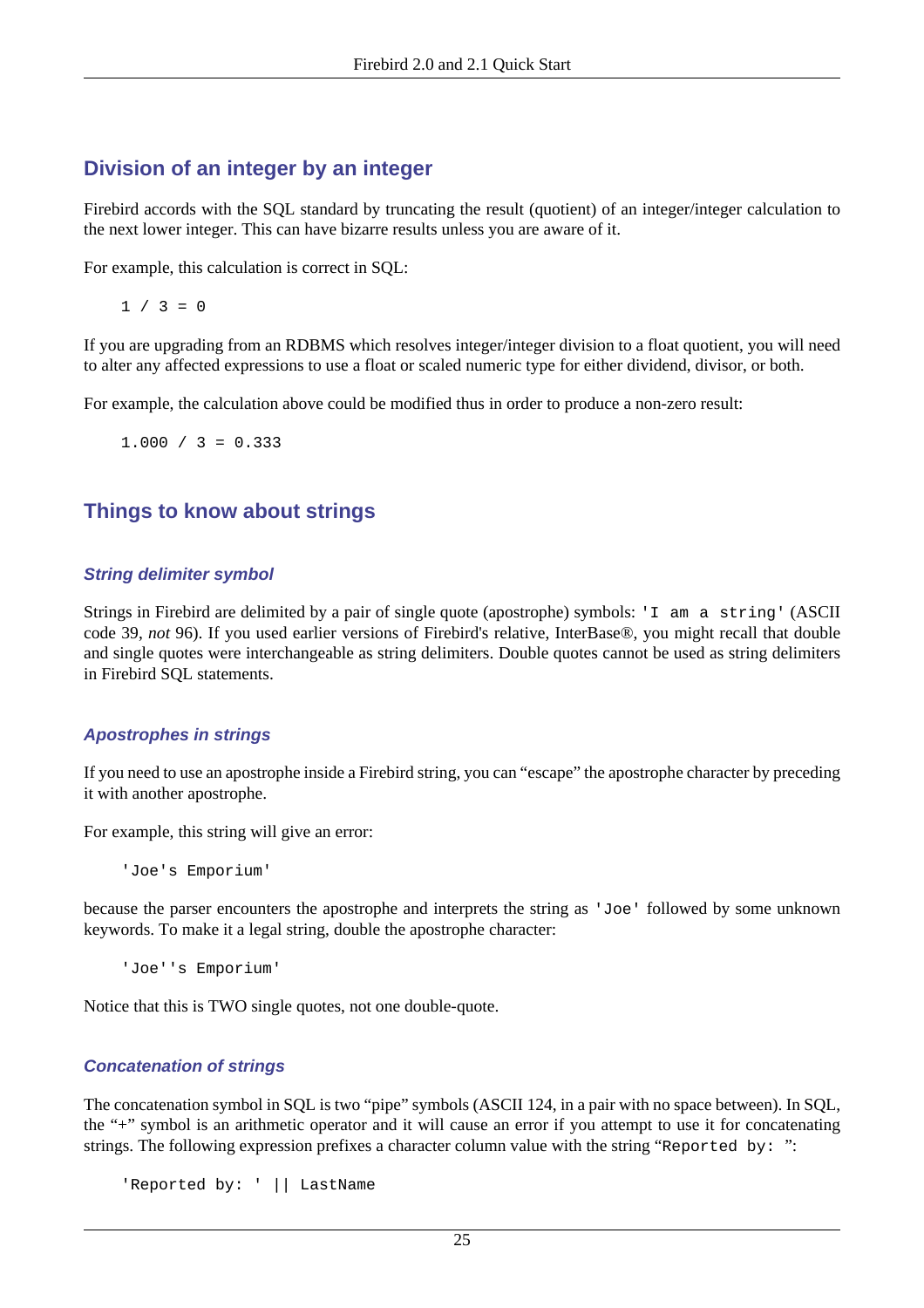Firebird will raise an error if the result of a string concatenation exceeds the maximum (var)char size of 32 Kb. If only the *potential* result – based on variable or field size – is too long you'll get a warning, but the operation will be completed successfully. (In pre-2.0 Firebird, this too would cause an error and halt execution.)

See also the section below, [Expressions involving NULL,](#page-25-0) about concatenating in expressions involving NULL.

#### <span id="page-25-1"></span>**Double-quoted identifiers**

Before the SQL-92 standard, it was not legal to have object names (identifiers) in a database that duplicated keywords in the language, were case-sensitive or contained spaces. SQL-92 introduced a single new standard to make any of them legal, provided that the identifiers were defined within pairs of double-quote symbols (ASCII 34) and were always referred to using double-quote delimiters.

The purpose of this "gift" was to make it easier to migrate metadata from non-standard RDBMSes to standards-compliant ones. The down-side is that, if you choose to define an identifier in double quotes, its casesensitivity and the enforced double-quoting will remain mandatory.

Firebird does permit a slight relaxation under a very limited set of conditions. If the identifier which was defined in double-quotes:

- 1. was defined as all upper-case,
- 2. is not a keyword, and
- 3. does not contain any spaces,

...then it can be used in SQL unquoted and case-insensitively. (But as soon as you put double-quotes around it, you must match the case again!)

#### **Warning**

Don't get too smart with this! For instance, if you have tables "TESTTABLE" and "TestTable", both defined within double-quotes, and you issue the command:

SQL>select \* from TestTable;

...you will get the records from "TESTTABLE", not "TestTable"!

Unless you have a compelling reason to define quoted identifiers, it is usually recommended that you avoid them. Firebird happily accepts a mix of quoted and unquoted identifiers – so there is no problem including that keyword which you inherited from a legacy database, if you need to.

#### **Warning**

Some database admin tools enforce double-quoting of *all* identifiers by default. Try to choose a tool which makes double-quoting optional.

### <span id="page-25-2"></span><span id="page-25-0"></span>**Expressions involving NULL**

In SQL, NULL is not a value. It is a condition, or *state*, of a data item, in which its value is unknown. Because it is unknown, NULL cannot behave like a value. When you try to perform arithmetic on NULL, or involve it with values in other expressions, the result of the operation will almost always be NULL. It is not zero or blank or an "empty string" and it does not behave like any of these values.

Below are some examples of the types of surprises you will get if you try to perform calculations and comparisons with NULL.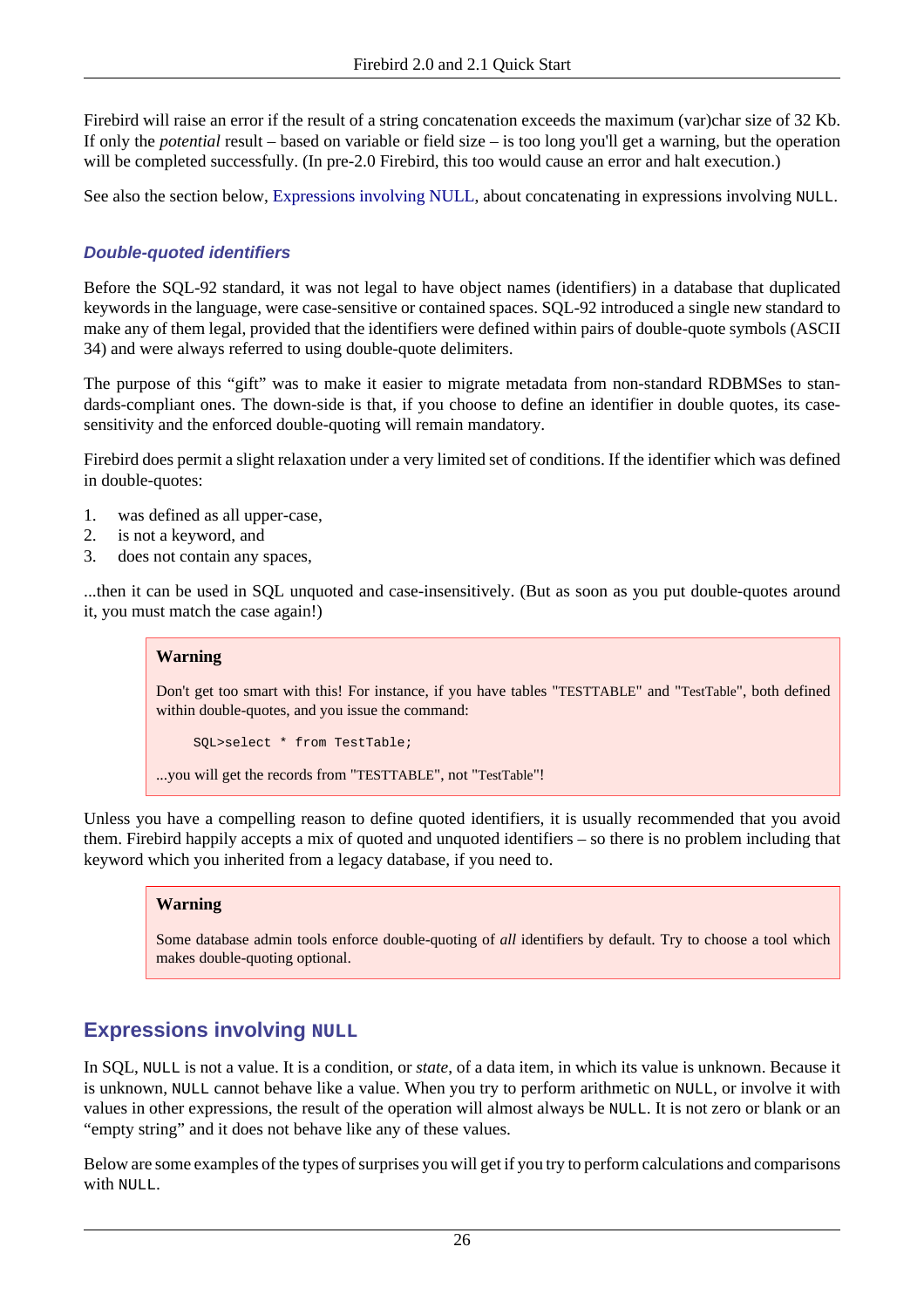The following expressions all return NULL:

- $1 + 2 + 3 + NULL$
- not (NULL)
- 'Home ' || 'sweet ' || NULL

You might have expected 6 from the first expression and "Home sweet" from the third, but as we just said, NULL is not like the number 0 or an empty string – it's far more destructive!

The following expression:

• FirstName || ' ' || LastName

will return NULL if either FirstName or LastName is NULL. Otherwise it will nicely concatenate the two names with a space in between – even if any one of the variables is an empty string.

#### **Tip**

Think of NULL as UNKNOWN and these strange results suddenly start to make sense! If the value of Number is unknown, the outcome of '1  $+ 2 + 3 +$  Number' is also unknown (and therefore NULL). If the content of MyString is unknown, then so is 'MyString || YourString' (even if YourString is non-NULL). Etcetera.

Now let's examine some PSQL (Procedural SQL) examples with if-constructs:

```
if (a = b) then
   MyVariable = 'Equal';
else
   MyVariable = 'Not equal';
```
After executing this code, MyVariable will be 'Not equal' if both a and b are NULL. The reason is that 'a = b' yields NULL if at least one of them is NULL. If the test expression of an "if" statement is NULL, it behaves like false: the 'then' block is skipped, and the 'else' block executed.

#### **Warning**

Although the expression may *behave* like false in this case, it's still NULL. If you try to invert it using not(), what you get is another NULL – not "true".

```
if (a \leftrightarrow b) then
    MyVariable = 'Not equal';
else
   MyVariable = 'Equal';
```
Here, MyVariable will be 'Equal' if a is NULL and b isn't, or vice versa. The explanation is analogous to that of the previous example.

#### **The DISTINCT keyword comes to the rescue!**

Firebird 2 implements a new use of the DISTINCT keyword allowing you to perform (in)equality tests that take NULL into account. The semantics are as follows:

- Two expressions are DISTINCT if they have different values or if one is NULL and the other isn't;
- They are NOT DISTINCT if they have the same value or if both are NULL.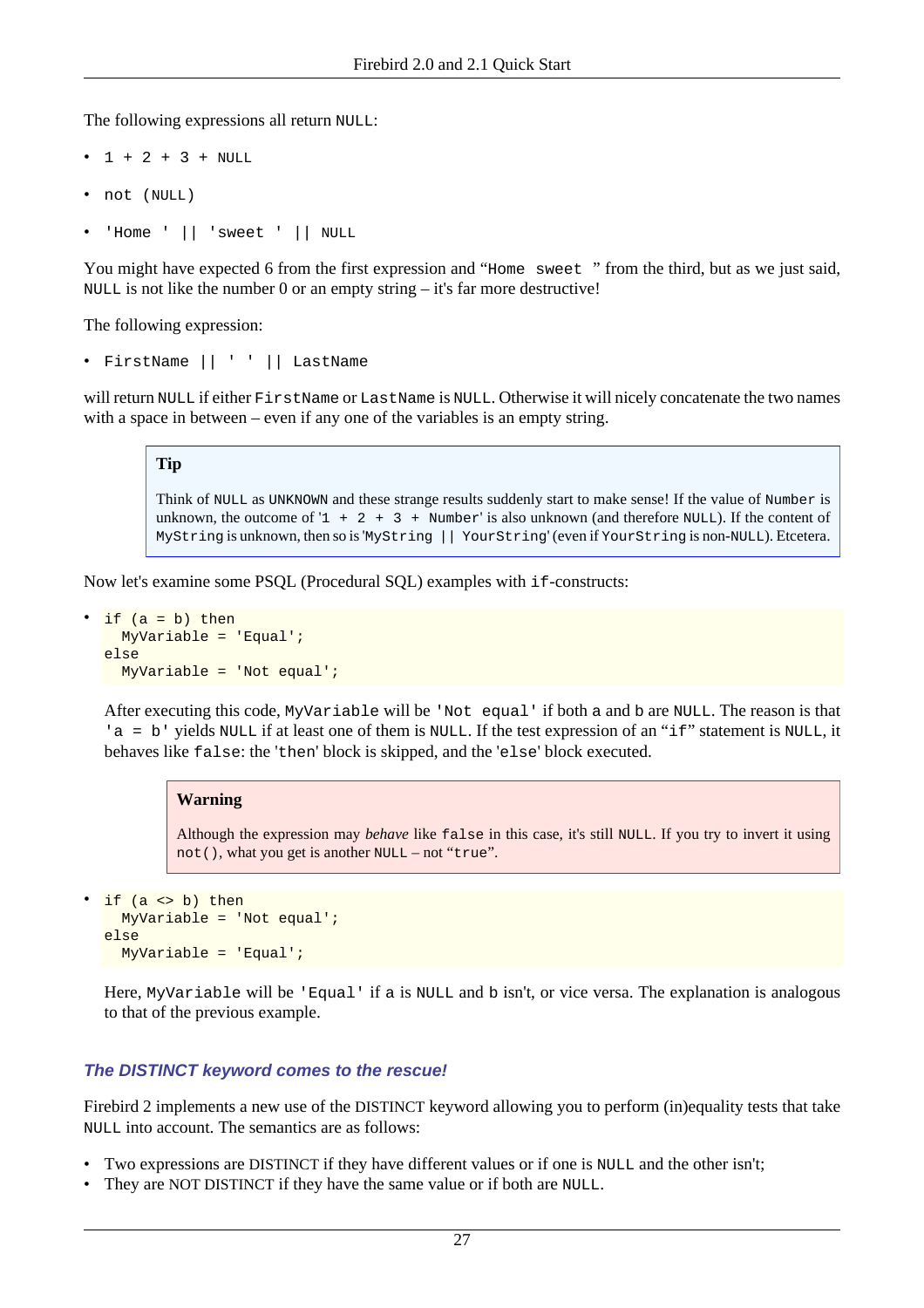Notice that if neither operand is NULL, DISTINCT works exactly like the "<>" operator, and NOT DISTINCT like the "=" operator.

DISTINCT and NOT DISTINCT always return true or false, never NULL.

Using DISTINCT, you can rewrite the first PSQL example as follows:

```
if (a is not distinct from b) then
   MyVariable = 'Equal';
else
  MyVariable = 'Not equal';
```
And the second as:

```
if (a is distinct from b) then
  MyVariable = 'Not equal';
else
  MyVariable = 'Equal';
```
These versions will give you the results that a normal human being (untouched by SQL standards) would expect, whether there are NULLs involved or not.

#### **More about NULLs**

A lot more information about NULL behaviour can be found in the *Firebird Null Guide*, at these locations:

<http://www.firebirdsql.org/manual/nullguide.html> (HTML)

<http://www.firebirdsql.org/pdfmanual/Firebird-Null-Guide.pdf>(PDF)

<span id="page-27-0"></span>An updated and greatly extended version of the Null Guide is available since January 2007.

# **Protecting your data**

## <span id="page-27-2"></span><span id="page-27-1"></span>**Backup**

Firebird comes with two utilities for backing up and restoring your databases: *gbak* and *nbackup* (**note**: nbackup is broken in 2.1; fixed with errors in 2.1.1; completely fixed in 2.1.2). Both can be found in the bin subdirectory of your Firebird installation. Firebird databases can be backed up while users are connected to the system and going about their normal work. The backup will be taken from a snapshot of the database at the time the backup began.

Regular backups and occasional restores should be a scheduled part of your database management activity.

#### **Warning**

Except in nbackup's lock mode, do not use external proprietary backup utilities or file-copying tools such as WinZip, tar, copy, xcopy, etc., on a database which is running. Not only will the backup be unreliable, but the disk-level blocking used by these tools can corrupt a running database.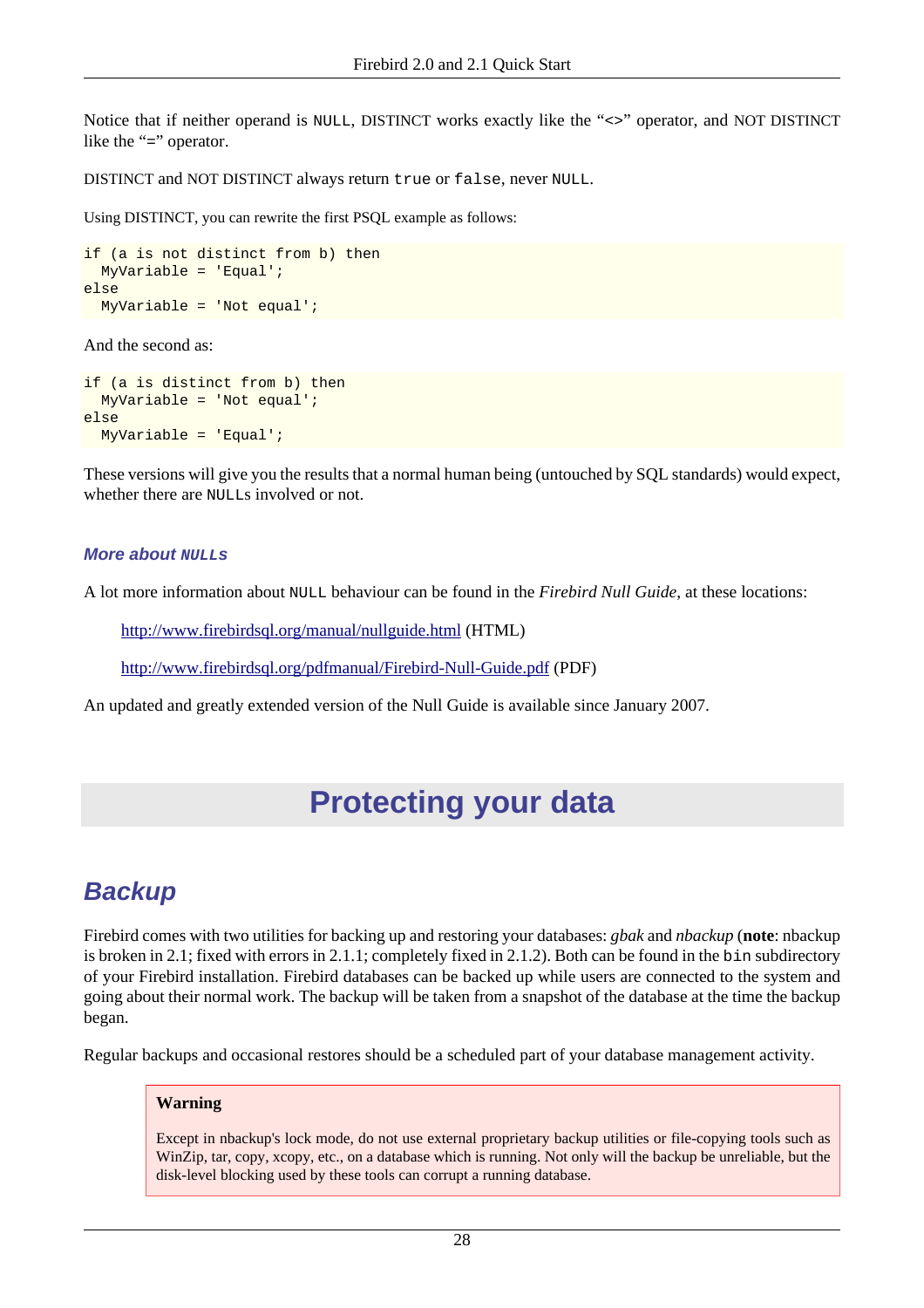#### **Important**

Study the warnings in the next section about database activity during restores!

More information about gbak can be found here (HTML and PDF version, same content):

<http://www.firebirdsql.org/manual/gbak.html>

<http://www.firebirdsql.org/pdfmanual/Firebird-gbak.pdf>

The nbackup manual is here (again same content in HTML and PDF):

<http://www.firebirdsql.org/manual/nbackup.html>

<span id="page-28-0"></span><http://www.firebirdsql.org/pdfmanual/Firebird-nbackup.pdf>

## <span id="page-28-1"></span>**How to corrupt a database**

The following sections constitute a summary of things *not* to do if you want to keep your Firebird databases in good health.

### <span id="page-28-2"></span>**Modifying metadata tables yourself**

Firebird stores and maintains all of the metadata for its own and your user-defined objects in special tables, called *system tables*, right in the database itself. The identifiers for these system tables, their columns and several other types of system objects begin with the characters RDB\$.

Because these are ordinary database objects, they can be queried and manipulated just like your user-defined objects. However, just because you can does not say you should. The Firebird engine implements a high-level subset of SQL (DDL) for the purpose of defining and operating on metadata objects, typically through CREATE, ALTER and DROP statements.

It cannot be recommended too strongly that you use DDL – not direct SQL operations on the system tables – whenever you need to alter or remove metadata. Defer the "hot fix" stuff until your skills in SQL and your knowledge of the Firebird engine become very advanced. A wrecked database is neither pretty to behold nor cheap to repair.

### <span id="page-28-3"></span>**Disabling forced writes**

Firebird is installed with forced writes (synchronous writes) enabled by default. Changed and new data are written to disk immediately upon posting.

It is possible to configure a database to use asynchronous data writes – whereby modified or new data are held in the memory cache for periodic flushing to disk by the operating system's I/O subsystem. The common term for this configuration is *forced writes off* (or *disabled*). It is sometimes resorted to in order to improve performance during large batch operations.

#### **Disabling forced writes on Windows**

The big warning here is: do *not* disable forced writes on a Windows server. It has been observed that the Windows server platforms do not flush the write cache until the Firebird service is shut down. Apart from power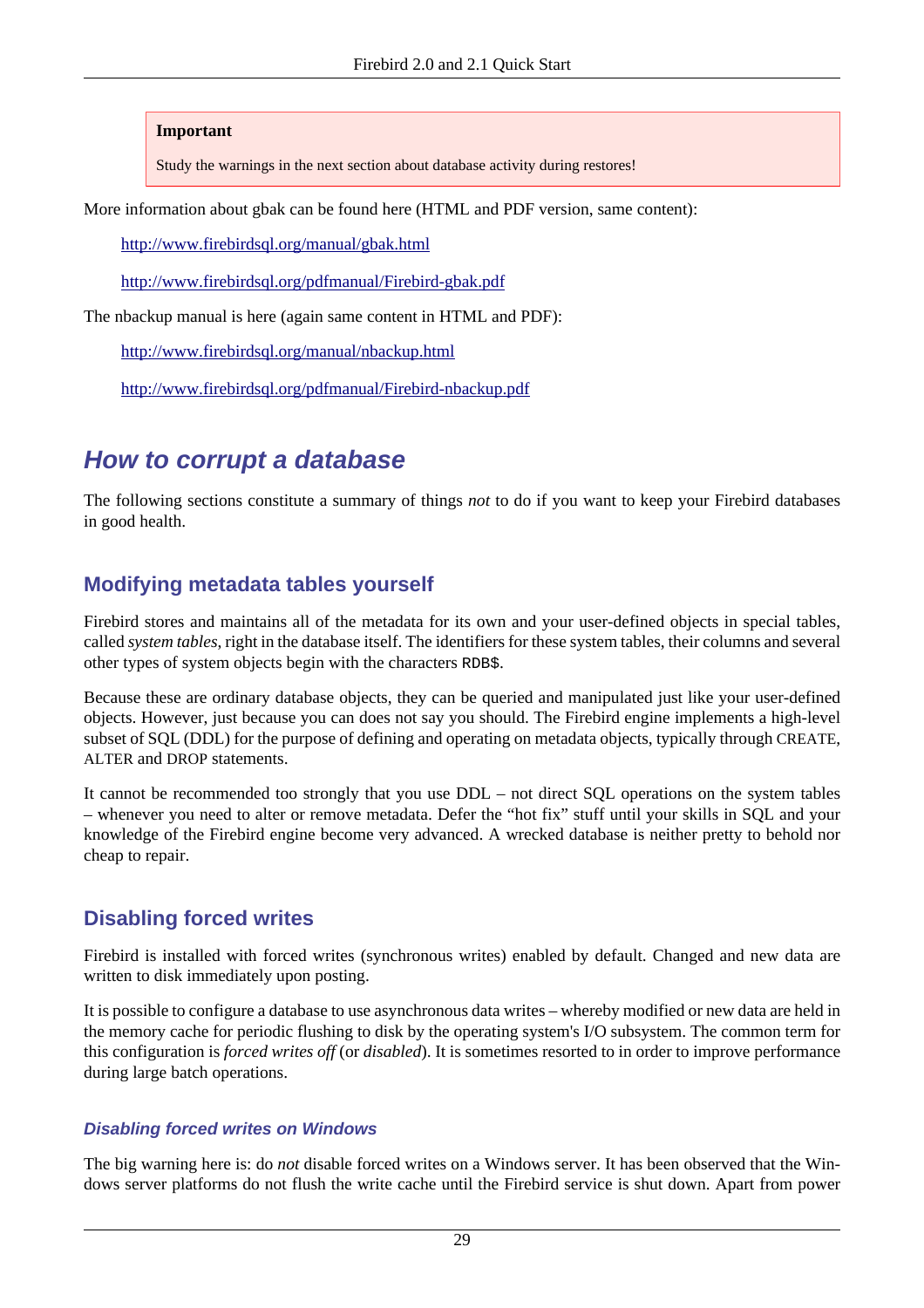interruptions, there is just too much that can go wrong on a Windows server. If it should hang, the I/O system goes out of reach and your users' work will be lost in the process of rebooting.

#### **Note**

Windows 9x and ME do not support deferred data writes

#### <span id="page-29-0"></span>**Disabling forced writes on Linux**

<span id="page-29-2"></span>Linux servers are safer for running an operation with forced writes disabled temporarily. Still, do not leave it disabled once your large batch task is completed, unless you have a very robust fall-back power system.

#### **Warning**

It was recently discovered that **forced writes did not work at all** under Linux. This is due to a bug in the fcntl() function on Linux and it affects all Firebird versions up to and including 2.0.3. The only known workaround is to mount the partition in question with the sync option — or upgrade to Firebird 2.0.4 or higher.

Other Unices don't seem to suffer from this bug. To make sure, test if you system's fcntl() can successfully set the O\_SYNC flag. Set the flag on and off and *read it back both times* to make sure the change was actually written.

## <span id="page-29-1"></span>**Restoring a backup to a running database**

One of the restore options in the gbak utility (gbak -rep[lace\_database]) allows you to restore a gbak file over the top of an existing database. It is possible for this style of restore to proceed without warning while users are logged in to the database. Database corruption is almost certain to be the result.

#### **Note**

Notice that the shortest form of this command is gbak  $-rep$ , not gbak  $-r$  as it used to be in previous Firebird versions. What happened to gbak  $-r$ ? It is now short for gbak -recreate\_database, which functions the same as gbak -c[reate] and throws an error if the specified database already exists. You can force overwriting of the existing database by adding the o[verwrite] flag though. This flag is only supported with  $q$ bak  $-r$ , not with  $q$ bak  $-c$ .

These changes have been made because many users thought that the -r switch meant *restore* instead of replace – and only found out otherwise when it was too late.

#### **Warning**

Be aware that you will need to design your admin tools and procedures to prevent any possibility for any user (including SYSDBA) to restore to your active database if any users are logged in.

If is practicable to do so, it is recommended to restore to spare disk space using the gbak  $-c$ [reate] option and test the restored database using isql or your preferred admin tool. If the restored database is good, shut down the old database (you can use the gfix command-line tool for this; see the *InterBase Operations Guide*; a link is given in the next section). Make a filesystem copy of the old database just in case and then copy the restored database file(s) over their existing counterparts.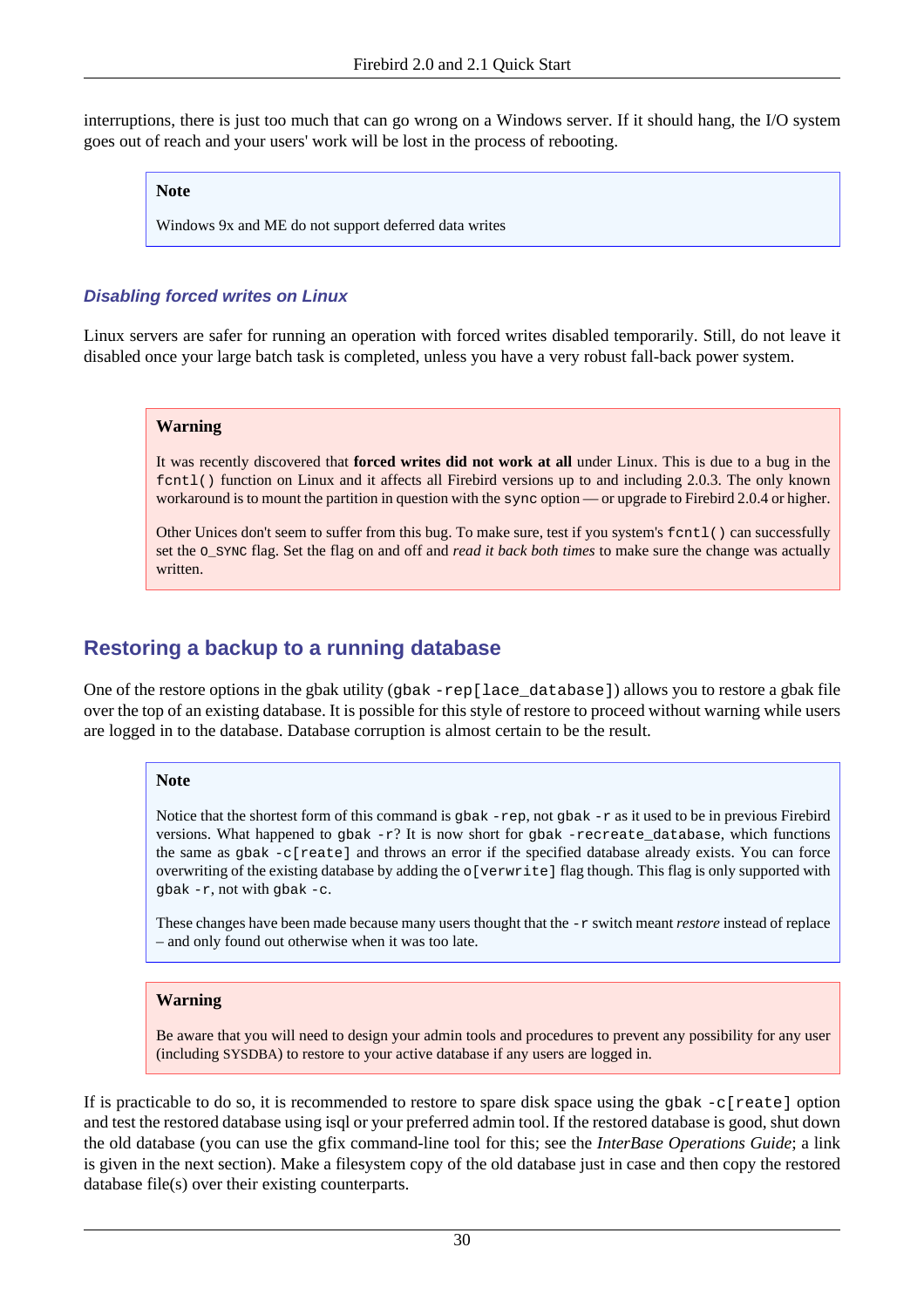## <span id="page-30-4"></span>**Allowing users to log in during a restore**

<span id="page-30-0"></span>If you do not block access to users while performing a restore using gbak -rep[lace\_database] then users may be able to log in and attempt to do operations on data. Corrupted structures will result.

# <span id="page-30-5"></span>**How to get help**

The community of willing helpers around Firebird goes a long way back, to many years before the source code for its ancestor, InterBase® 6, was made open source. Collectively, the Firebird community does have all the answers! It even includes some people who have been involved with it since it was a design on a drawing board in a bathroom in Boston.

- Visit the official Firebird Project site at<http://www.firebirdsql.org>and join the user support lists, in particular firebird-support. Look at <http://www.firebirdsql.org/en/mailing-lists/> for instructions.
- Use the Firebird documentation index at [http://www.firebirdsql.org/en/documentation/.](http://www.firebirdsql.org/en/documentation/)
- Visit the Firebird knowledge site at <http://www.ibphoenix.com>to look up a vast collection of information about developing with and using Firebird. IBPhoenix also sells a Developer CD with the Firebird binaries and lots of documentation.
- <span id="page-30-3"></span>• Order the official Firebird Book at [http://www.ibphoenix.com/products/books/firebird\\_book](http://www.ibphoenix.com/products/books/firebird_book), for more than 1100 pages jam-packed with Firebird information. *[Notice: Currently out of print; Second Edition in the making. First Edition still available through e.g. eBay, Amazon.]*
- <span id="page-30-1"></span>• As a last resort – since our documentation is still incomplete – you can consult the InterBase 6.0 beta manuals (the files whose names start with 60 at <http://www.ibphoenix.com/downloads/>) in combination with the Firebird 1.5 and 2.x Release Notes.

# <span id="page-30-6"></span>**How to give help**

<span id="page-30-2"></span>Firebird exists, and continues to be improved, thanks to a community of volunteers who donate their time and skills to bring you this wonderful piece of software. But volunteer work alone is not enough to keep an enterprise-level RDBMS such as Firebird up-to-date. The *[Firebird Foundation](http://www.firebirdsql.org/en/firebird-foundation/)* supports Firebird development financially by issuing grants to designers and developers. If Firebird is useful to you and you'd like to give something back, please visit the Foundation's pages and consider making a donation or becoming a member or sponsor.

# <span id="page-30-7"></span>**The Firebird Project**

The developers, designers and testers who gave you Firebird and several of the drivers are members of the Firebird open source project at SourceForge, that amazing virtual community that is home to thousands of open source software teams. The Firebird project's address there is [http://sourceforge.net/projects/firebird/.](http://sourceforge.net/projects/firebird/) At that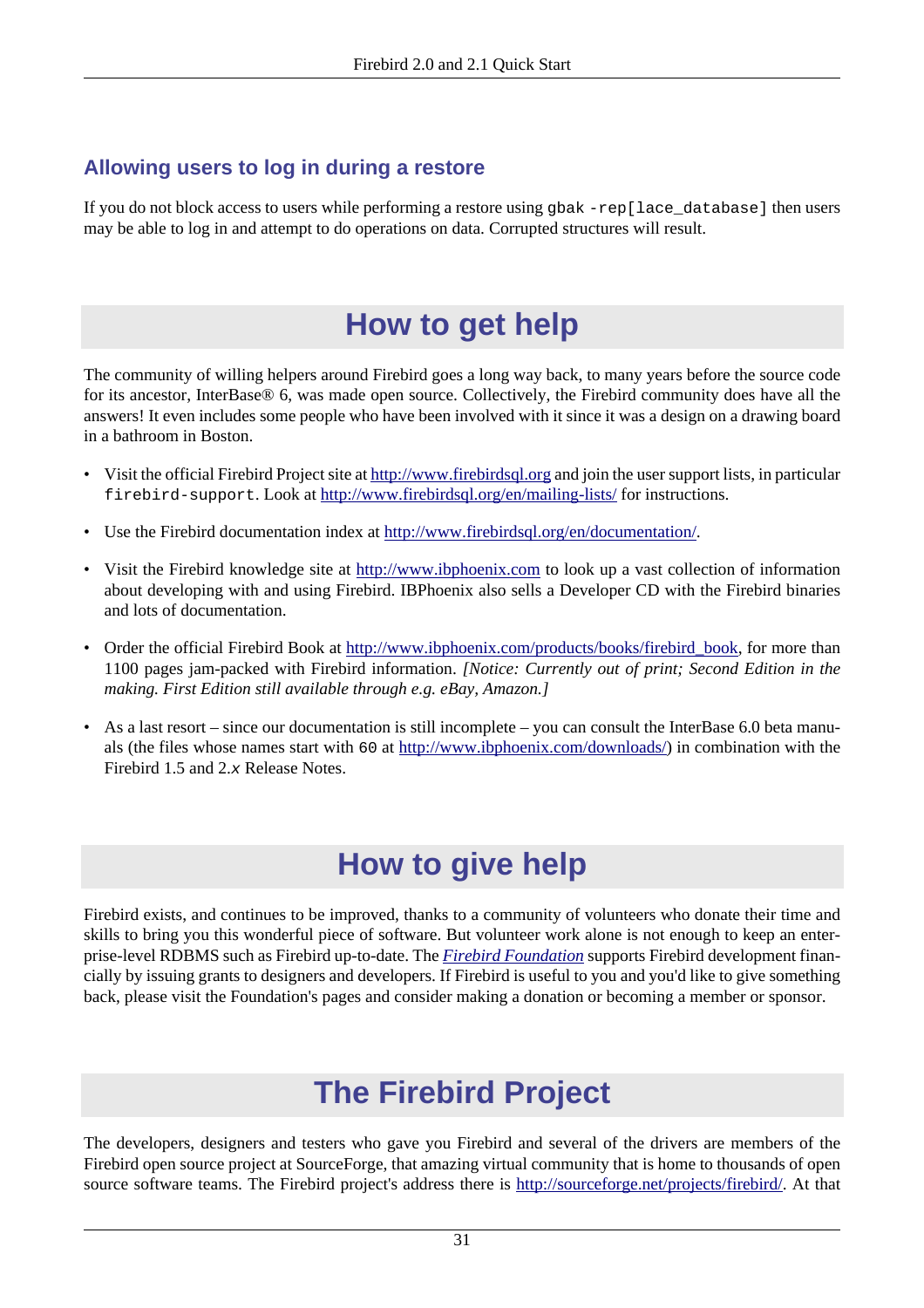site are the source code tree, the download packages and a number of technical files related to the development and testing of the codebases.

The Firebird Project developers and testers use an email list forum – firebird-devel@lists.sourceforge.net – as their "virtual laboratory" for communicating with one another about their work on enhancements, bug-fixing and producing new versions of Firebird.

Anyone who is interested in watching their progress can join this forum. However, user support questions are a distraction which they do not welcome. Please do not try to post your user support questions there! These belong in the firebird-support group.

Happy Firebirding!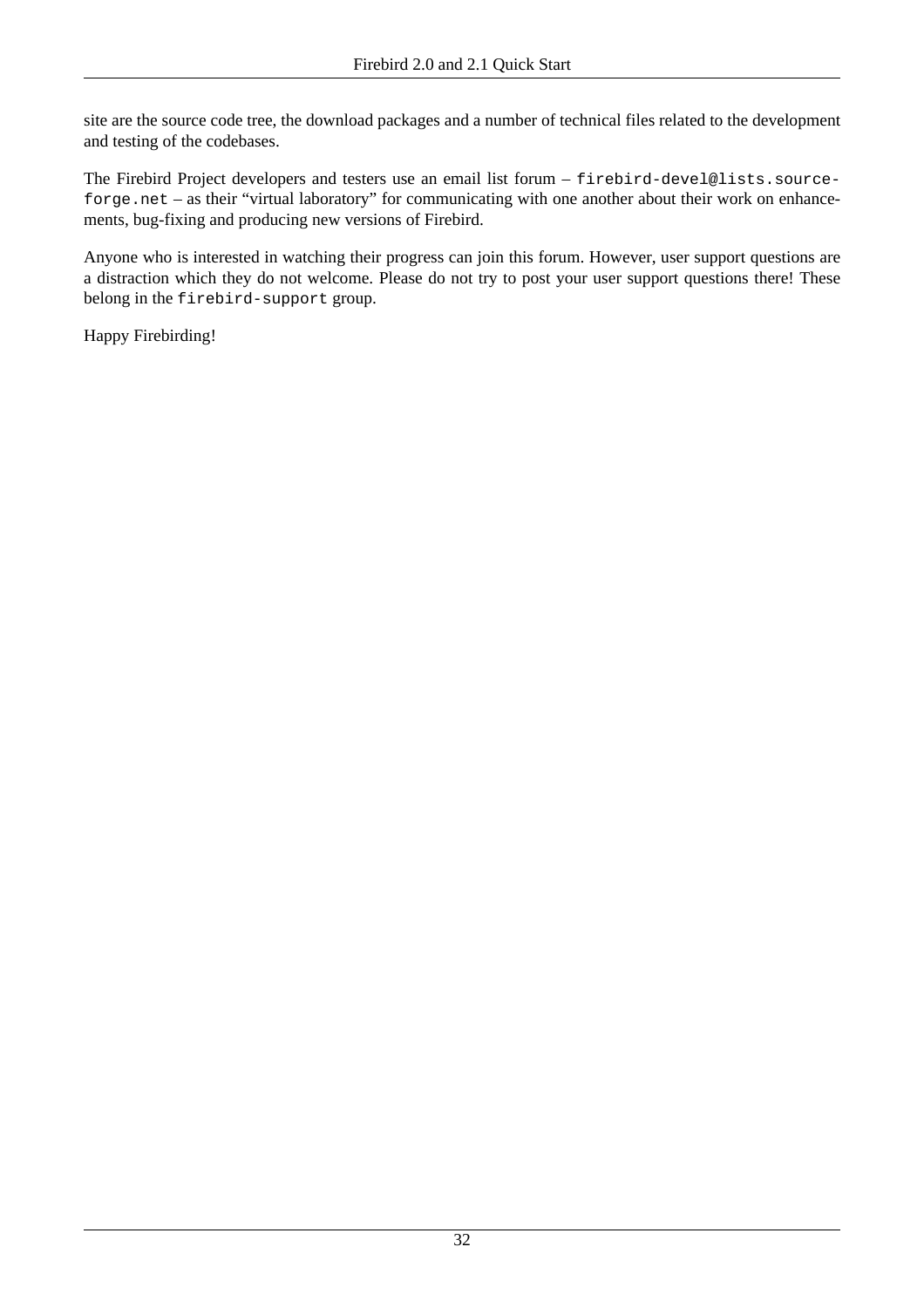# <span id="page-32-1"></span>**Appendix A: Document History**

<span id="page-32-0"></span>The exact file history is recorded in the manual module in our CVS tree; see [http://firebird.cvs.sourceforge.net/](http://firebird.cvs.sourceforge.net/viewvc/firebird/manual/src/docs/firebirddocs/quickstartguide-2.xml?view=log) [viewvc/firebird/manual/src/docs/firebirddocs/quickstartguide-2.xml?view=log](http://firebird.cvs.sourceforge.net/viewvc/firebird/manual/src/docs/firebirddocs/quickstartguide-2.xml?view=log)

| <b>Revision History</b> |                  |            |                                                                                                                                                                                                                                                                                                                                                                                                                                                          |
|-------------------------|------------------|------------|----------------------------------------------------------------------------------------------------------------------------------------------------------------------------------------------------------------------------------------------------------------------------------------------------------------------------------------------------------------------------------------------------------------------------------------------------------|
| 0.0                     | 2002             | <b>IBP</b> | Published as Chapter One of Using Firebird.                                                                                                                                                                                                                                                                                                                                                                                                              |
| 1.0                     | 2003             | <b>IBP</b> | Published separately as a free Quick Start Guide.                                                                                                                                                                                                                                                                                                                                                                                                        |
| 1.x                     | <b>June 2004</b> | <b>IBP</b> | Donated to Firebird Project by IBPhoenix.                                                                                                                                                                                                                                                                                                                                                                                                                |
| 2.0                     | 27 Aug 2004      | <b>PV</b>  | Upgraded to Firebird 1.5<br>Added Classic vs. Superserver section.<br>Reorganised and corrected Disk Locations Table.<br>Added (new) screenshots.<br>Added section on security.<br>Updated and completed information on Control Panel applets.<br>Added more examples to "Expressions involving NULL".<br>Various other corrections and additions.                                                                                                       |
| 2.1                     | 20 Feb 2005      | <b>PV</b>  | Enhanced GSEC section.<br>Added more info to CONNECT and CREATE DATABASE sections.<br>Added version number and document history.                                                                                                                                                                                                                                                                                                                         |
| 2.1.1                   | 1 Mar 2005       | <b>PV</b>  | Changed gbak r[estore] to r[eplace] in two places.                                                                                                                                                                                                                                                                                                                                                                                                       |
| 2.1.2                   | 8 Apr 2005       | <b>PV</b>  | Reordered Firebird SQL subsections.<br>Added links to Firebird Null Guide.                                                                                                                                                                                                                                                                                                                                                                               |
| 2.2                     | 2 Dec 2005       | <b>PV</b>  | Removed "Using the books by IBPhoenix" as it doesn't make sense in<br>the QSG.<br>Promoted "How to get help" to 1st-level section and removed "Where<br>to next" shell.<br>Removed link to UFB and RefGuide; added a note instead explaining<br>their current status.<br>Updated/corrected classic-super comparison table.<br>Moved a number of sections on installing, working with databases, and<br>(un)safety into newly created top-level sections. |
| 2.2.1                   | 22 Dec 2005      | <b>PV</b>  | Corrected statement on SS thread usage in Classic-vs-Superserver ta-<br>ble.<br>Fixed broken link.                                                                                                                                                                                                                                                                                                                                                       |
| 3.0                     | 21 May 2006      | <b>PV</b>  | Creation of 2.0 Quick Start Guide, still equal to previous revision ex-<br>cept for some version numbers, XML ids etc.                                                                                                                                                                                                                                                                                                                                   |
| 3.2                     | 10 Aug 2006      | <b>PV</b>  | Promoted "Firebird Project members" to co-authors in articleinfo.                                                                                                                                                                                                                                                                                                                                                                                        |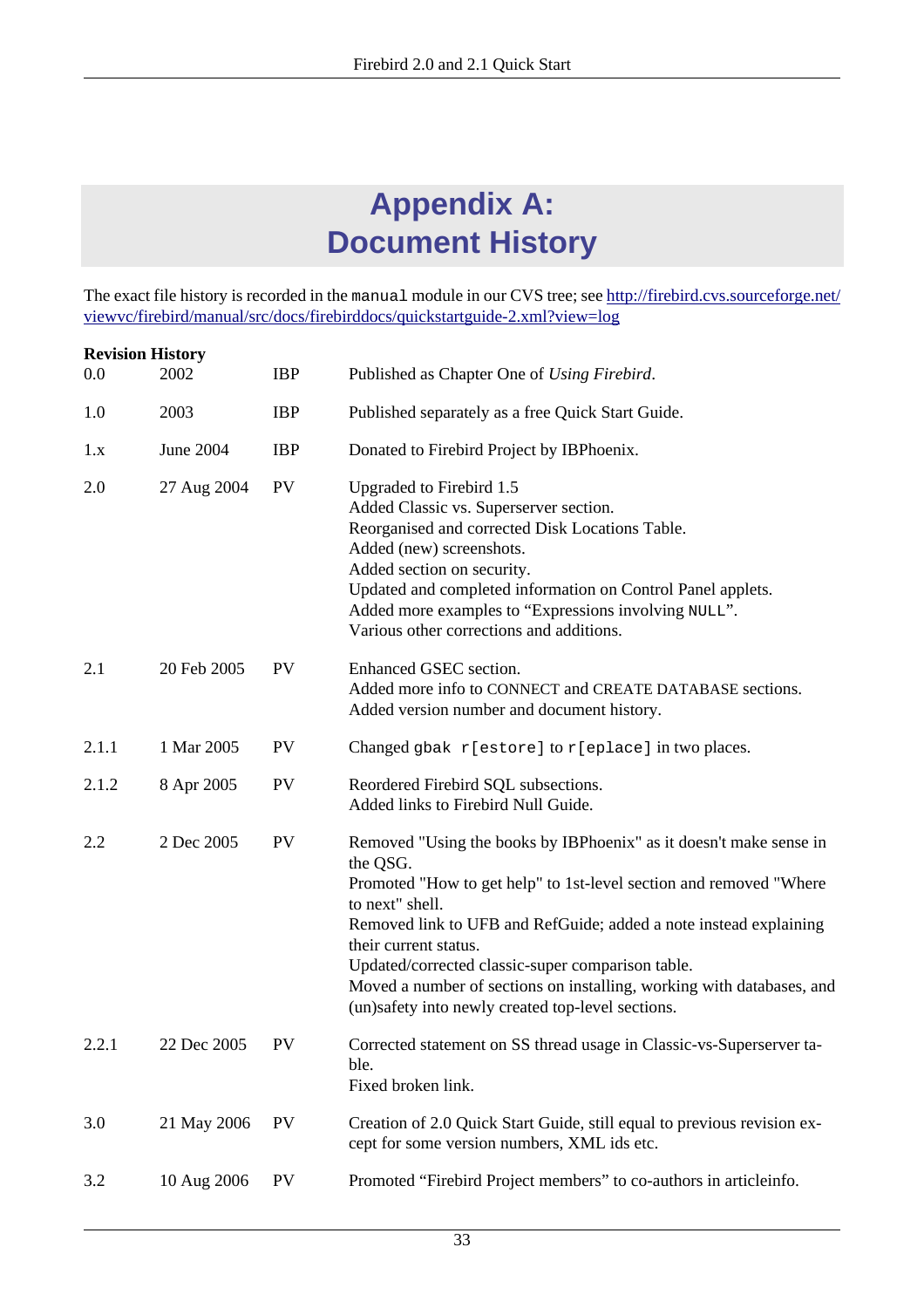Updated references to website (firebird.sourceforge.net -> www.firebirdsql.org).

Removed "maturity" and "Service Manager" rows from Classic-vs-Super table; these things are no longer different in Firebird 2. Also changed the row on local connections: CS and SS now both allow safe, reliable local connections on Windows. Added row on Guardian. Prepended a column with feature names.

Removed any and all remarks about Classic not having a (full) Service Manager.

Removed 2nd paragraph of "Default disk locations" section. Removed notes stating that Classic/Win connections will fail without a host name.

Updated location table and inserted rows for documentation. Edited the Installation sections; added sections on Guardian and installing multiple servers. Removed "if-you-do-not-find-the-release-notes" tip.

Heavily edited and extended the "Testing your installation" sections. The "Other things you need" section is now gone and its contents distributed across other sections.

Added a section on gsec (consisting partly of existing material). Greatly enhanced and extended the *Security* section, and moved it to another location.

Extended and improved the "Windows Control Panel applets" section. Edited "Working with databases". Added a special section on connection strings. Added information on access to database objects, the EX-

IT statement, and local vs. remote connections. Made some paths in the examples relative, to keep the lines short. Extended paragraph on metadata.

Weakened the claim that Firebird is more SQL-compliant than any other RDBMS.

Changed the "Expressions involving NULL" section. Added a subsection on DISTINCT. Changed "More about NULLs" subsection somewhat.

Renamed "Safety measures" to "Preventing data loss". The Security subsection has been moved elsewhere.

Extended *Backup* section to include nbackup information. Added links to other documentation.

In the "How to corrupt..." part, changed gbak -r syntax to -rep and added explanatory note.

Added the "IB6 plus rlsnotes" as last-resort option to *How to get help*. Also mentioned firebird-support explicitly.

Corrected more version numbers, paths, and stuff.

Many sections have been reshuffled, moved up or down the hierarchy, etc. Many smaller modifications are not listed here.

Added "Happy Firebirding!" to conclude the last section.

3.3 15 Oct 2006 PV Default disk locations table: added isql to command line tools; added row for additional server-side libs. Added introductory paragraph to "Installing Firebird". Changed first

> sentence of "Installing on Linux..." Changed and extended "Server check: Linux and other Unices". Corrected and extended the section on Linux client-only installs.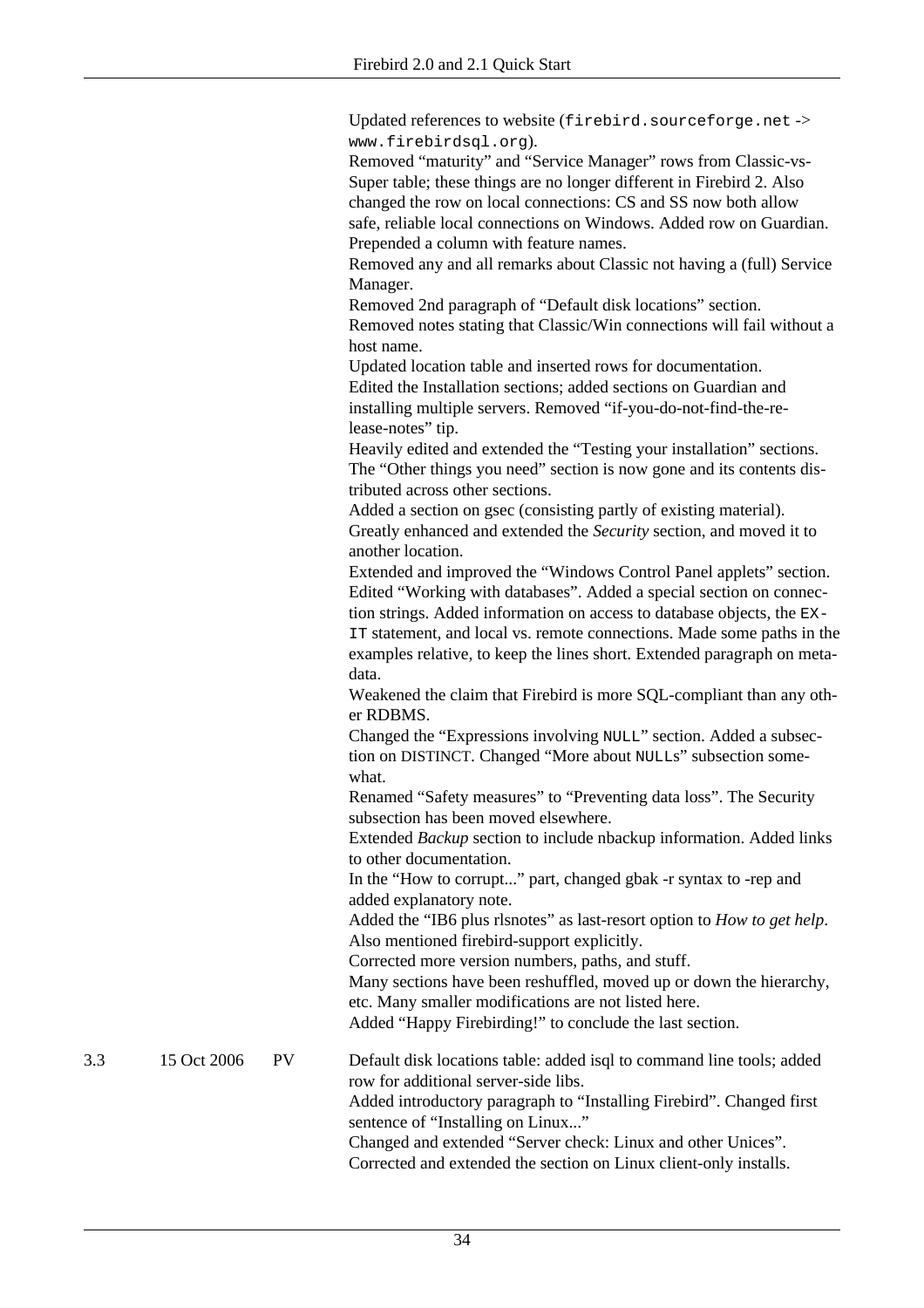|     |             |           | Security section: moved last paragraph of the "Protect databases" lis-<br>titem into a new item on Classic local mode.<br>Connection strings: improved and extended introductory paragraph;<br>added a subsection on third party program requirements.<br>Changed 3rd and 4th paragraph of "Connecting to an existing<br>database". Used relative paths in connection examples. Updated/cor-<br>rected note on the use of quote characters.<br>Edited first "Important" item in "The CREATE DATABASE state-<br>ment".<br>Updated the warning about concatenation of long strings.<br>Extended the note in "Restoring a backup to a running database".<br>Updated last sentence of first paragraph in "The Firebird Project".                                                                                                                                                                                                          |
|-----|-------------|-----------|---------------------------------------------------------------------------------------------------------------------------------------------------------------------------------------------------------------------------------------------------------------------------------------------------------------------------------------------------------------------------------------------------------------------------------------------------------------------------------------------------------------------------------------------------------------------------------------------------------------------------------------------------------------------------------------------------------------------------------------------------------------------------------------------------------------------------------------------------------------------------------------------------------------------------------------|
| 3.4 | 25 Jan 2007 | <b>PV</b> | About this guide: Changed note about versions and replaced HTML and<br>PDF links with single link to new doc index page.<br>Classic or Superserver?: Replaced note on Embedded Server with a<br>proper subsection, containing more info and links to UFB.<br>Default disk locations: Created two subsections (for Linux and Win-<br>dows); also split table in two and removed first column. Introduced<br>placeholders <programdir> and <systemdir>. Changed text around<br/>tables, changed existing note, and added note for Win64 users.<br/>Security: Removed statement that 1.5 Release Notes are included with<br/>2.x packages.<br/>More about NULLs: Replaced note about the Null Guide being updated<br/>with a para announcing the availability of the new version.<br/>Backup: Updated information on UFB.<br/>How to get help: Updated documentation links and changed text here<br/>and there.</systemdir></programdir> |
| 3.5 | 14 Mar 2007 | <b>PV</b> | About this guide and Important notice for 64-bit Windows users: Minor<br>rewordings.<br>User management: gsec and Connection strings: Added information on<br>enabling local protocol with IpcName=Global\FIREBIRD.<br>Security :: Use database aliases: Changed type from <database> to<br/><literal> to improve output.</literal></database>                                                                                                                                                                                                                                                                                                                                                                                                                                                                                                                                                                                        |
| 3.6 | 21 Sep 2007 | <b>PV</b> | About this guide: Mentioned 2.0.3. Warned against 2.0.2.<br>Expressions involving NULL: Space added to expected concatenation<br>result: "Home sweet ".                                                                                                                                                                                                                                                                                                                                                                                                                                                                                                                                                                                                                                                                                                                                                                               |
| 3.7 | 8 Apr 2008  | PV        | About this guide: Added 2.0.4 and 2.1 to covered versions. Mentioned<br>forced writes bug.<br>Installing the Firebird server :: Use the Guardian?: Added warning<br>about Win installer not detecting existing server.<br>How to corrupt a database?: Gave subsections id attributes.<br>Disabling forced writes on Windows: Created new parent section Dis-<br>abling forced writes, with the Windows and Linux cases as subsections.<br>Warned against Linux forced writes bug.<br>License notice: Copyright end year now 2008.                                                                                                                                                                                                                                                                                                                                                                                                     |
| 3.8 | 18 Jan 2009 | <b>PV</b> | About this guide: Added 2.0.5 and 2.1.2 to covered versions.<br>Preventing data loss: Backup: Mentioned nbackup's brokenness in<br>2.1.                                                                                                                                                                                                                                                                                                                                                                                                                                                                                                                                                                                                                                                                                                                                                                                               |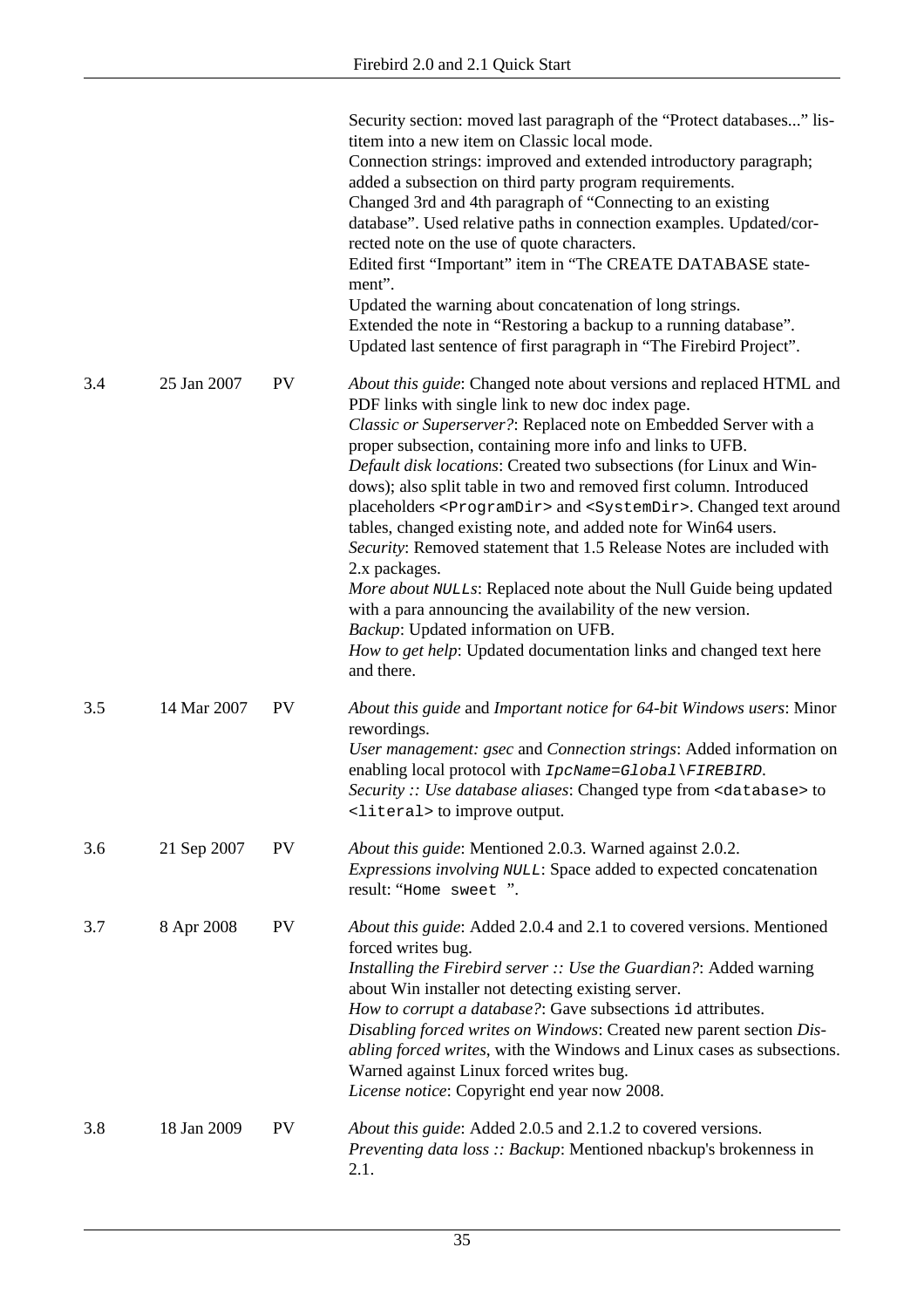|      |             |           | How to corrupt a database $::$ Restoring a backup to a running<br>database: Changed and extended instructions re. safe restoring.<br>How to give help: New section directing reader to the Foundation.<br>License notice: Copyright end year now 2009.                                                                                                                                                                                                                                                                                                                                                                                                                                                                                                                                                                                                                                                                                                                                                                                                                                                                                                                                                                                                                                                                                  |
|------|-------------|-----------|-----------------------------------------------------------------------------------------------------------------------------------------------------------------------------------------------------------------------------------------------------------------------------------------------------------------------------------------------------------------------------------------------------------------------------------------------------------------------------------------------------------------------------------------------------------------------------------------------------------------------------------------------------------------------------------------------------------------------------------------------------------------------------------------------------------------------------------------------------------------------------------------------------------------------------------------------------------------------------------------------------------------------------------------------------------------------------------------------------------------------------------------------------------------------------------------------------------------------------------------------------------------------------------------------------------------------------------------|
| 3.9  | 22 Sep 2010 | <b>PV</b> | New title: Firebird 2.0 and 2.1 Quick Start Guide. titleabbrev<br>changed to Firebird 2.0 and 2.1 Quick Start.<br>About this guide: Added 2.0.6 and 2.1.3 to covered versions.<br>Classic or Superserver: Added Events row to comparison table. Gave<br>table an id attribute.<br>Default disk locations :: Linux: Corrected location of additional serv-<br>er-side libraries (bin -> lib). In last row, changed /usr/lib to /<br>$usr/lib[64]$ (twice).<br>User management: gsec :: Trouble running gsec: Improved/corrected<br>first listitem.<br>Security: Use database aliases: Wrapped programlistings in<br>blockquotes.<br>Security: Added new varlistentry Choose your authentication model<br>$(2.1 \text{ only}).$<br>Working with databases :: Creating a database using isql :: Starting<br>isql: Added "# means Enter" note, like in Connecting with isql.<br>Preventing data loss :: Backup: Mentioned nbackup's still-brokenness<br>in $2.1.1$ and complete fix in $2.1.2$ .<br>How to get help: Last list item: changed version ref. 2.0 to 2.x.                                                                                                                                                                                                                                                                       |
|      |             |           | Document History: Removed erroneous id attribute from primary index<br>term in title.                                                                                                                                                                                                                                                                                                                                                                                                                                                                                                                                                                                                                                                                                                                                                                                                                                                                                                                                                                                                                                                                                                                                                                                                                                                   |
|      |             |           | License notice: Copyright end year now 2010.                                                                                                                                                                                                                                                                                                                                                                                                                                                                                                                                                                                                                                                                                                                                                                                                                                                                                                                                                                                                                                                                                                                                                                                                                                                                                            |
| 3.10 | 4 Mar 2011  | <b>PV</b> | About this guide: Added 2.1.4 to covered versions.<br>License notice: Copyright end year now 2011.                                                                                                                                                                                                                                                                                                                                                                                                                                                                                                                                                                                                                                                                                                                                                                                                                                                                                                                                                                                                                                                                                                                                                                                                                                      |
| 3.11 | 11 Jul 2011 | PV        | About this guide: Changed ulink to Firebird Doc Index.<br>New top-level section: The Firebird licenses.<br>What is in the kit? now comes after the Classic or Superserver section.<br>Itemized list now has compact spacing; words "essential reading" now<br>wrapped in emphasis element instead of written in all-caps.<br>Default disk locations :: Linux: Added that default install dir may vary<br>per distribution.<br>Installing Firebird :: Testing your installation :: Note: Updated ulink to<br>IB OpGuide (text and url).<br>Server configuration and management :: Windows Control Panel ap-<br>plets :: Firebird Server Manager: Edited last para.<br>Server configuration and management :: Windows Control Panel ap-<br>plets :: Firebird Control Center: Changed almost entire text.<br>Server configuration and management :: Administration tools: Inspect -<br>> Explore. Updated ulink text and url.<br>Preventing data loss: Renamed Protecting your data.<br>Protecting your data :: Backup: Changed para starting with "More in-<br>formation about gbak" and added links to our gbak manual. Edited<br>line starting with "The nbackup manual is here"<br>How to get help: Updated ulink to mailing lists page (text and url). Up-<br>dated ulink to Firebird Doc Index (text and url). Updated link to Fire- |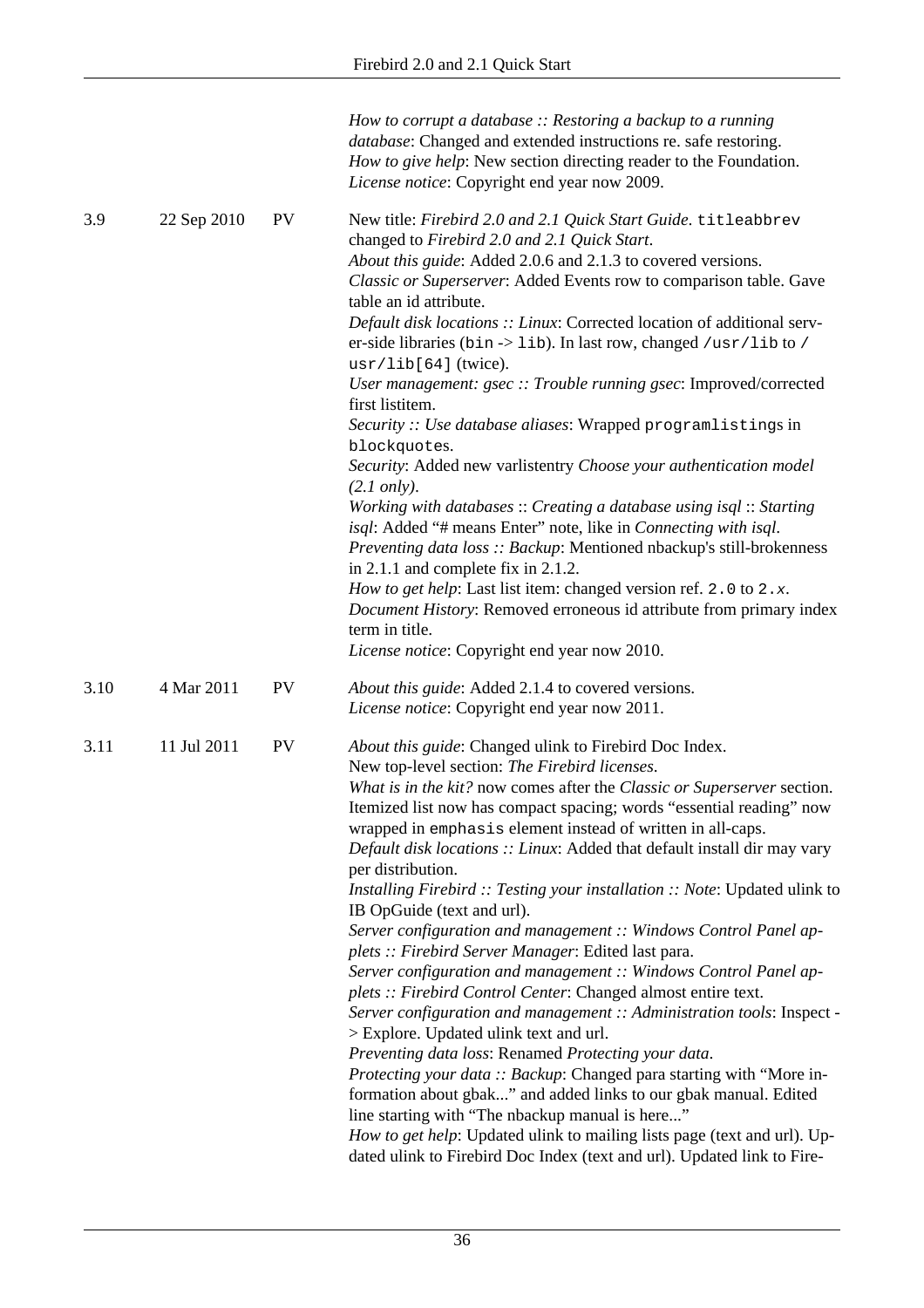bird Book and added notice about first edition being out of print. Removed Note about *Using Firebird* and *Firebird Reference Guide*. *How to give help*: Updated Firebird Foundation url. *The Firebird Project*: Added terminating slash to ulink (text and url). *Document history*: Link to CVS changed, points directly to document log view in manual module now.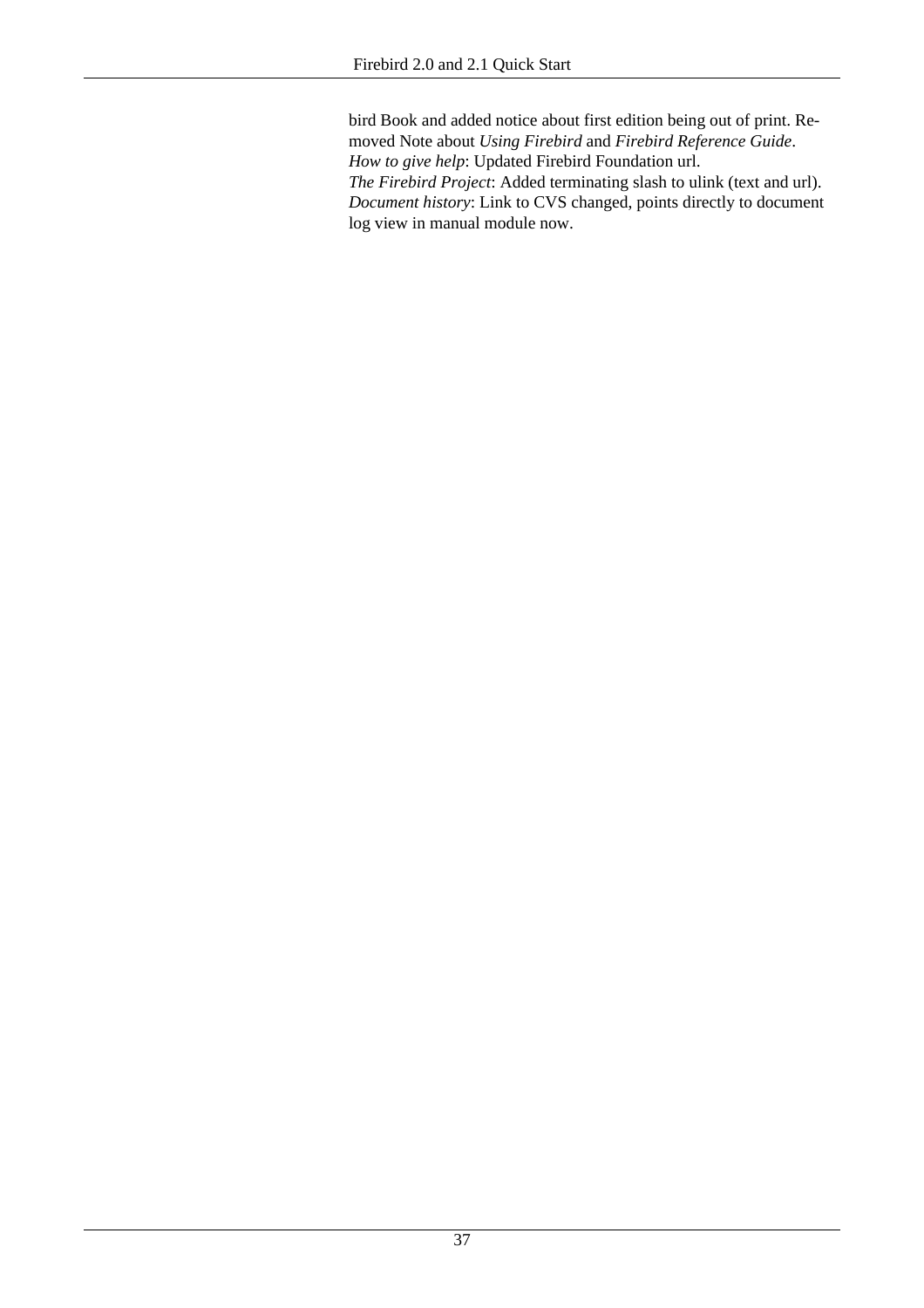# <span id="page-37-1"></span>**Appendix B: License notice**

<span id="page-37-0"></span>The contents of this Documentation are subject to the Public Documentation License Version 1.0 (the "License"); you may only use this Documentation if you comply with the terms of this License. Copies of the License are available at<http://www.firebirdsql.org/pdfmanual/pdl.pdf> (PDF) and [http://www.firebirdsql.org/man](http://www.firebirdsql.org/manual/pdl.html)[ual/pdl.html](http://www.firebirdsql.org/manual/pdl.html) (HTML).

The Original Documentation is titled *Firebird Quick Start Guide*.

The Initial Writer of the Original Documentation is: IBPhoenix Editors.

Copyright (C) 2002-2004. All Rights Reserved. Initial Writer contact: hborrie at ibphoenix dot com.

Contributor: Paul Vinkenoog - see [document history.](#page-32-0)

Portions created by Paul Vinkenoog are Copyright (C) 2004-2011. All Rights Reserved. Contributor contact: paul at vinkenoog dot nl.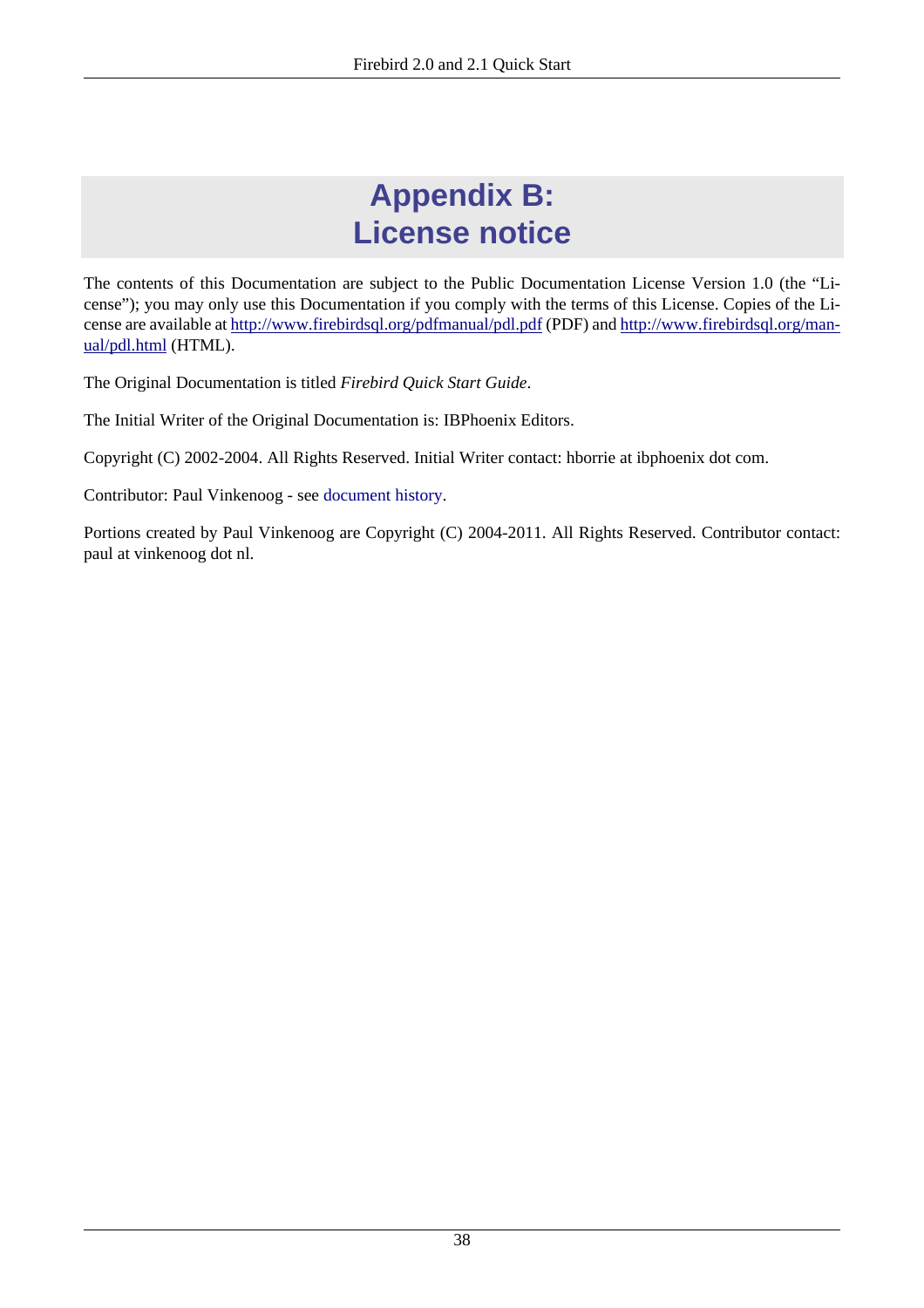# <span id="page-38-0"></span>**Alphabetical index**

## **A**

Admin tools, [20](#page-19-3) Aliases, [18,](#page-17-0) [21](#page-20-0), [22](#page-21-1) Apostrophes in strings, [25](#page-24-0) Authentication, [18](#page-17-1)

## **B**

Backup, [28](#page-27-2) Books The Firebird Book, [31](#page-30-3)

## **C**

Checking the server, [12](#page-11-0) Classic Server, [5](#page-4-1) Configuration, [15](#page-14-2) Connecting, [22](#page-21-2) CONNECT statement, [22](#page-21-3) connection strings, [20](#page-19-4) Control Panel applets, [19](#page-18-1) CREATE DATABASE statement, [24](#page-23-1)

## **D**

Databases aliases, [18,](#page-17-0) [21](#page-20-0), [22](#page-21-1) backup and restore, [28,](#page-27-2) [30](#page-29-1), [31](#page-30-4) connecting, [22](#page-21-2) with a GUI client, [23](#page-22-1) with isql, [22](#page-21-4) corruption, [29](#page-28-1) creating with isql, [23](#page-22-2) example database, [22](#page-21-5) metadata, [24](#page-23-2), [29](#page-28-2) security, [17](#page-16-1) system tables, [24](#page-23-2), [29](#page-28-2) working with databases, [20](#page-19-5) Disk locations, [7](#page-6-2) Linux, [7](#page-6-3) Windows, [8](#page-7-1) Document history, [33](#page-32-1) Documentation, [31](#page-30-5) Double-quoted identifiers, [26](#page-25-1)

## **E**

Example database, [22](#page-21-5)

## **F**

Firebird Book, [31](#page-30-3)

Firebird Foundation, [31](#page-30-6) Firebird Guardian, [10](#page-9-0) Firebird licenses, [4](#page-3-1) Firebird project, [31](#page-30-7) Firebird SQL, [24](#page-23-3) Forced writes, [29](#page-28-3) Linux forced writes bug, [30](#page-29-2)

## **G**

gsec, [15](#page-14-3) Guardian, [10](#page-9-0), [12](#page-11-1)

## **H**

Help, [31,](#page-30-5) [31](#page-30-6)

## **I**

IDPL, [4](#page-3-1) Installation, [9](#page-8-2) Classic or Superserver, [5](#page-4-1) client-only, [14](#page-13-1) drives, [9](#page-8-3) kit contents, [6](#page-5-2) script or program, [9](#page-8-4) server, [9](#page-8-5) Integer division, [25](#page-24-1) IPL, [4](#page-3-1) isql connecting to a database, [22](#page-21-4) creating a database, [23](#page-22-2)

## **L**

License notice, [38](#page-37-1) Licenses, [4](#page-3-1)

## **M**

Management, [15](#page-14-2)

## **N**

NULL, [26](#page-25-2)

## **P**

Passwords changing, [16](#page-15-0) Ping, [11](#page-10-2) Project, [31](#page-30-7)